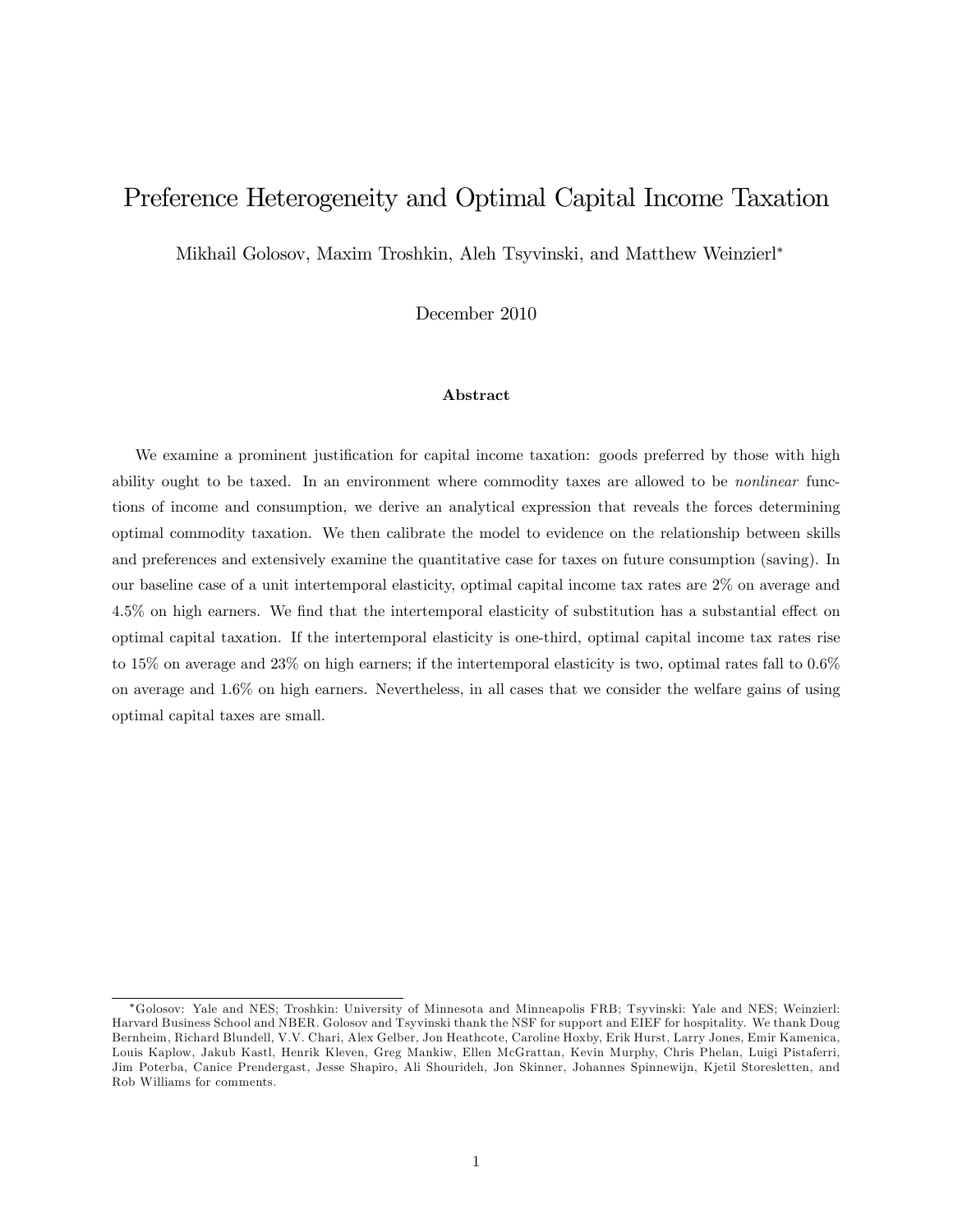## Introduction

A prominent justiÖcation for positive capital income taxation is that goods preferred by high-ability individuals ought to be taxed because consumption of these goods provides a signal of individuals' otherwise unobservable ability. If individuals' abilities are positively related to preferences for saving, this argument implies that capital income should be taxed. The key exposition of this justification is Saez (2002). Saez shows that a small *linear* tax on a commodity preferred by individuals with higher ability generates a smaller efficiency loss than does an increase in the optimal nonlinear income tax that raises the same revenue from each individual. He applies this logic to capital income taxation and concludes that, assuming the discount rate is negatively correlated with skills, interest income ought to be taxed. Importantly, Banks and Diamond  $(2009)$  in the chapter on direct taxation in the *Mirrlees Review* use this justification as one of the essential arguments for why policymakers ought to tax capital. Commissioned by the Institute for Fiscal Studies, the Mirrlees Review is the successor to the influential Meade Report of 1978 and is the authoritative summary of the current state of tax theory as it relates to policy. Their chapter concludes: "With the plausible assumption that those with higher earnings abilities discount the future less (and thus save more out of any given income), then taxation of saving helps with the equity-efficiency trade-off by being a source of indirect evidence about who has higher earnings abilities and thus contributes to more efficient redistributive taxation."

We study the case for taxing goods preferred by those with high ability when commodity taxes are allowed to be nonlinear functions of both income and consumption. In particular, we focus on the taxation of future consumption (i.e., saving). In other words, this paper addresses the question whether taxing capital is a good or a bad idea in an environment with heterogeneous discount factors.<sup>1</sup> We analytically show that heterogeneity in preferences across goods adds a force calling for nonlinear taxation that discourages lower earners from consuming a good preferred by high earners. These optimal distortions encourage effort among high earners by threatening a larger distortion to their choices if they earn less. Quantitatively our main finding is that, for a plausibly calibrated model, preference heterogeneity of this type recommends capital income tax rates that are 2 percent on average, and converge to 4.5 percent for high incomes. Tax rates can be substantially higher if the intertemporal elasticity of substitution is lower. In all cases, however, the welfare gains due to these capital income taxes are small. Our work is in the line of recent research, such as Golosov and Tsyvinski (2006), Ales and Maziero (2009), Weinzierl (forthcoming), and Kocherlakota and Pistaferri (2007, 2009), that uses micro level data to evaluate predictions of dynamic optimal policy models.<sup>2</sup>

Our specific results are as follows. We first derive analytical expressions that determine the shape of optimal commodity taxation. We start in a two-type, two-commodity economy and demonstrate that the high ability type faces no distortion to its chosen commodity basket, while the low type faces a distortion away from consumption of the good preferred by the high type. We show that this simple example illustrates a key intuition: the distortion faced by a high type if it mimics a lower type is larger than the distortion the

<sup>&</sup>lt;sup>1</sup>The answer of the survey by Atkeson, Chari, and Kehoe 1998 in a Ramsey environment is "Taxing Capital Income: A Bad Idea." Conesa, Kitao, and Krueger 2008 argue in a quantitiative OLG model with heterogeneous agents that "Taxing Capital? Not a Bad Idea After All!". The New Dynamic Public Finance literature argues for a generally positive capital wedge (see, e.g., surveys by Golosov, Tsyvinski, and Werning 2006 and Kocherlakota 2010).

<sup>&</sup>lt;sup>2</sup> See also Pavoni and Violante (2007) for an application of optimal insurance models to the design of welfare to work programs.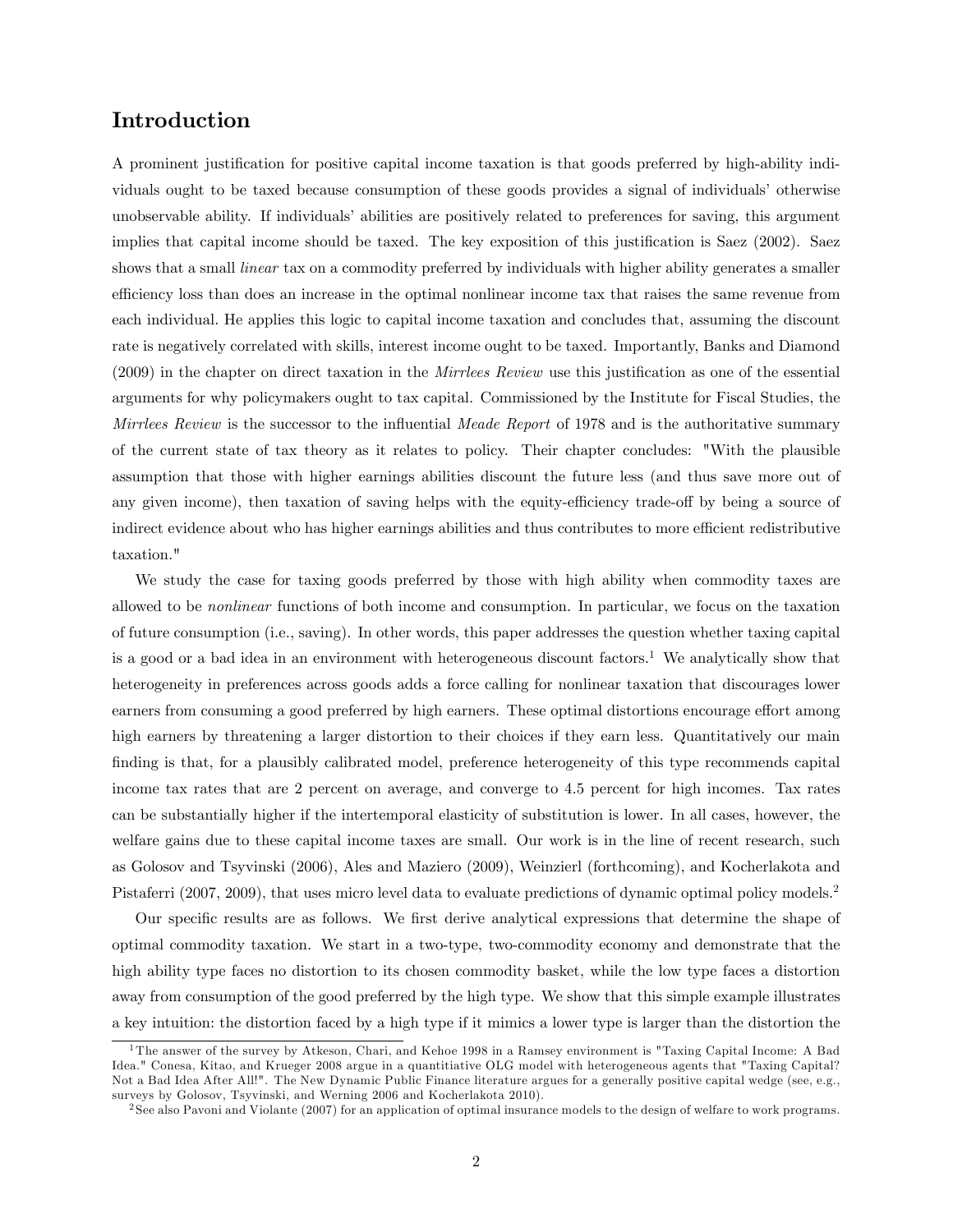high type faces if it truthfully reveals its type. We then examine an economy with two goods and a continuum of types where the relative preference for one good rises with ability. As in Diamond (1998), Saez (2001), and Golosov, Troshkin, and Tsyvinski (2010a,b), we analytically study the forces driving the optimal distortions to commodity choices. Our analysis shows that the key force of optimal nonlinear commodity taxation in this setting is that it discourages the consumption of a good preferred by high earners among lower earners. The intuition is as follows. The goal of optimal tax policy (in the Mirrleesian framework) is to redistribute from high-ability workers without discouraging their work effort. The optimal use of commodity taxation then aims to increase the attractiveness of earning a high income. High-ability individuals will choose to earn more if relative marginal commodity tax rates on the goods they most value generate distortions to their consumption choices that are greater when they earn less. These distortions allow the tax authority to levy higher income taxes on high-ability individuals and redistribute more resources to those with lower ability.

We then examine the quantitative case for capital income taxation in this environment. We use data from the National Longitudinal Survey of Youth (NLSY) to calibrate the relationship between ability<sup>3</sup> and intertemporal discounting, i.e., preferences for future relative to current consumption. This relationship is distinct from that between income and intertemporal discounting, which has been the focus of most of the relevant prior literature on preference heterogeneity. One exception is Benjamin, Brown, and Shapiro (2006), who Önd a positive relationship between ability and the holding of positive net assets, and our results are consistent with theirs. An important paper by Cagetti (2003) analyzes a related question: the relationship between education and time preferences. His finding-that higher education groups exhibit (substantially) greater preferences for saving–is consistent with the positive relationship between ability and savings preferences that we uncover in the data. For a state of the art review of earnings, consumption and life cycle choices, including environments with informational frictions, see the Handbook chapter by Meghir and Pistaferri (forthcoming).

Our main Önding is that the computed optimal capital income tax rates for empirically plausible calibrations are as follows. For the baseline example of an intertemporal elasticity of substitution equal to one, optimal rates are U-shaped in income up to a high wage and then plateau at approximately \$150,000 of annual income.<sup>4</sup> The optimal maximal capital income tax rate is everywhere less than 4.54%, and the population-weighted average capital income tax rate is 2.0%. Welfare gains from these optimal capital income taxes are negligible.

We show that these baseline results are robust to varying the form of the social welfare function and the elasticity of labor supply. In contrast, the intertemporal elasticity of substitution, which equals  $\frac{1}{\gamma}$  in our model, has a substantial effect on optimal capital income tax rates. The baseline assumption of  $\gamma = 1$  is a standard benchmark in mainstream optimal tax and macroeconomic models. The smaller the intertemporal

 $3$ We measure ability by the survey respondent's score on the cognitive ability portion of the Armed Forces Qualification Test (AFQT). While it is impossible to measure ability perfectly, the AFQT score is commonly used, such as in the study of the returns to education.

<sup>4</sup>Each individual faces, in equilibrium, a distortion to consumption choices smaller than that if he earned less, consistent with our analytical results. The simulations are performed with a bounded distribution, so there is a highest type. This highest type faces no distortion, as shown analytically in Section 3. Whether rates decline with income for a range of types just below the highest type depends on the specification of the population distribution.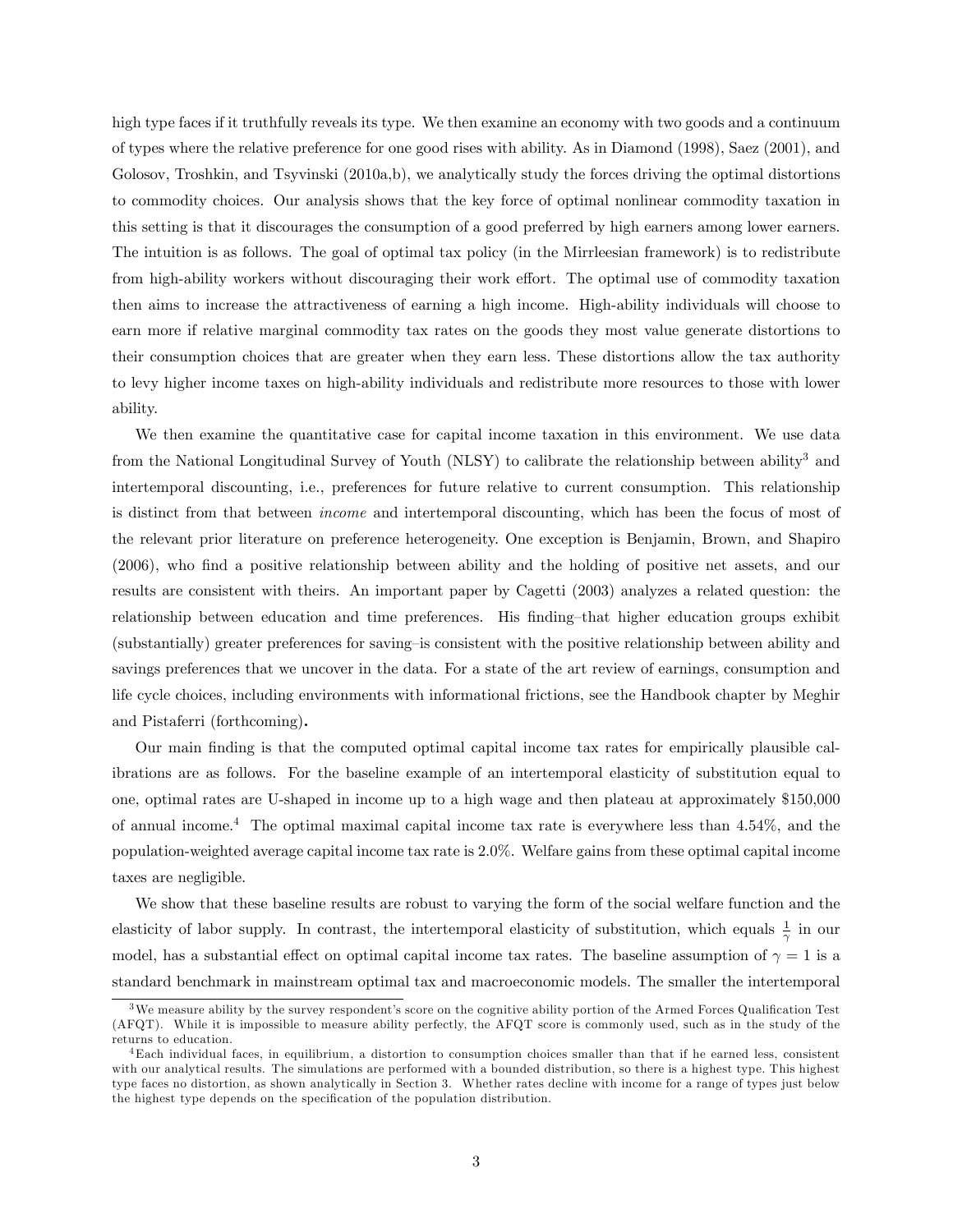elasticity, the larger the optimal rates. For a low intertemporal elasticity ( $\gamma = 3$ ), optimal rates rise to 15.0% on average and 23.5% on high earners, while for a high intertemporal elasticity ( $\gamma = 0.5$ ) they rise to only 1.6%. Even when sizeable capital income tax rates are optimal, however, they still yield small welfare gains.

As an extension we also study optimal capital taxation in a stochastic setting in which there is a relationship between ex post ability and preferences over goods consumed within a period. We show that this relationship does not affect the optimal intertemporal distortion: i.e., the inverse Euler equation as in Golosov, Kocherlakota, and Tsyvinski (2003) continues to hold. Optimal distortions within the second period are similar to the results from the static model.

The idea that goods preferred by the highly able ought to be taxed has a long history in tax research and is a favorite of tax theorists. Nearly all comprehensive treatments of modern tax policy contain a section on this result. For example, Tuomala (1991) writes "...the marginal tax rates on commodities that the more able people tend to prefer should be greater;" Salanie (2003) warns "If there is a positive correlation between the taste for fine wines and productivity, then fine wines should be taxed relatively heavily (God Forbid!);" while Kaplow (2008) argues "it tends to be optimal to impose a heavier burden on commodities preferred by the more able and a lighter burden on those preferred by the less able." No doubt the enthusiasm for this result is due to the notion that, as Mirrlees put it "This prescription is most agreeable to common sense." In other words, taxes on goods preferred by high-ability individuals contribute to progressivity and the redistribution of income. The starting point in the literature for this idea is Mirrlees (1976, 1986), who shows that goods preferred by the able ought to be taxed. His results are on the ratio of after-tax to pre-tax prices for an individualís marginal purchase of a good, so they impose no linearity or income-independence constraints on optimal taxes. His results do not, however, tell us how these taxes ought to vary with the distribution of abilities or the details of individual preferences. Perhaps in part to make progress along this dimension, subsequent work often focused on linear, income-independent commodity taxes in the presence of preference heterogeneity (such as Saez, 2002). Our analysis returns to the general Mirrleesian setting, characterizing optimal policy analytically and, for capital taxation, quantitatively.

A contemporaneous analysis of this issue with a focus complementary to ours is Diamond and Spinnewijn  $(2009).<sup>5</sup>$  While we focus on the how preferences change with ability on average, they focus on heterogeneity of preferences among individuals with the same ability. In their model, individuals sort into occupations and the task of the tax authority is to use occupation-specific linear capital taxation to ensure that highability individuals of all preference types choose the high-productivity occupation. Because they assume that individuals with higher discount rates also have a lower willingness to work, Diamond and Spinnewijn find that the tax authority should levy a linear capital tax on the high earners and a linear subsidy on the low earners. This discourages the high-skilled, impatient workers from deviating to the low-productivity occupation. While important, this result depends on the absence of an intensive margin of effort and on the assumption of a positive relationship between discount rates and the willingness to work, which may be difficult to demonstrate with available empirical evidence. It also does not consider the possibility of

 $5Gordon$  and Kopczuck (2010) also find evidence to suggest including capital income in the tax function because of information it carries about individuals' wages.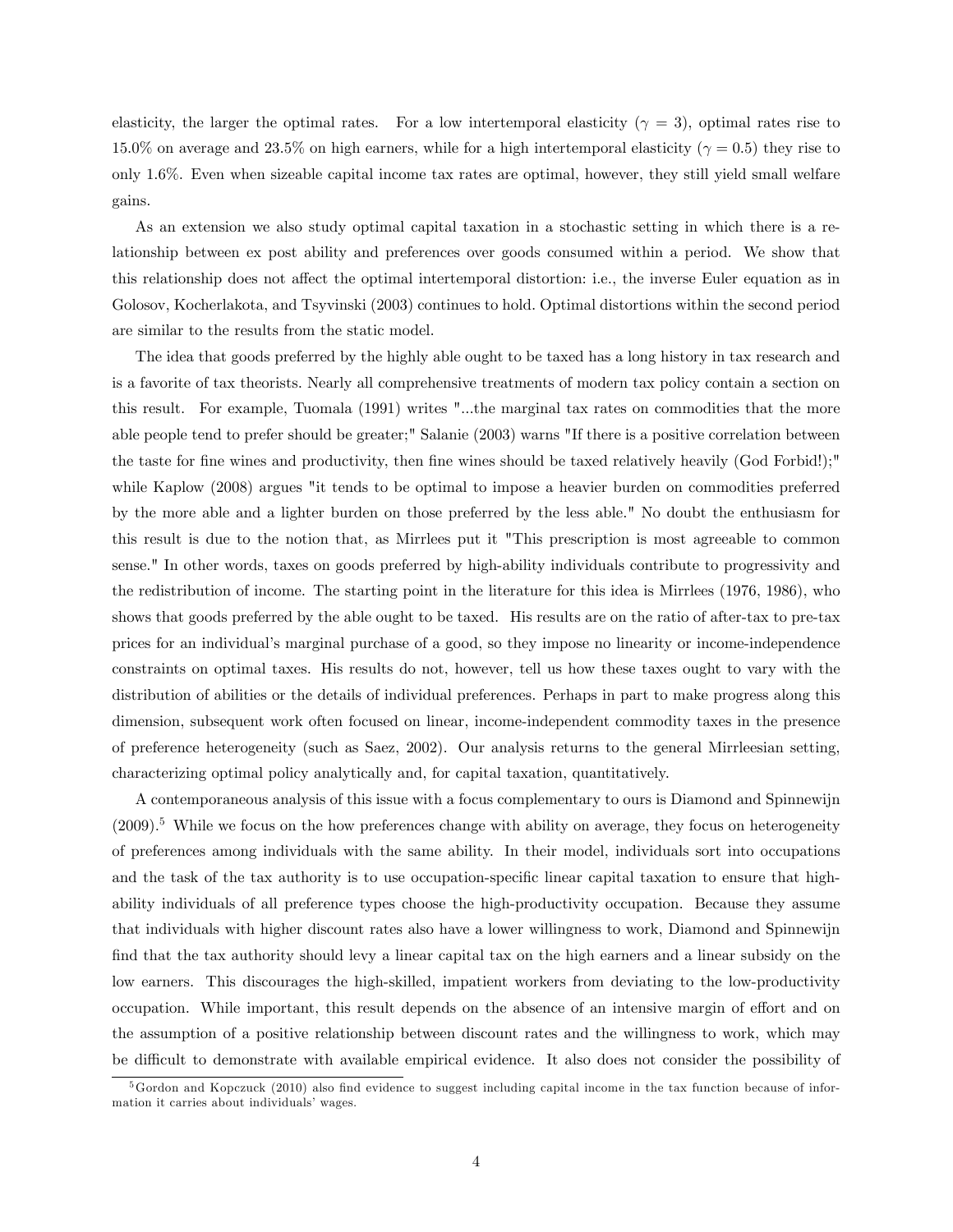nonlinear capital taxation. The approach we take in this paper allows for nonlinear capital taxation and is set in the standard Mirrleesian framework where individuals choose effort.

The paper proceeds as follows. Section 1 provides an illustrative example of our theoretical results in an economy with two ability types and heterogeneity in preferences over two goods. Section 2 derives conditions on the optimal policy in a general model of optimal taxation with a continuum of ability types and heterogeneity in preferences. In Section 3, we calibrate the model to data from the NLSY on heterogeneous time preferences and calculate optimal distortions for a baseline setting. In Section 4 we extensively examine the robustness of the baseline results to variation in the intertemporal elasticity of substitution, the labor supply elasticity, and the form of the social welfare function. We also compare the estimated relationship between ability and time preference to that which would be required for the prevailing capital income tax rates of developed economies to be optimal. Section 5 considers the dynamic, stochastic model. An Appendix contains technical details referred to in the text.

## 1 A simple example

In this section we introduce a simple two-type example that captures the main intuition behind the more general model. We show that, in this setting, the optimal relative commodity tax discourages the consumption by the low ability agents of the good preferred by the high ability agents. In particular, the relative marginal tax (wedge) is positive on this good for the low-ability individual, while the high-ability individual faces no distortion.

There is a continuum of measure one of two types of individuals indexed by  $i = \{l, h\}$ . The size of each group is equal to 1/2. These individuals differ in wage (skill)  $w^i$ , where  $w^h > w^l > 0$ . The wage is private information to the agent. There are two commodities. The consumption of each commodity by an agent of type *i* is denoted by  $c_1^i$  and  $c_2^i$ . The utility function for an individual  $i = \{l, h\}$  is given by:

$$
u^i \left(c_1^i, c_2^i, \frac{y^i}{w^i}\right),
$$

where  $y_i$  denotes the amount of output (income) produced by the agent. That is, the agent i provides the amount of labor  $l^i \geq 0$  to produce output  $y^i = w^i l^i \geq 0$ . The planner observes output  $y^i$  but not the wage  $w^i$  or effort  $l^i$ . Agents' consumption of each good  $\{c_t^i\}_{t=1,2}^{i=[l,h]}$  $\sum_{t=\{1,2\}}^{i=\{t,h\}} \geq 0$  is also observable. Let  $u_n^i$  be the partial derivative of  $u^i(c_1, c_2, l)$  with respect to the  $n^{th}$  argument. Note that these marginal utilities, and preferences in general, may depend on ability. We assume that  $u_n^i > 0$  for  $n = \{1, 2\}$  and  $u_3^i < 0$ .

The planner's problem is a mechanism design problem in which the mechanism assigns consumption and income allocations to each wage type reported by agents. The planner designs the mechanism to maximize a Utilitarian social welfare function.

Problem 1 Planner's problem in two-type example:

$$
\max_{\left\{c_1^i, c_2^i, y^i\right\}_{i=l, h}} \sum_i u^i \left(c_1^i, c_2^i, \frac{y^i}{w^i}\right) \tag{1}
$$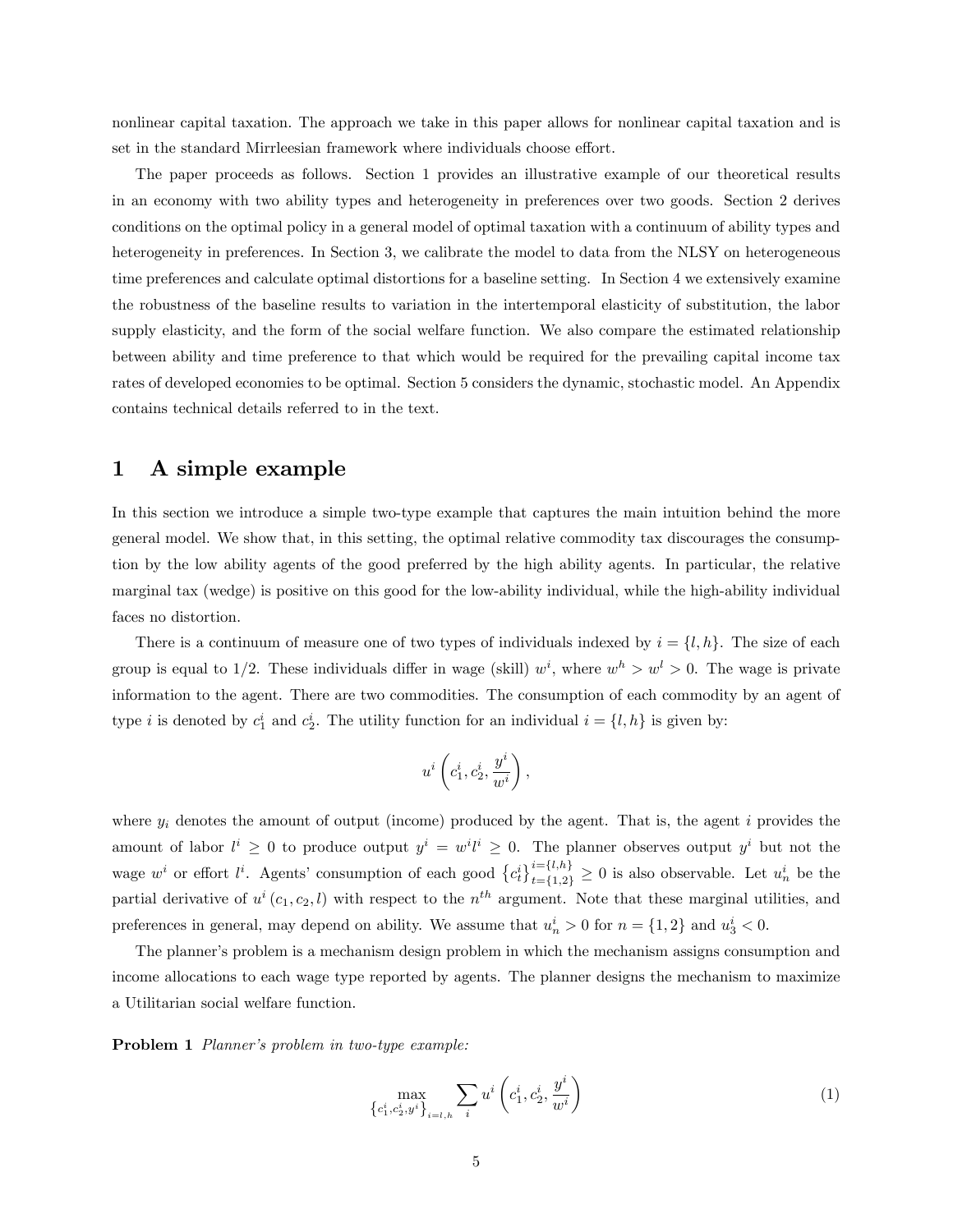subject to the incentive compatibility constraint

$$
u^{h}\left(c_{1}^{h}, c_{2}^{h}, \frac{y^{h}}{w^{h}}\right) \geq u^{h}\left(c_{1}^{l}, c_{2}^{l}, \frac{y^{l}}{w^{h}}\right),\tag{2}
$$

and the feasibility constraint

$$
\sum_{i} \left( y^{i} - c_{1}^{i} - p_{2} c_{2}^{i} \right) \ge 0.
$$
\n(3)

Constraint (2) is an incentive compatibility constraint stating that an individual of type  $i = h$  prefers the consumption and income bundle intended for it by the planner,  $\{c_1^h, c_2^h, y^h\}$ , to a bundle  $\{c_1^l, c_2^l, y^l\}$ allocated to an individual of type  $i = l$ .<sup>6</sup> Constraint (3) is feasibility, where we assume that the marginal rate of transformation of consumption commodities is equal to the price ratio  $\frac{1}{p_2}$ .

Consider first a benchmark environment in which the wage  $w<sup>i</sup>$  is observable to the planner. Then the constrained efficient problem does not have the incentive compatibility constraint  $(2)$ . The solution is an undistorted consumption margin for both ability types – the marginal rate of substitution across commodities is equal to the marginal rate of transformation:<sup>7</sup>

$$
\frac{u_1^i\left(c_1^i, c_2^i, \frac{y^i}{w^i}\right)}{u_2^i\left(c_1^i, c_2^i, \frac{y^i}{w^i}\right)} = \frac{1}{p_2}.\tag{4}
$$

for  $i = \{l, h\}.$ 

Now, consider a program with unobservable wages. Let  $\mu \geq 0$  be the multiplier on constraint (2). From the first order conditions for consumption, we obtain the following expressions for the marginal rate of substitution between consumption commodities for the high-wage individual, type  $i = h$ :

$$
\frac{u_1^h\left(c_1^h, c_2^h, \frac{y^h}{w^h}\right)}{u_2^h\left(c_1^h, c_2^h, \frac{y^h}{w^h}\right)} = \frac{1}{p_2},\tag{5}
$$

and for the low-wage individual, type  $i = l$ :

$$
\frac{u_1^l\left(c_1^l, c_2^l, \frac{y^l}{w^l}\right)}{u_2^l\left(c_1^l, c_2^l, \frac{y^l}{w^l}\right)} = \frac{1}{p_2} \frac{1 - \frac{u_2^h\left(c_1^l, c_2^l, \frac{y^l}{w^h}\right)}{u_2^l\left(c_1^l, c_2^l, \frac{y^l}{w^l}\right)} \mu}{1 - \frac{u_1^h\left(c_1^l, c_2^l, \frac{y^l}{w^h}\right)}{u_1^l\left(c_1^l, c_2^l, \frac{y^l}{w^l}\right)} \mu}.
$$
\n(6)

Equation (5) shows that the consumption choices of the high-ability individual are undistorted. The marginal rate of substitution  $\frac{u_1^h(\cdot)}{u_2^h(\cdot)}$  is equal to the marginal rate of transformation, which is equal to  $\frac{1}{p_2}$ . Equation (6) shows that if the multiplier  $\mu$  on the incentive compatibility constraint is not equal to zero, then the consumption choices of the low-ability individual may be distorted.

Now, suppose we impose a condition requiring that if all individuals are given the same consumption and

<sup>&</sup>lt;sup>6</sup>Writing this constraint we assumed that only an individual of type  $i = h$  can misrepresent his type. This is easy to ensure if the ratio  $w^h/w^l$  is high enough.

<sup>7</sup> The consumption-labor margin is also undistorted.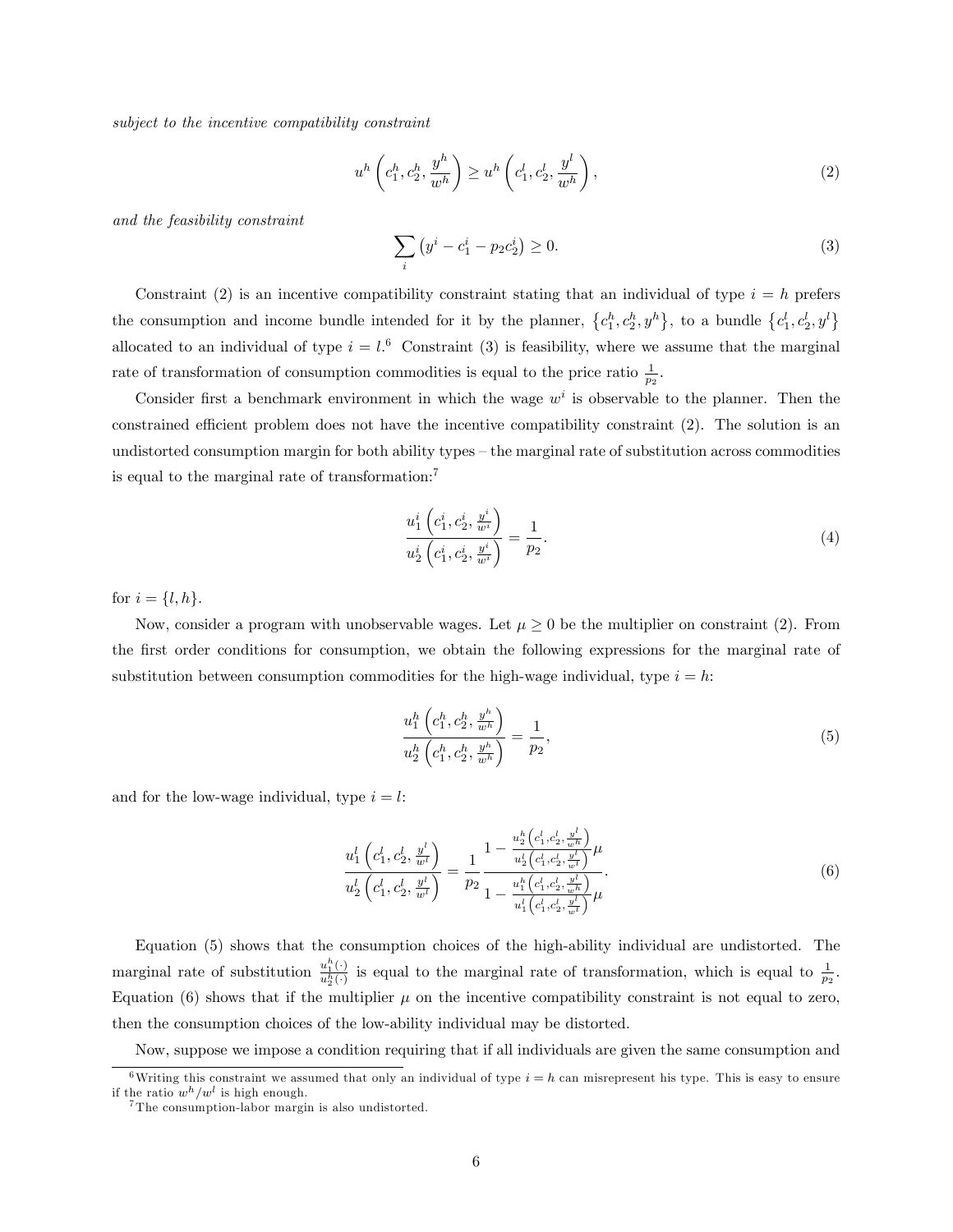income allocation,  $(c_1, c_2, y)$ , the marginal utility of good 2 relative to good 1 is higher for the high-ability individual (type  $i = h$ ) than for the low-ability individual (type  $i = l$ ). This condition on the relative shape of indifference curves between goods for individuals of different ability levels resembles that discussed by Mirrlees (1976) in equation (37) of his treatment of this topic.<sup>8</sup>

**Assumption 1** The utility function  $u$  satisfies:

$$
\frac{u_2^h\left(c_1, c_2, \frac{y}{w^h}\right)}{u_1^h\left(c_1, c_2, \frac{y}{w^h}\right)} > \frac{u_2^l\left(c_1, c_2, \frac{y}{w^l}\right)}{u_1^l\left(c_1, c_2, \frac{y}{w^l}\right)}
$$
\n<sup>(7)</sup>

for any  $(c_1, c_2, y) \ge 0$ .

The first order conditions  $(5)$  and  $(6)$ , together with Assumption 1, imply a proposition characterizing the distortions in the optimal allocation.

**Proposition 1** Suppose that  $\{c_1^i, c_2^i, y^i\}_{i=l,h}$  is an optimal allocation solving (1) through (3). Then the optimal choice of consumption for the high-ability individual  $(i = h)$  is not distorted. Suppose that Assumption 1 holds. Then the optimal choice of consumption for the low-ability agent  $(i = l)$  is distorted away from good 2 in favor of good 1:

$$
\frac{u^l_1\left(c^l_1,c^l_2,\frac{y^l}{w^l}\right)}{u^l_2\left(c^l_1,c^l_2,\frac{y^l}{w^l}\right)}<\frac{1}{p_2}.
$$

This Proposition states that if good 2 is particularly enjoyed by high-ability workers, the planner should impose a distortion (i.e., a positive relative  $\text{tax}$ )<sup>9</sup> on the consumption of good 2 by the low-ability workers (but not on consumption of that good by high-ability workers). The intuition for this result is as follows. The planner wants to discourage a high-ability individual from deviating and claiming that he is a low type. A high-ability agent Önds deviating less attractive if doing so causes him to face a positive relative tax on the good that he values highly. The cost to the planner of such a positive relative tax is a distortion in the consumption choices by the low-ability agent. Assumption 1 ensures that the costs of such distortion are smaller than the gain from relaxing the incentive compatibility constraint.

It is important to be clear that this result depends on preferences varying by ability level, not income. In particular, it does not apply to goods with an income elasticity of demand greater than one but for which preferences are unrelated to ability. For those goods, the inequality in (7) would be an equality because each type would have the same ratio of marginal utilities given the same consumption and income bundle. Instead, the case for differential taxes requires the high-ability individuals to prefer good 2 even when at the same income level as the low-ability individuals.

Related to Proposition 1, we now derive a second result characterizing the design of optimal nonlinear commodity taxes. This result compares the distortions that individuals face under the optimal policy when

 $8$ Though Assumption 1 does not rule out complementarity of consumption and leisure, our results do not rely on that. In fact, in the more general analysis below, we specify separability to highlight that our results are driven by the effects that preferences have on the sub-utility from consumption goods. The alternative, in which some goods are more complementary to labor than others, provides a second reason to deviate from uniform commodity taxation first discussed by Corlett and Hague, 1953.

<sup>&</sup>lt;sup>9</sup>In this model, equilibrium wedges correspond to taxes for each type. We interchangeably use the terms wedges and taxes to refer to these distortions.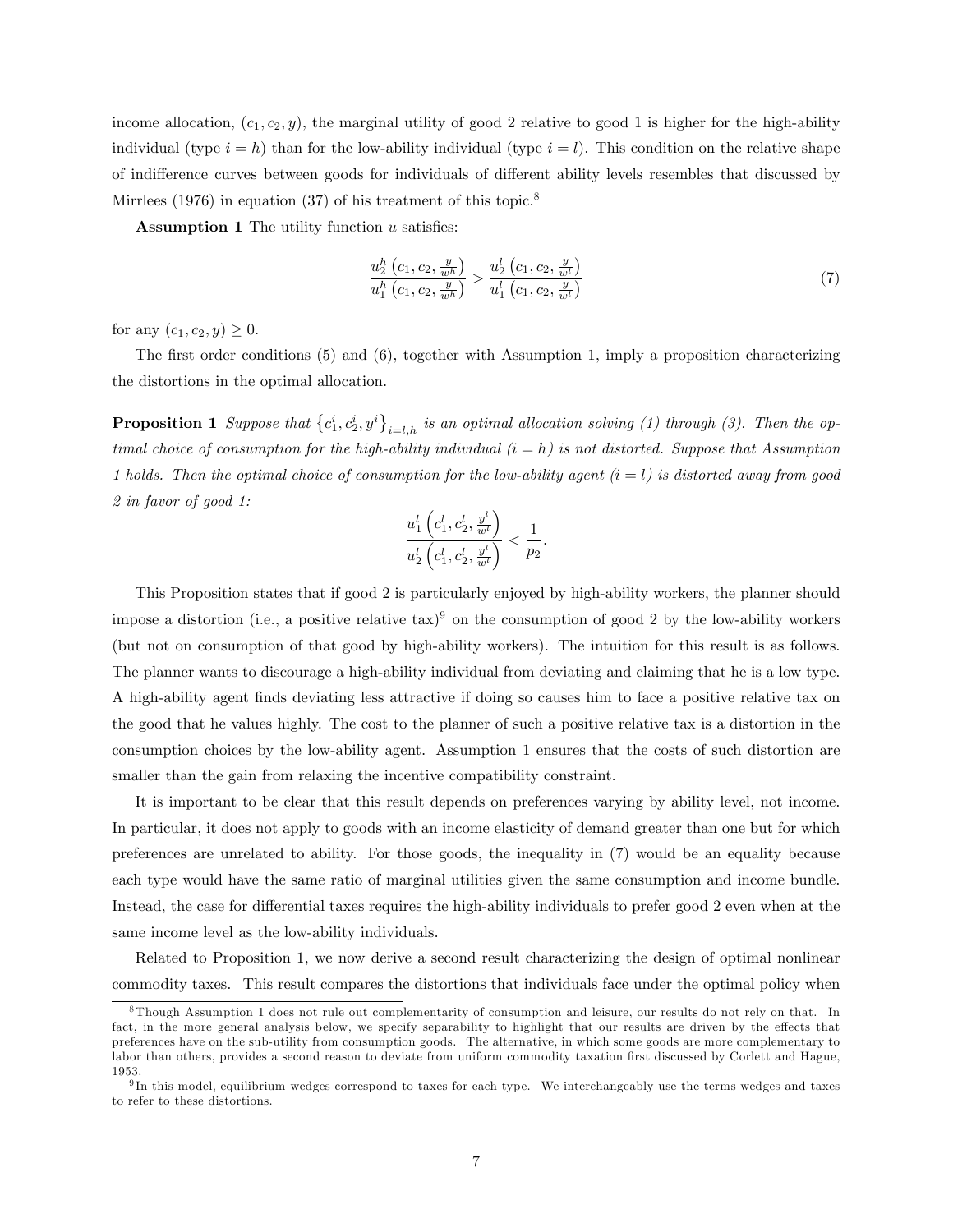they reveal their type and when they mimic a lower type. We call the latter the "deviatorís distortion" to contrast it with the distortion faced by individuals who truthfully reveal their types.

**Definition 1** The "deviator's distortion  $(i'|i)$ " is defined as  $\tau^{i'|i}$  (for  $i \neq i'$ ):

$$
\tau^{i'|i}=\frac{u^i_1\left(c^{i'}_1,c^{i'}_2,\frac{y^{i'}}{w^i}\right)}{u^i_2\left(c^{i'}_1,c^{i'}_2,\frac{y^{i'}}{w^i}\right)}.
$$

In words, this measures the distortion to the consumption choices of an individual of type  $i$  who reports being of type  $i'$  and receives the latter's allocation of consumption and income.

We now state the following corollary.

**Corollary 1** Suppose that  $\{c_1^i, c_2^i, y^i\}_{i=l,h}$  is an optimal allocation solving (1) through (3). Then the optimal choice of consumption for the high-ability agent  $(i = h)$  is distorted away from good 2 in favor of good 1 more strongly by the "deviator's distortion  $(l|h)$ " than by the distortion the high-ability agent faces if it reveals its type. Formally,

$$
\frac{u_{1}^{h}\left(c_{1}^{l}, c_{2}^{l}, \frac{y^{l}}{w^{h}}\right)}{u_{2}^{h}\left(c_{1}^{l}, c_{2}^{l}, \frac{y^{l}}{w^{h}}\right)} < \frac{u_{1}^{h}\left(c_{1}^{h}, c_{2}^{h}, \frac{y^{h}}{w^{h}}\right)}{u_{2}^{h}\left(c_{1}^{h}, c_{2}^{h}, \frac{y^{h}}{w^{h}}\right)} = \frac{1}{p_{2}}.
$$

**Proof.** This result follows immediately from the previous Proposition and Assumption 1.

Corollary 1 helps with understanding the role of optimal commodity taxes and shows that the planner encourages individuals to exert effort by threatening them with higher distortions to their consumption choices if they earn less. The relevant distortions these individuals would face if they earned less are not the distortions faced by lower-ability individuals who tell the truth about their type, because preferences differ with ability. Specifically, because higher ability individuals prefer good 2 in our example, a distortion away from good 2 as perceived by type i' is perceived to be more distortionary by type i with  $w^i > w^{i'}$ . This "deviator's distortion  $(i'|i)$ " adds an incentive for high ability individuals to exert effort.

## 2 Model

In this section, we set up a model with a continuum of ability types, as in the classic Mirrlees (1971) framework. Agents are heterogeneous in their preferences. We derive a formula for optimal relative commodity taxes that are allowed to be nonlinear in consumption and to depend on income, and we explain the novel components of this formula relative to models without preference heterogeneity.

There is a continuum of measure one of individual agents. Agents are indexed by  $i \in [0, 1]$ . Individuals differ in their abilities, which we measure with their wages, denoted by  $w<sup>i</sup>$  and distributed according to the density function  $f(w)$  over the interval  $[w_{\min}, w_{\max}]$ . Ability is private information to the agent. Each individual has the continuous and differentiable utility function:

$$
U(v^{i}) = u(c_{1}^{i}, c_{2}^{i}, l^{i}, w^{i}).
$$
\n(8)

Utility is a function of the consumption of good 1,  $c_1 \geq 0$ , and the consumption of good 2,  $c_2 \geq 0$ , as well as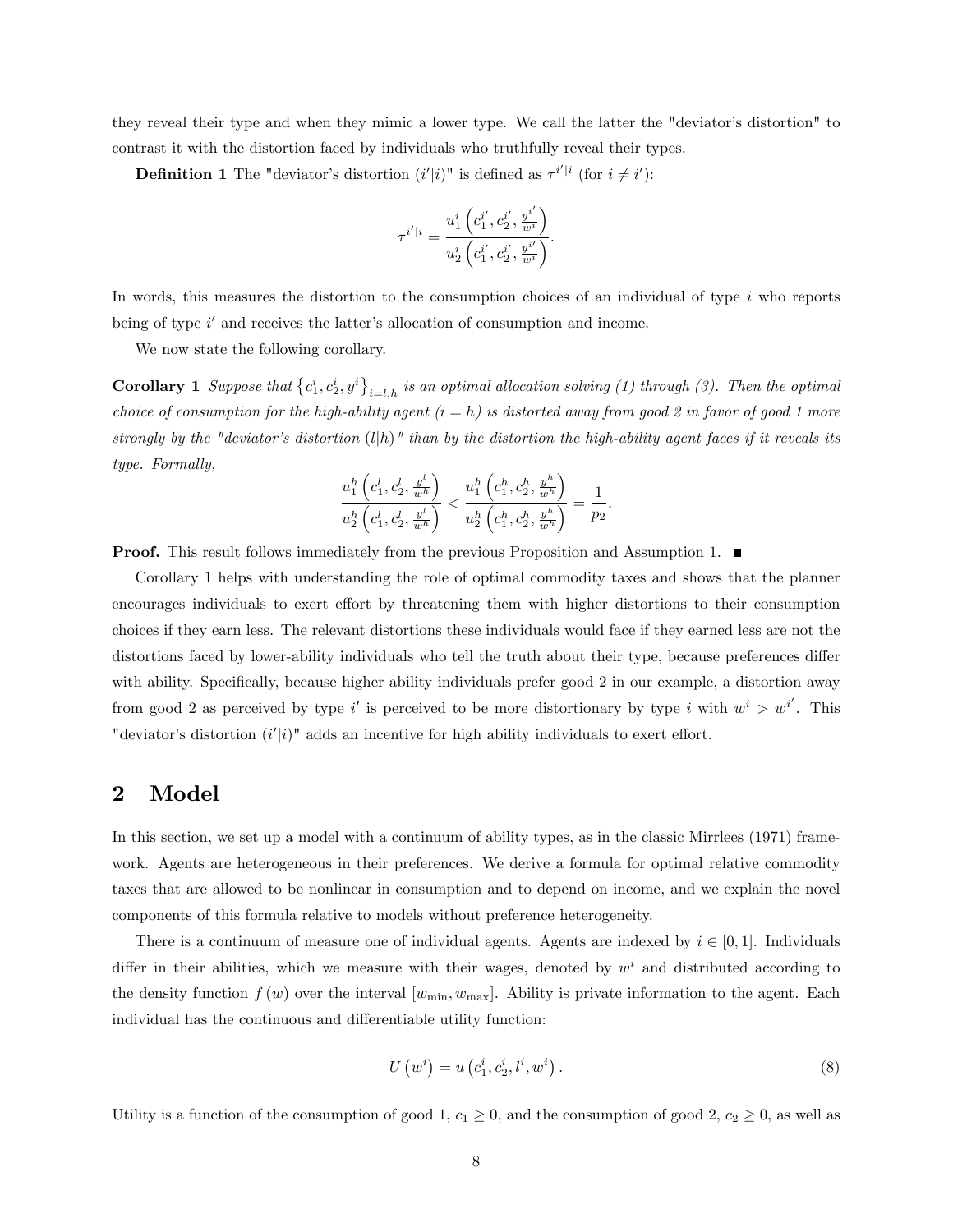of labor effort  $l \geq 0.10$  Superscripts i on consumption and labor denote the values of these variables for the individual, and the partial derivatives of utility take the following signs:  $u_{c_1}(\cdot) > 0$ ,  $u_{c_2}(\cdot) > 0$ ,  $u_l(\cdot) < 0$ . The output  $y^i = w^i l^i \geq 0$ . Utility is also a function of the wage  $w^i$  because we assume that preferences across consumption goods are a function of ability. This assumption simplifies the planner's problem by retaining a single dimension of heterogeneity. Two or more dimensions introduce a multiple screening problem for which a tractable analytical approach at this level of generality has not been developed.<sup>11</sup> Later, we will parameterize the influence of ability on preferences with the function  $\alpha (w^i)$  where  $\alpha (w^i) > 0$  for all  $w^i$ .

A social planner maximizes a utilitarian social welfare function. The planner's problem is given as follows.

#### Problem 2

$$
\max_{\left\{c_1^i, c_2^i, y^i\right\}_{i \in [0,1]}} \int_{w_{\min}}^{w_{\max}} u\left(c_1^i, c_2^i, \frac{y^i}{w^i}, w^i\right) f\left(w^i\right) dw^i \tag{9}
$$

subject to the feasibility constraint

$$
\int_{w_{\min}}^{w_{\max}} \left( y^i - c_1^i - p_2 c_2^i \right) f\left(w^i\right) dw^i \ge 0,
$$
\n(10)

and the incentive compatibility constraint

$$
u\left(c_1^i, c_2^i, \frac{y^i}{w^i}, w^i\right) \ge u\left(c_1^j, c_2^j, \frac{y^j}{w^i}, w^i\right),\tag{11}
$$

for all  $i, j \in [0, 1]$ .

Constraint (11) is the incentive compatibility constraint ensuring that an individual of type i prefers the consumption and income allocation intended for it by the planner to the allocations intended for any other individual of type j. As in the previous section, the relative price of  $c_2$  is  $p_2$ .

It is standard to rewrite the planner's problem with explicit tax functions. To characterize the form of these optimal tax functions, we follow the formal techniques of the Mirrleesian literature. We start with the statement of the problem solved by each individual, who takes the tax functions as given.

**Problem 3** Individual's Problem,  $i \in [0, 1]$ :

$$
\max_{\left\{c_1^i, c_2^i, l^i\right\}} U\left(w^i\right) \tag{12}
$$

 $subject\ to\ the\ individual's\ after\ tax\ budget\ constraint,$ 

$$
w^{i}l^{i} - T\left(w^{i}l^{i}\right) - \left(c_{1}^{i} + t^{1}\left(w^{i}l^{i}, c_{1}^{i}\right)\right) - p_{2}\left(c_{2}^{i} + t^{2}\left(w^{i}l^{i}, c_{2}^{i}\right)\right) \geq 0. \tag{13}
$$

The budget constraint requires careful examination. The nonlinear income tax  $T(w^{i}l^{i})$ :  $R_{+} \rightarrow R$ is a continuous, differentiable function of income  $y^i = w^i l^i$ . The two other tax functions,  $t^1 (w^i l^i, c_1^i)$ ,

 $10$ Extending the model to more than two goods (for example, to more than two periods) is straightforward. The analytical results on optimal distortions are direct analogues of those derived below.

<sup>&</sup>lt;sup>11</sup> See Kleven, Kreiner, and Saez (2009), Tarkiainen and Tuomala (2007), and Judd and Su (2008) for discussions of the approach to optimal taxation with multi-dimensional heterogeneity.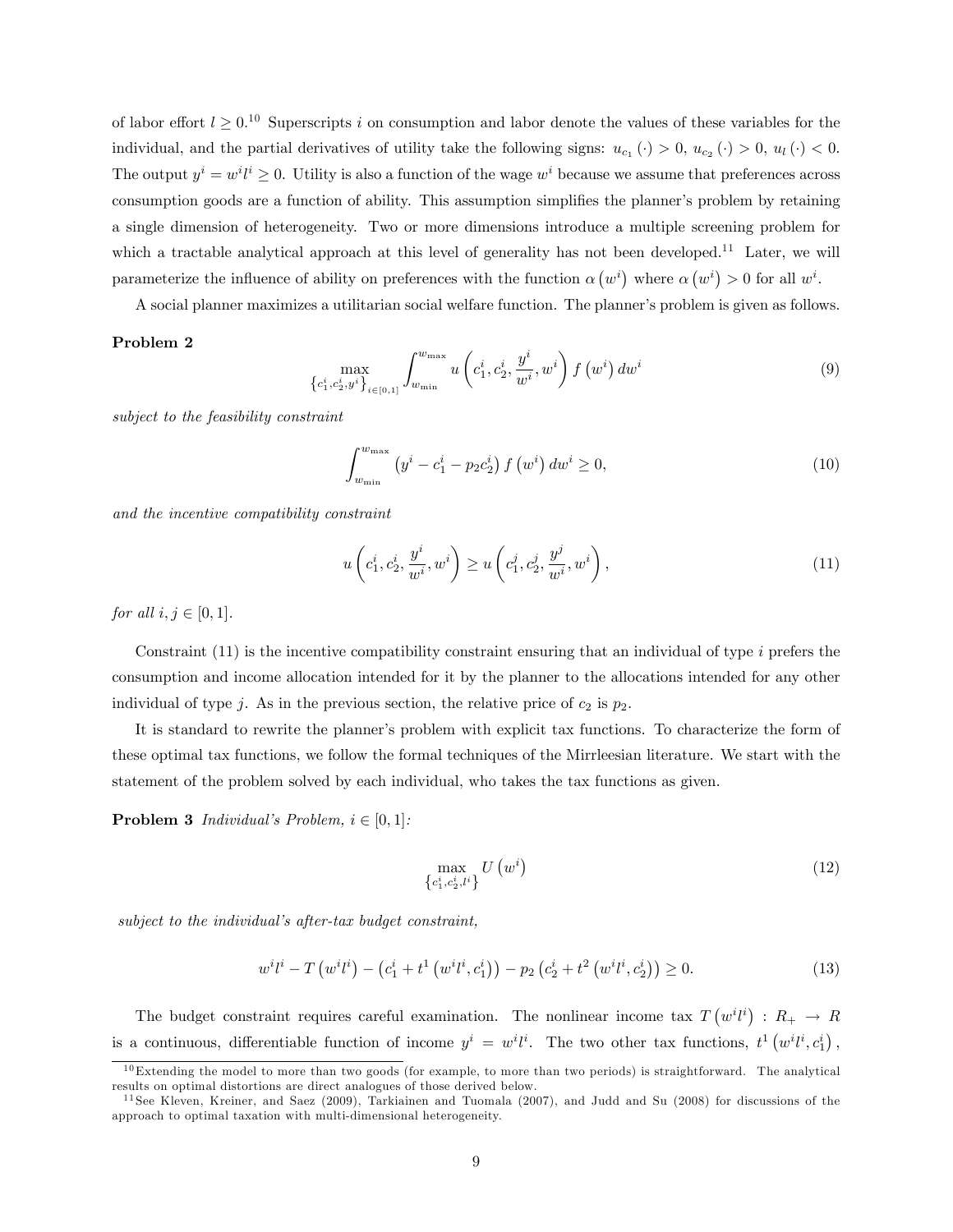$t^2(w^i t^i, c_2^i)$ :  $R_+ \times R_+ \to R$  are commodity tax functions that we also assume to be continuous and differentiable. Importantly, note that we explicitly allow for the taxation of each commodity to be nonlinear in consumption of that good and to depend on income.<sup>12</sup> The budget constraint  $(13)$  has the multiplier  $\mu(i) \geq 0.$ 

In this approach, the social planner's problem is as follows:

Problem 4 Planner's Problem

$$
\max_{\{T(\cdot), t^{1}(\cdot), t^{2}(\cdot)\}_{i \in [0,1]}} \int_{w_{\min}}^{w_{\max}} U\left(w^{i}\right) f\left(w^{i}\right) dw^{i}
$$
\n(14)

subject to the feasibility constraint

$$
\int_{w_{\min}}^{w_{\max}} \left( T\left(w^{i}l^{i}\right) + t^{1}\left(w^{i}l^{i}, c_{1}^{i}\right) + p_{2}t^{2}\left(w^{i}l^{i}, c_{2}^{i}\right) \right) f\left(w^{i}\right) dw^{i} \geq 0, \tag{15}
$$

and incentive compatibility, which is that each individual  $i \in [0, 1]$  solves the optimization problem in (12), given tax policies  $T(v^i l^i)$ ,  $t^1(w^i l^i, c_1^i)$ , and  $t^2(w^i l^i, c_2^i)$ .

In words, the social planner chooses a tax system to maximize utilitarian social welfare subject to two constraints. First, the budget constraint requires that total tax revenue be non-negative (we assume no government spending for simplicity). Second, each individual will respond to the tax system by choosing labor supply and a consumption bundle that maximize his or her utility.

#### 2.1 The optimal commodity choice wedge

We now derive a formula that allows us to study the forces determining the optimal commodity wedge, i.e., the wedge distorting commodity choices. We formulate the Hamiltonian from the planner's problem (9) using the budget constraint, envelope condition, and first order condition with respect to labor  $l^i$  from the individual's utility maximization problem:

$$
H\left(w^{i}\right) = \left(U\left(w^{i}\right) + \lambda\left(w^{i}l^{i} - c_{1}^{i} - p_{2}c_{2}^{i}\right)\right)f\left(w^{i}\right) + \phi\left(u_{w^{i}}\left(\cdot\right) - \frac{l^{i}u_{l^{i}}\left(\cdot\right)}{w^{i}}\right),\tag{16}
$$

where subscripts denote partial derivatives and  $\langle \cdot \rangle$  denotes the set of arguments of the utility function,  $(c_1^i, c_2^i, l^i, w^i)$ . The first term of the Hamiltonian is the utility of the individual with wage  $w^i$ . The second is the government's budget constraint multiplied by its multiplier  $\lambda$ . The third term is the evolution of the state variable  $U(w^i)$  with respect to  $w^i$ , as derived above, and is multiplied by the co-state variable  $\phi$ .<sup>13</sup>

To solve for the optimal policy, choose l and  $c_1^i$  as the control variables, with  $c_2^i$  an implicit function defined by the budget constraint. The first order condition with respect to  $c_1^i$  combined with the condition

 $12$  These tax instruments are notationally redundant, in that a single tax function of the consumption of one good and income would be sufficient to characterize the full policy. Separating taxes into these functions aids interpretation and has no effect on the analytical or quantitative results of the paper.

 $13$  The above procedure uses the so-called first order approach, where the first-order conditions of the individual's problem are assumed to be sufficient, not just necessary, conditions for a maximum. We check that these are sufficient in all numerical simulations we perform in Section 3.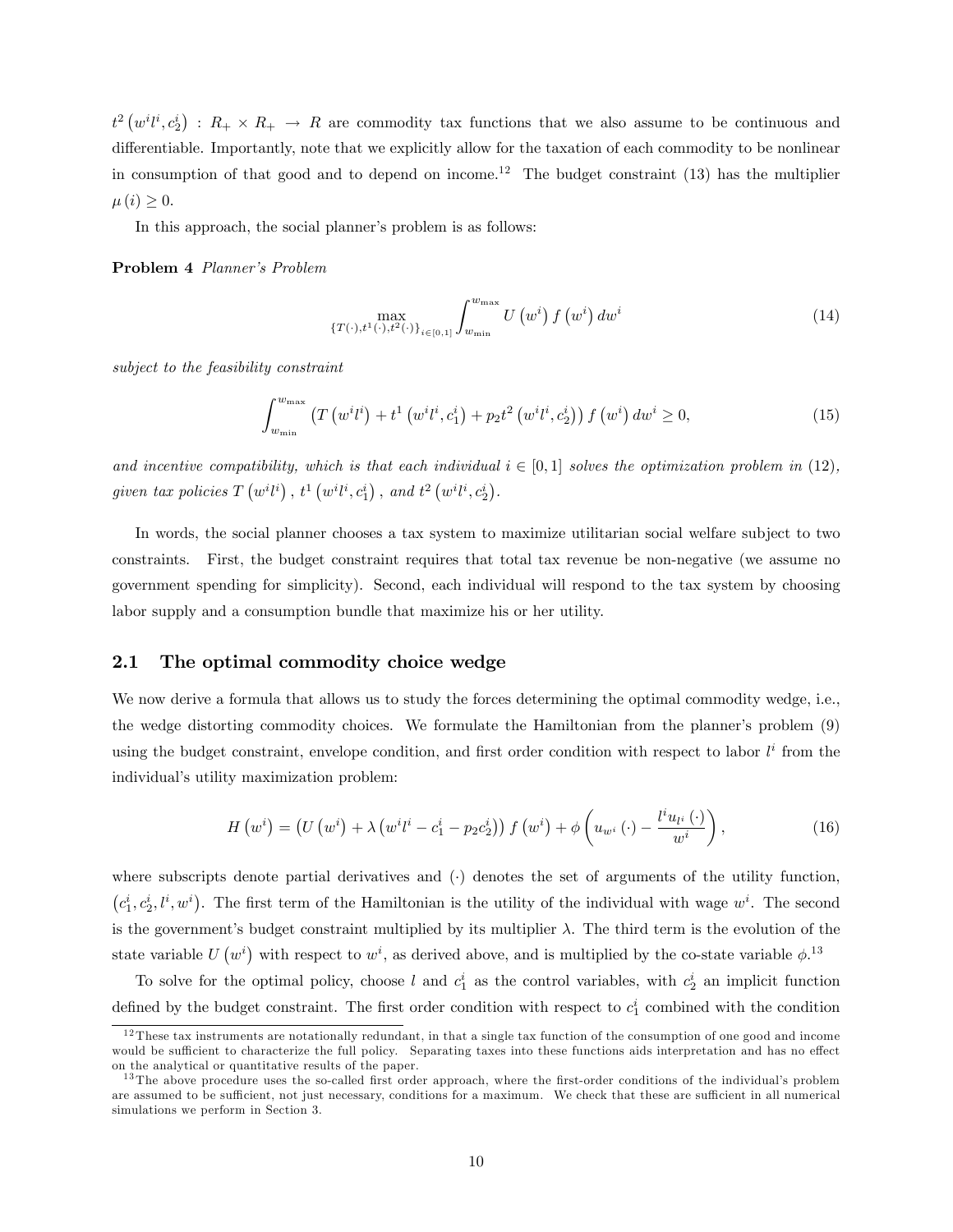that individuals will set the ratio of marginal utilities from the consumption goods equal to the price ratio multiplied by the marginal tax ratio, yields the following expression for the distortion to individual i's consumption basket:

$$
\frac{1}{p_2} \frac{1 + t_{c_1}^1 (w^i l^i, c_1^i)}{1 + t_{c_2}^2 (w^i l^i, c_2^i)} = \frac{1}{p_2} \frac{\lambda f(w^i) - \phi(w^i) \left( u_{w^i c_1^i}(\cdot) - \frac{l^i u_{l^i c_1^i}(\cdot)}{w^i} \right)}{\lambda f(w^i) - \frac{1}{p_2} \phi(w^i) \left( u_{w^i c_2^i}(\cdot) - \frac{l^i u_{l^i c_2^i}(\cdot)}{w^i} \right)}.
$$
\n(17)

To further characterize the optimal distortion to commodity purchases given by (17), we solve for the multipliers  $\lambda$  and  $\phi(w^i)$  under the following assumption:

**Assumption 2** Utility function  $u$  in  $(8)$  is separable in consumption and labor:

$$
u_{l^{i}c_{1}^{i}}\left(c_{1}^{i},c_{2}^{i},l^{i},w^{i}\right) = u_{l^{i}c_{2}^{i}}\left(c_{1}^{i},c_{2}^{i},l^{i},w^{i}\right) = 0
$$
\n(18)

The following proposition derives an expression for optimal commodity taxes.

**Proposition 2** Given Assumption 2 on the individual utility function, the solution to the Planner's Problem  $(14)$  satisfies:

$$
\frac{1}{p_2} \frac{1 + t_{c_1}^1 (w^i t^i, c_1^i)}{1 + t_{c_2}^2 (w^i t^i, c_2^i)} = \frac{A_1 (w^i) + \frac{C(w^i)}{B(w^i)}}{A_2 (w^i) + p_2 \frac{C(w^i)}{B(w^i)}},\tag{19}
$$

where

$$
A_1\left(w^i\right) = u_{w^ic_1^i}, \quad A_2\left(w^i\right) = u_{w^ic_2^i} \tag{20}
$$

$$
B\left(w^{i}\right) = p_{2}\left(\int_{w^{j}=w^{i}}^{w^{j}=w_{\max}} \frac{1}{u_{c_{2}^{j}}} f\left(w^{j}\right) dw^{j} - \frac{1-F\left(w^{i}\right)}{1-F\left(w_{\min}\right)} \int_{w^{j}=w_{\min}}^{w^{j}=w_{\max}} \frac{1}{u_{c_{2}^{j}}} f\left(w^{j}\right) dw^{j}\right) \tag{21}
$$

$$
C\left(w^{i}\right) = f\left(w^{i}\right) \tag{22}
$$

**Proof.** In the Appendix, we derive the following expressions for  $\lambda$  and  $\phi(w^i)$ :

$$
\lambda = \frac{1}{\int_{w^j = w_{\min}}^{w^j = w_{\max}} \frac{p_2}{u_{c_2^j}} f(w^j) \, dw^j}
$$
\n(23)

$$
\phi\left(w^{i}\right) = \left(1 - F\left(w^{i}\right)\right) \left(1 - \frac{\frac{1}{(1 - F(w^{i}))}\int_{w^{j} = w^{i}}^{w^{j} = w_{\max}} \frac{1}{u_{c_{2}^{j}}} f\left(w^{j}\right) dw^{j}}{\frac{1}{(1 - F(w_{\min}))}\int_{w^{j} = w_{\min}}^{w^{j} = w_{\max}} \frac{1}{u_{c_{2}^{j}}} f\left(w^{j}\right) dw^{j}}\right).
$$
\n(24)

Using these results in expression (17), we obtain (19).  $\blacksquare$ 

As with the conditions for optimal marginal income tax rates from, e.g., Diamond (1998), Saez (2001), and Golosov, Troshkin, and Tsyvinski (2010b), expression (19) is not a fully closed-form solution as it depends on optimal utility and consumption levels. Instead, it is a representation of the Örst order conditions of the optimal problem allowing us to examine the forces affecting optimal taxes.

We identify three important forces at play. Two are familiar from previous results in Mirrleesian optimal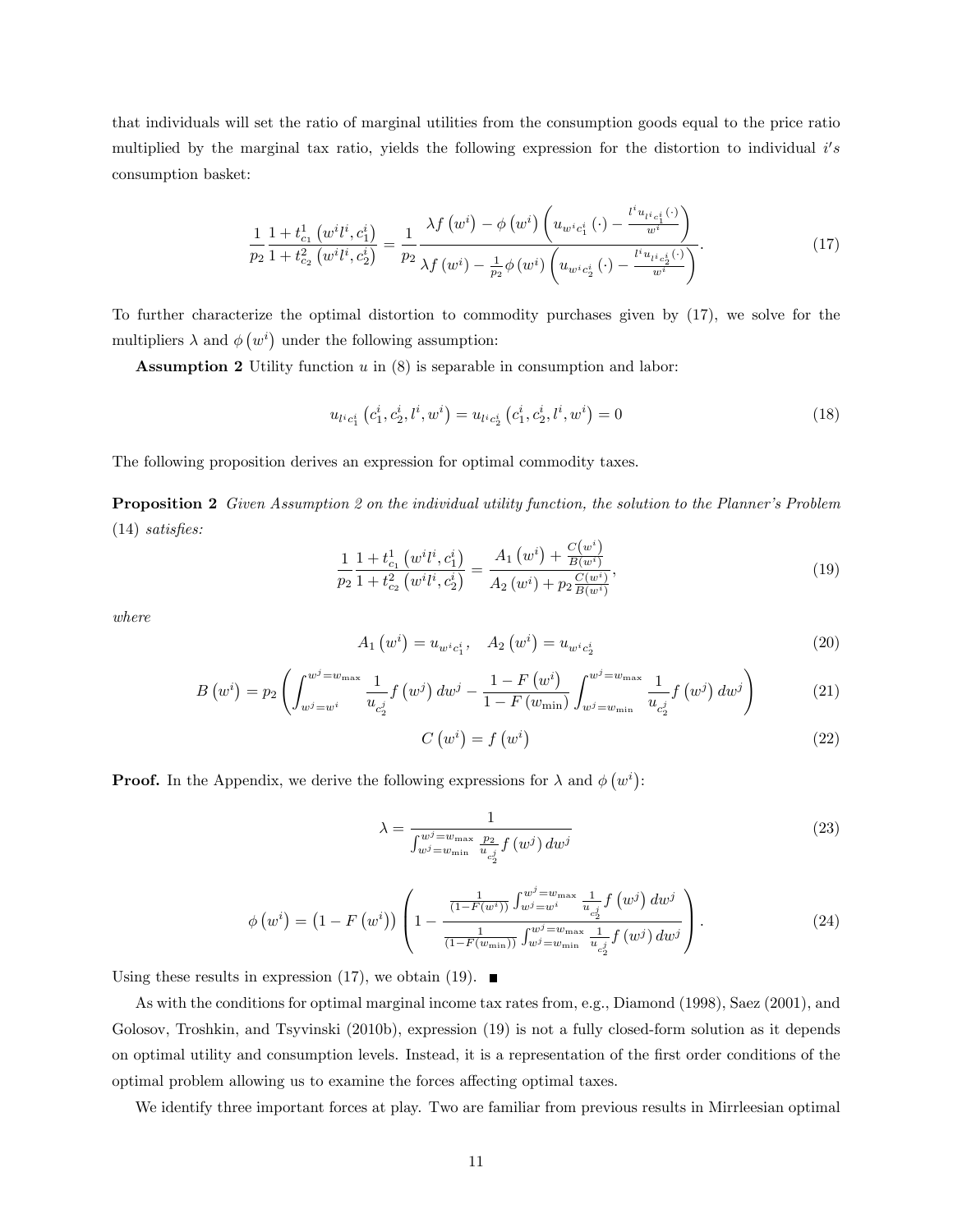taxation, for instance from the formulas for the income tax in Diamond (1998) and Saez (2001). However, they have no impact in our model without the existence of an additional, novel, force.

The novel force affecting distortions in result (19) is the disparity between  $A_1(w^i)$  and  $A_2(w^i)$ , which are the derivatives of the marginal utility of consumption of goods 1 and 2 with respect to the wage. This disparity determines whether policy discourages consumption of good 1 or good 2. If  $A_1(w^i)$  and  $A_2(w^i)$  are equal (for instance, if they are both zero), there is no distortion to consumption choices in the optimal policy. If, instead, higher-ability workers relatively prefer good 2, then  $u_{w^ic_1^i} < 0$  while  $u_{w^ic_2^i} > 0$ , so  $A_1(w^i) < 0$ and  $A_2(w^i) > 0$ . In that case, because both  $B(w^i)$  and  $C(w^i)$  are non-negative, the ratio on the right-hand side of (19) is less than  $\frac{1}{p_2}$ , and the optimal distortion discourages marginal consumption of good 2. In other words, preferences over goods that vary with ability introduce a reason for using differentiated marginal commodity taxes to provide incentives for high-ability individuals to exert work effort.

Whether the distortion to consumption choices increases or decreases with wages depends on the behavior of  $A_1(w^i)$  and  $A_2(w^i)$  as the wage level increases. Though a full characterization depends on the specific form of the utility function, the lower marginal utilities of consumption that come with higher  $w^i$  will push  $A_1(w^i)$  and  $A_2(w^i)$  toward zero as the wage level increases, reducing the size of this distortion at higher wages. Intuitively, marginal commodity tax rates that decline with income on the good more valued by high-ability individuals will encourage them to earn more, allowing the tax authority to levy higher income taxes on them and redistribute more resources to those with lower ability.

The two forces familiar from previous optimal tax analyses generate the ratio  $\frac{C(w^i)}{B(w^i)}$  $\frac{\partial(u)}{\partial(u_i)}$  in (19). This ratio can be interpreted as the cost-benefit ratio of the distortion, so a higher value for it reduces the optimal distortion by offsetting the disparity between  $A_1(w^i)$  and  $A_2(w^i)$ .

First,  $B(v^i)$  measures the redistributive benefit of a distortion at wage  $w^i$ . That distortion allows the planner to shift income from those with wages above  $w<sup>i</sup>$  to the population as a whole, raising total welfare. Formally, consider a two-part perturbation in the planner's allocations made possible by this distortion. First, the planner lowers utility by 1 unit for each individual above  $w^i$  by extracting consumption from them while preserving incentive compatibility.<sup>14</sup> The planner extracts  $p_2 \int_{w}^{w^j = w_{\text{max}}}$  $w^j = w_{\text{max}} \frac{1}{u_{c_2^j}}$  $f(w^j) dw^j$  in resources from this action, and it lowers social welfare by  $(1 - F(w^i))$  units. Second, the planner raises utility by  $(1 - F(w^i))$ units for each individual in the population by granting them additional consumption while preserving incentive compatibility. The cost to the planner of this action is  $\frac{p_2}{1-F(w_{\min})} \int_{w^j=w_{\min}}^{w^j=w_{\max}}$  $w^j = w_{\min}$  $1-F(w^i)$  $u_{c_2^j}$  $f(w^j) dw^j$ , and it raises social welfare by  $(1 - F(w^i))$  units. The net change in social welfare from these two actions is zero, while the net resources raised by the planner is:

$$
p_2 \int_{w^j = w^i}^{w^j = w_{\text{max}}} \frac{1}{u_{c_2^j}} f(w^j) dw^j - \frac{p_2}{1 - F(w_{\text{min}})} \int_{w^j = w_{\text{min}}}^{w^j = w_{\text{max}}} \frac{1 - F(w^i)}{u_{c_2^j}} f(w^j) dw^j.
$$

Rearranging this result, these two actions yield excess resources if:

$$
B\left( w^{i}\right) >0,
$$

<sup>&</sup>lt;sup>14</sup> Note that this action is possible only because of the distortion at  $w^i$ . Otherwise, individuals above  $w^i$  would respond by earning less.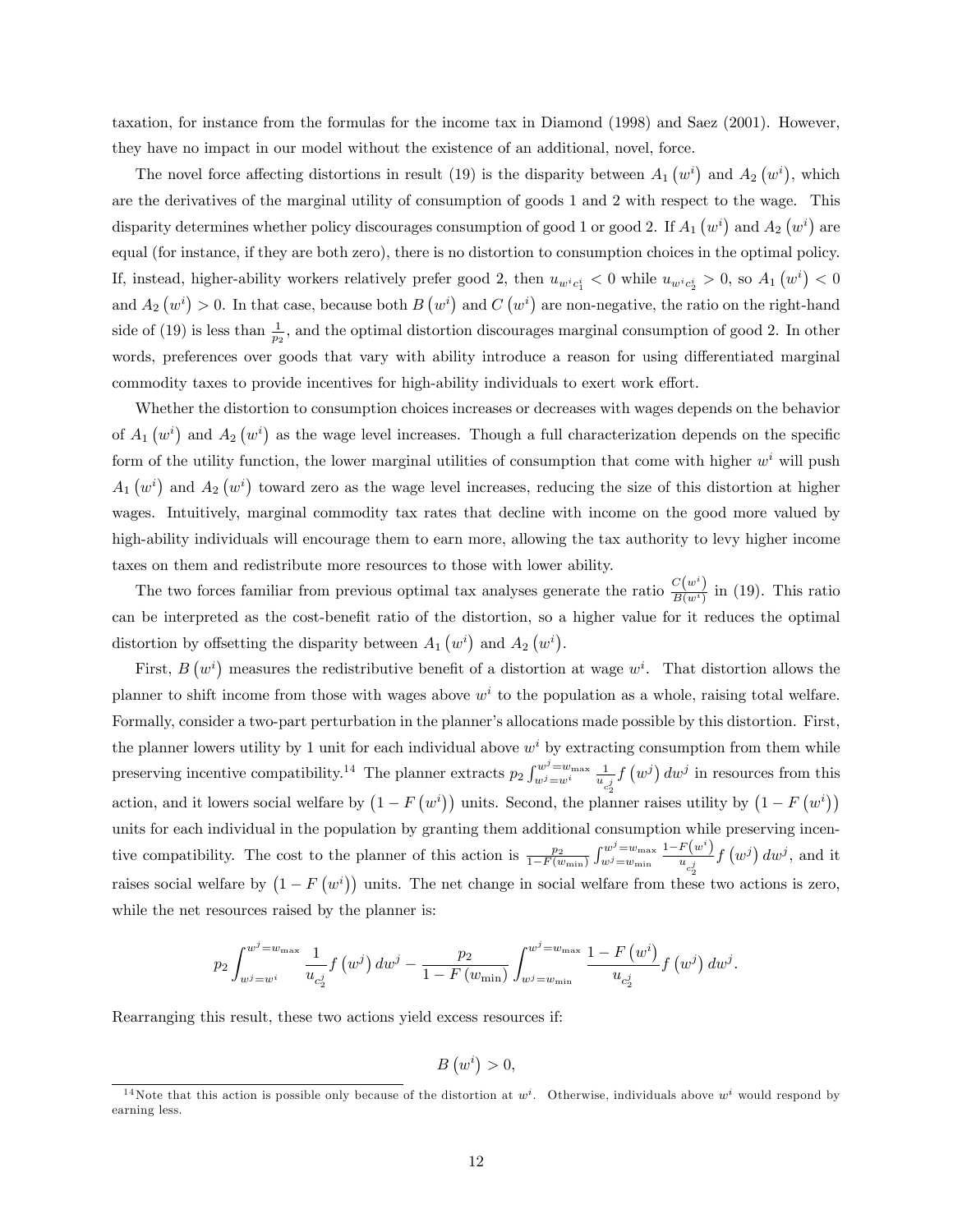so that the planner can raise social welfare through redistribution whenever  $B(v^i)$  is positive. Moreover, the greater is  $B(v^i)$ , the more valuable is this distortion to the planner. Intuitively, higher-ability workers have lower marginal utilities of consumption, and the more concave is utility in good 2 above wage  $w^i$ , the more valuable is the redistribution made possible (i.e., incentive compatible) by the commodity choice distortion at  $w^i$ .

Second,  $C(w^i)$  measures the cost of the distortion at wage  $w^i$  because it is the share of the population whose choices are directly affected by a commodity tax at  $w^i$ . When this share is low, the optimal consumption distortion (if non-zero) is larger, as the planner wants to concentrate distortions on small sub-populations all else the same. The ratio  $\frac{C(w^i)}{B(w^i)}$  $\frac{C(w^*)}{B(w^i)}$  is multiplied by  $p_2$  in the denominator because if  $A_1(v^i) = A_2(v^i) = 0$ , the undistorted marginal rate of transformation equals  $\frac{1}{p_2}$ .

We can derive several specific results that characterize the optimum and aid intuition. First, for the top type in a bounded ability distribution,  $(1 - F(w_{\text{max}}))$  is zero, and the result (19) reduces to:

$$
\frac{1}{p_2} \frac{1 + t_{c_1}^1(w_{\max})}{1 + t_{c_2}^2(w_{\max})} = \frac{1}{p_2}.
$$

so the commodity distortion is zero on the highest ability worker.<sup>15</sup> Second, the distortion is also zero on the lowest ability worker, as  $B(w_{\min}) = 0$ . Third, if we restrict attention to commodity distortions that are a linear function of the consumption of the good, an argument similar to Saez (2002) and Salanie (2003) shows that goods preferred by the highly able ought to be taxed.

As in the two-type model of Section 1, we can clarify the way in which the optimal policy provides incentives for the high-ability individuals to exert effort. First, the "deviator's distortion  $(i'|i)$ " in this model equals:

$$
\tau^{i'|i}=\frac{u_{c_1^{i'}}\left(c_1^{i'},c_2^{i'},\frac{y^{i'}}{w^i},w^i\right)}{u_{c_2^{i'}}\left(c_1^{i'},c_2^{i'},\frac{y^{i'}}{w^i},w^i\right)}.
$$

We will show in numerical simulations in Section 3 that the "deviator's distortion  $(i'|i)$ "  $(i' < i)$  discourages the consumption of commodity 2 more than does the truth-telling distortion for individual  $i$ , or that

$$
\tau^{i'|i} < \frac{1}{p_2} \frac{1+t_{c_1}^1(w^i l^i, c_1^i)}{1+t_{c_2}^2(w^i l^i, c_2^i)}.
$$

One may also be interested in the pattern of marginal tax rates on income that are the focus of the conventional Mirrleesian optimal tax literature. In this paperís multiple-commodity setting, the marginal tax rate on income can be calculated relative to the distortion to consumption of one of the commodities. In the Appendix, we derive an expression analogous to (19) that describes these relative marginal income taxes. In addition, the numerical results of the next section can be used to calculate the optimal marginal income taxes (relative to commodity consumption) implied by the data.

 $15$  If the ability distribution is unbounded, as argued by Saez (2001), the pattern of rates near the top of the distribution depends on the specification of preferences. Formally, if  $A_1$  and  $A_2$  decrease quickly enough with  $w^i$ , the optimal distortion falls with wages as well.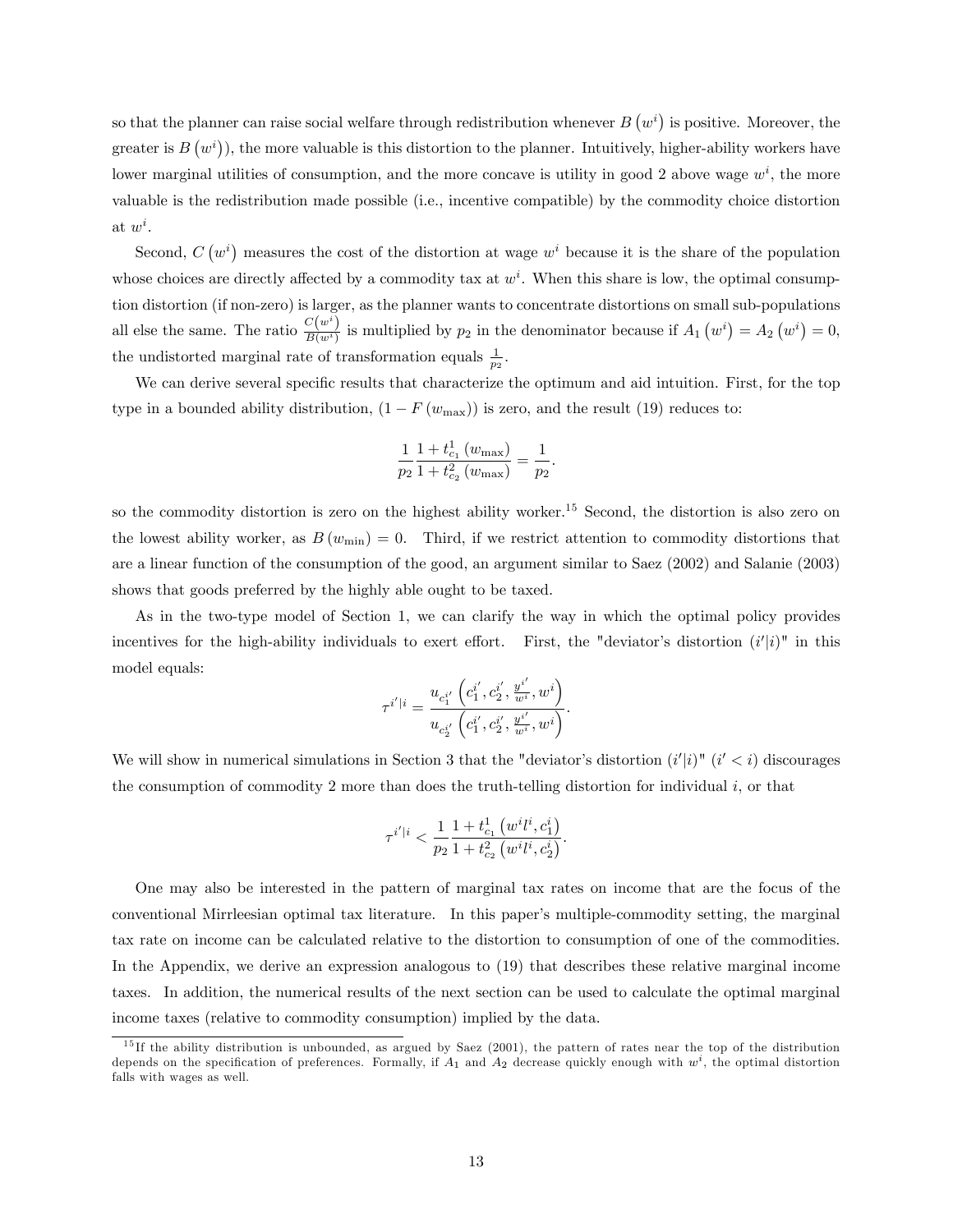## 3 Optimal capital income taxes in a calibrated model

The results of Sections 1 and 2 show the forces affecting optimal commodity taxation when preferences over goods vary with ability. We now turn to a quantitative study of this topic when the commodities in the utility function are current and future consumption (savings).

We begin our quantitative analysis of optimal capital income taxation by discussing the existing literature on the relationship between time preferences and income. That relationship is distinct from the relationship that matters for this paper: that between time preferences and ability. We provide a calibration of time preferences by ability level (and thus wages) using data from the National Longitudinal Survey of Youth. We then simulate the optimal capital income taxes justified by these estimates and relate our results to the analytical expression (19) from the previous section.

#### 3.1 Calibrating the model

In this section, we calibrate the model of optimal commodity taxation from Section 2. In particular, we estimate the relationship between time discounting and cognitive ability using panel data from the National Longitudinal Survey of Youth (NLSY).

A sizeable literature exists on measuring and explaining differences in saving behavior across income groups.<sup>16</sup> Dynan, Skinner, and Zeldes (2004) find a "strong, positive relationship between saving rates and lifetime income," using data from the PSID, but they argue that preference differences cannot explain their findings (at least, without a strong bequest motive). Lawrance (1991) calculates annual time preference rates using data on food consumption and Önds that implied discount factors rise with income, but Dynan (1993) shows that Lawrance's results are sensitive to the inclusion of controls.

Less research exists on whether saving preferences are related to innate ability, the relationship of interest for our analysis. One exception is Benjamin, Brown, and Shapiro (2006), who use the same dataset we use and find results consistent with ours, though they focus on a different measure of the relationship between preferences and ability. An intermediate case is an important paper by Cagetti (2003), who estimates discount factors by education group using detailed micro data on income and wealth from the PSID and SCF. As with income, educational attainment is likely to be affected by individuals' time preferences, so Cagetti's estimates cannot directly be used to determine the relationship of interest in this paper. Nevertheless, his finding that higher education groups exhibit (substantially) greater preferences for saving is consistent with the positive relationship between ability and savings preferences that we uncover in the data.

With the goal of calibrating our model, we provide evidence on the relationship between saving preferences and ability. In brief, our approach is to use data on income and net worth from the National Longitudinal Survey of Youth (NLSY) and a standard model of an individual's intertemporal utility maximization problem to compute a discount factor for each individual in the sample. Next, we regress these discount factors on the log of ability and other personal characteristics observed by the NLSY, where we measure ability with individuals' scores on a widely-used aptitude test. The coefficient on ability in this regression allows us to

 $16$  For example, see Hubbard, Skinner, and Zeldes (1995). A related literature focuses on the consequences of these differences for the extent of self-insurance against shocks. See Blundell, Pistaferri, and Preston (2008), for example.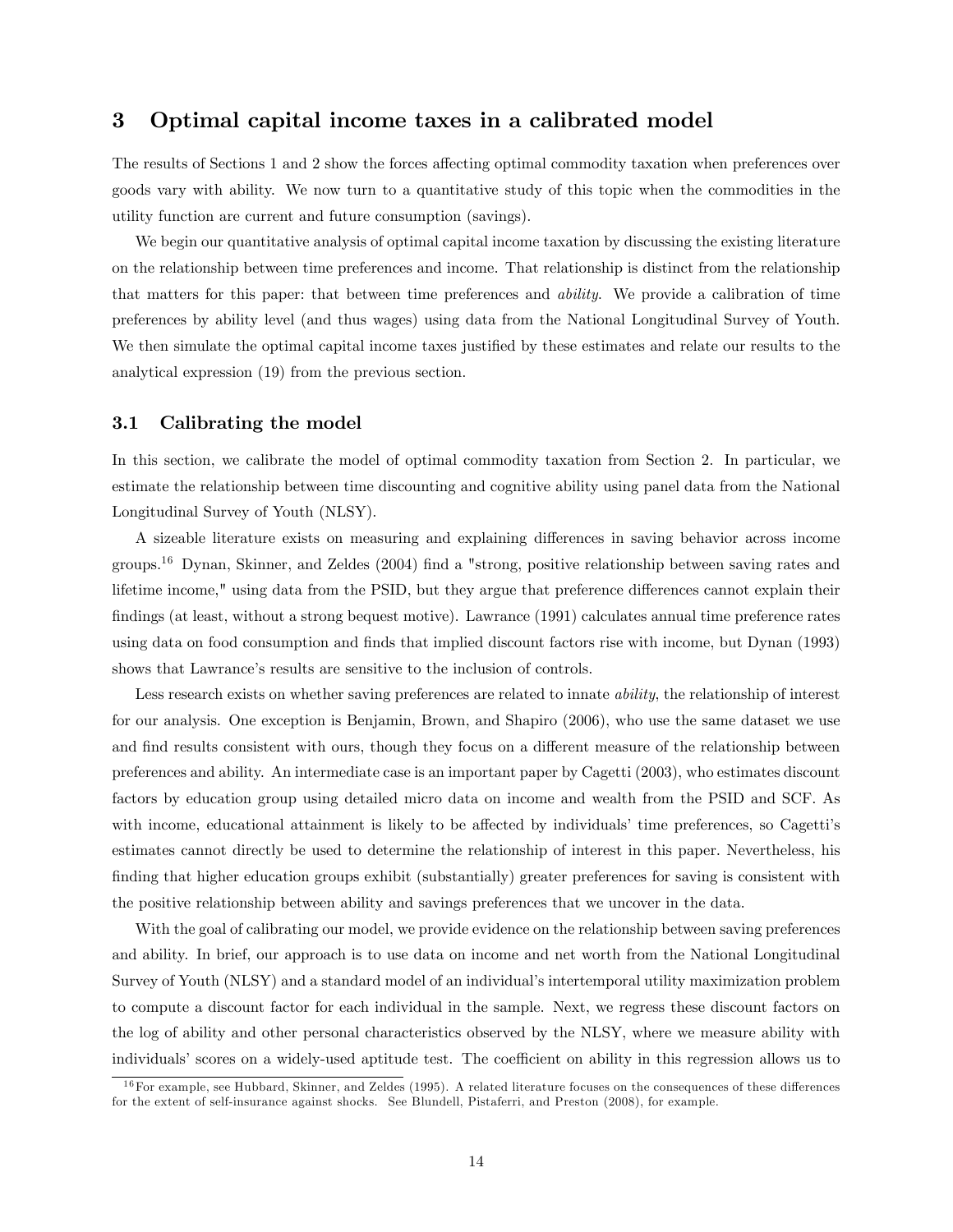predict, holding Öxed other personal characteristics, a discount factor for each level of ability. Using NLSY data on wages by ability level, we are then able to estimate a functional relationship between discount factors and wages, the key inputs to our policy simulations. To summarize, we estimate an elasticity of the annual discount factor  $\beta$  to the wage w of 0.0036. For example, a change in the wage from \$20 to \$24 per hour, a 20 percent increase, corresponds to a change in the annual discount factor from 0.9604 to 0.9610, a 0.07 percent increase.

Throughout the numerical analysis, we use the following utility function. For consistency with the previous section, we consider a utility function that is separable in consumption and labor. Preferences over goods are normalized so that they do not mechanically affect labor effort, as detailed in the Appendix. In addition, we assume that utility from consumption is constant relative risk aversion (CRRA) and the disutility from labor effort is isoelastic:

$$
U = \left(\frac{\alpha (w^{i})}{1 + \alpha (w^{i})}\right)^{\gamma} \frac{\left(c_{1}^{i}\right)^{1 - \gamma} - 1}{1 - \gamma} + \left(\frac{1}{1 + \alpha (w^{i})}\right)^{\gamma} (p_{2})^{1 - \gamma} \frac{\left(c_{2}^{i}\right)^{1 - \gamma} - 1}{1 - \gamma} - \frac{1}{\sigma} \left(l^{i}\right)^{\sigma}.
$$
 (25)

As a baseline case, we assume  $\gamma = 1$  and  $\sigma = 3$ . With  $\gamma = 1$ , this utility function simplifies to

$$
U = \frac{\alpha (w^{i})}{1 + \alpha (w^{i})} \ln c_1^{i} + \frac{1}{1 + \alpha (w^{i})} \ln c_2^{i} - \frac{1}{\sigma} (l^{i})^{\sigma}
$$
\n(26)

We now provide some more details on our calibration, beginning with the data. The NLSY consists of a nationally representative sample of individuals born between 1957 and 1964, first interviewed in 1979, and interviewed annually or biannually since. The NLSY contains data on individuals' net worth and income over time, allowing us to roughly estimate saving rates as described below.

The key advantage of the NLSY for our purposes is that it includes a direct measure of ability. This allows us to relate a measure of ability, not income, to time preferences. In 1980, the NLSY administered the Armed Forces Qualification Test (AFQT) to 94 percent of its participants. This test measured individuals aptitudes in a wide range of areas, including some mechanical skills relevant to military service.

We use an aggregation of scores in some of the areas covered by the AFQT as the indicator of ability for each head of household whose family income and net worth we will measure.<sup>17</sup> This aggregation, the AFQT89, is calculated by the Center for Human Resource Research at Ohio State University, as follows:

Creation of this revised percentile score, called AFQT89, involves (1) computing a verbal composite score by summing word knowledge and paragraph comprehension raw scores; (2) converting subtest raw scores for verbal, math knowledge, and arithmetic reasoning; (3) multiplying the verbal standard score by two; (4) summing the standard scores for verbal, math knowledge, and arithmetic reasoning; and (5) converting the summed standard score to a percentile.

Our measure of preferences is based on the discount factor  $\delta$  implied by using NLSY data on individuals<sup>7</sup>

<sup>&</sup>lt;sup>17</sup>The AFQT most likely measures some combination of innate ability and accumulated achievement. To the extent that more innately patient individuals invest more in human capital and thereby have higher AFQT scores because of achievement, not ability, our analysis will be biased toward Önding a stronger relationship between ability and time preferences than that which truly holds.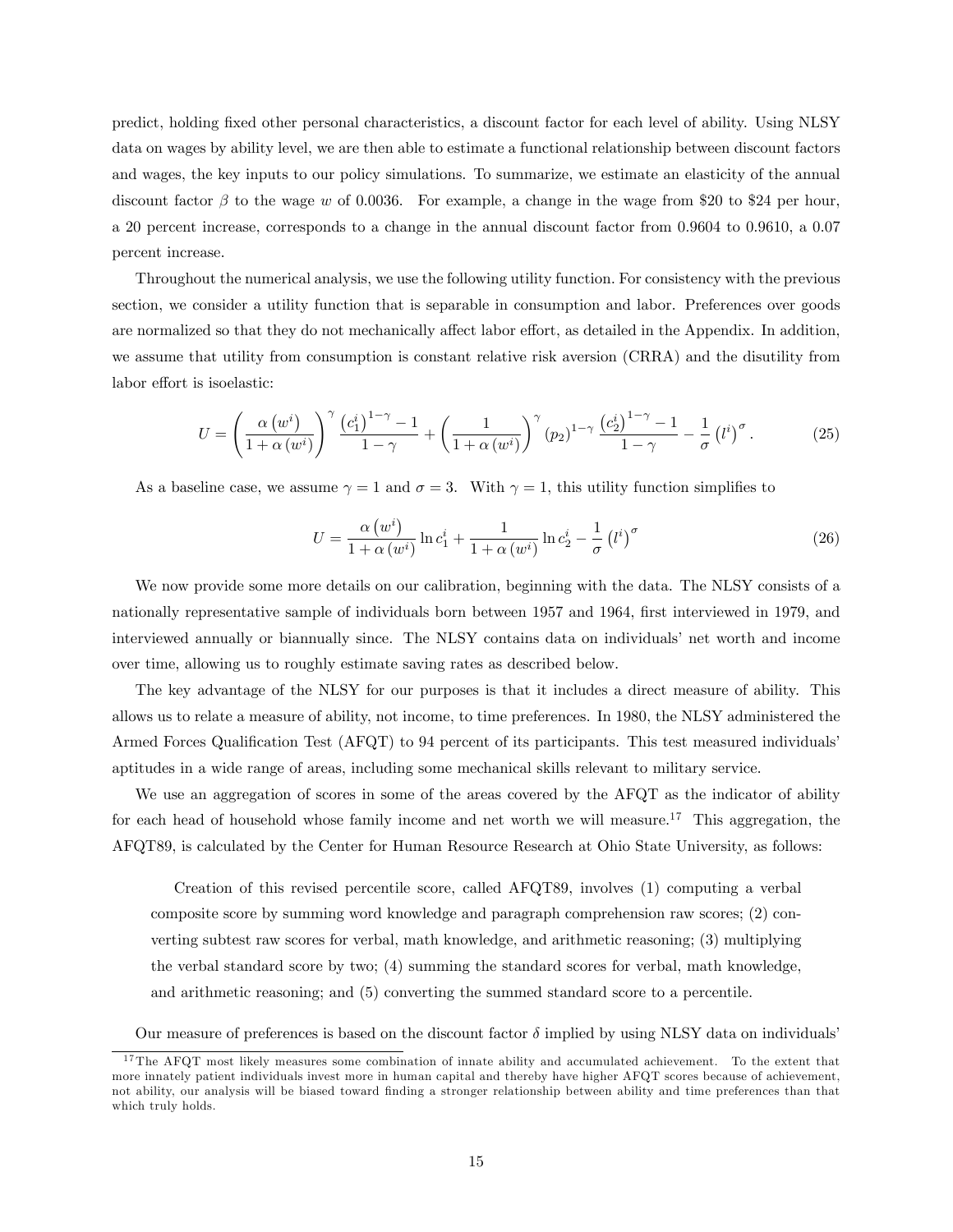household income paths and net worth in a simple model of optimization described in the Appendix. Intuitively, the higher is final net worth relative to the cumulative value of income, the greater the estimated  $\delta^{18}$ To give a sense for the data, in Table 1 we show the mean and standard deviations of  $\delta$  by AFQT quintile.

| Table 1. Summary of $\delta$ by AFQT quintile |                 |        |        |        |        |  |  |  |
|-----------------------------------------------|-----------------|--------|--------|--------|--------|--|--|--|
|                                               | $AFQT$ quintile |        |        |        |        |  |  |  |
|                                               | <b>Bottom</b>   | 2      | 3      | 4      | Top    |  |  |  |
| Mean $\delta$                                 | 0.336           | 0.374  | 0.394  | 0.418  | 0.466  |  |  |  |
| Std. dev. of $\delta$                         | 0.156           | 0.176  | 0.180  | 0.215  | 0.252  |  |  |  |
| Implied $\alpha(w^i)$                         | 1.0486          | 1.0437 | 1.0413 | 1.0387 | 1.0338 |  |  |  |
| Implied $\beta(w^i)$                          | 0.9536          | 0.9581 | 0.9603 | 0.9628 | 0.9673 |  |  |  |
| Mean $w^i$                                    | 12.35           | 16.29  | 18.98  | 21.67  | 25.39  |  |  |  |

Table 1 also shows the implied values of  $\alpha(w^i)$ , the parameter of interest from the model of Section 2, and  $\beta\left(w^i\right)$ , the standard annual discount factor.<sup>19</sup> The variation in  $\delta$  within AFQT quintiles is large relative to the variation across wage levels. These results have their limitations for use in calibrating our model. The data are likely to be very noisy, and our inference of  $\delta$  is based on a simplified model. Moreover, simple AFQT quintile means of  $\delta$  are likely to be misleading, as they fail to control for variables correlated with both ability and saving behavior.

Table 2 shows the results of a regression of  $\ln(\delta)$  on ability as well as other observable characteristics. In particular, we control for the cumulative value of family income over the head of household's working life, the head's age, age squared, and gender.<sup>20</sup> Formally, we estimate:

$$
\ln \delta = \beta_1 age + \beta_2 age^2 + \beta_3 gender + \beta_4 \ln (income) + \beta_5 \ln (AFQT).
$$

where the calculation of "*income*" is described in the Appendix.

 $18$ We lack data on families' expected future income flows from sources such as Social Security and bequests. To the extent that these flows are greater relative to past income for low earners, we are underestimating the true  $\delta$  for low earners and thereby overestimating the strength of the relationship between ability and savings preferences. If these flows are greater for high earners, we are underestimating the relationship's strength. Similarly, we do not take into account the existing tax system when estimating  $\delta$ . If capital income tax rates are progressive, this will cause us to underestimate the positive relationship between ability and savings preferences.

<sup>&</sup>lt;sup>19</sup>Note that, because the model with which we estimate  $\delta$  uses 23-year periods,  $\delta$  is the discount factor across these periods. The Appendix describes how to convert  $\delta$  into the preference parameter  $\alpha(w^i)$  from the utility function (25).

<sup>&</sup>lt;sup>20</sup>The estimate of the coefficient on  $\ln(AFQT)$  is 2.71E-02 (4.45E-03) if we do not control for age, age squared, or gender.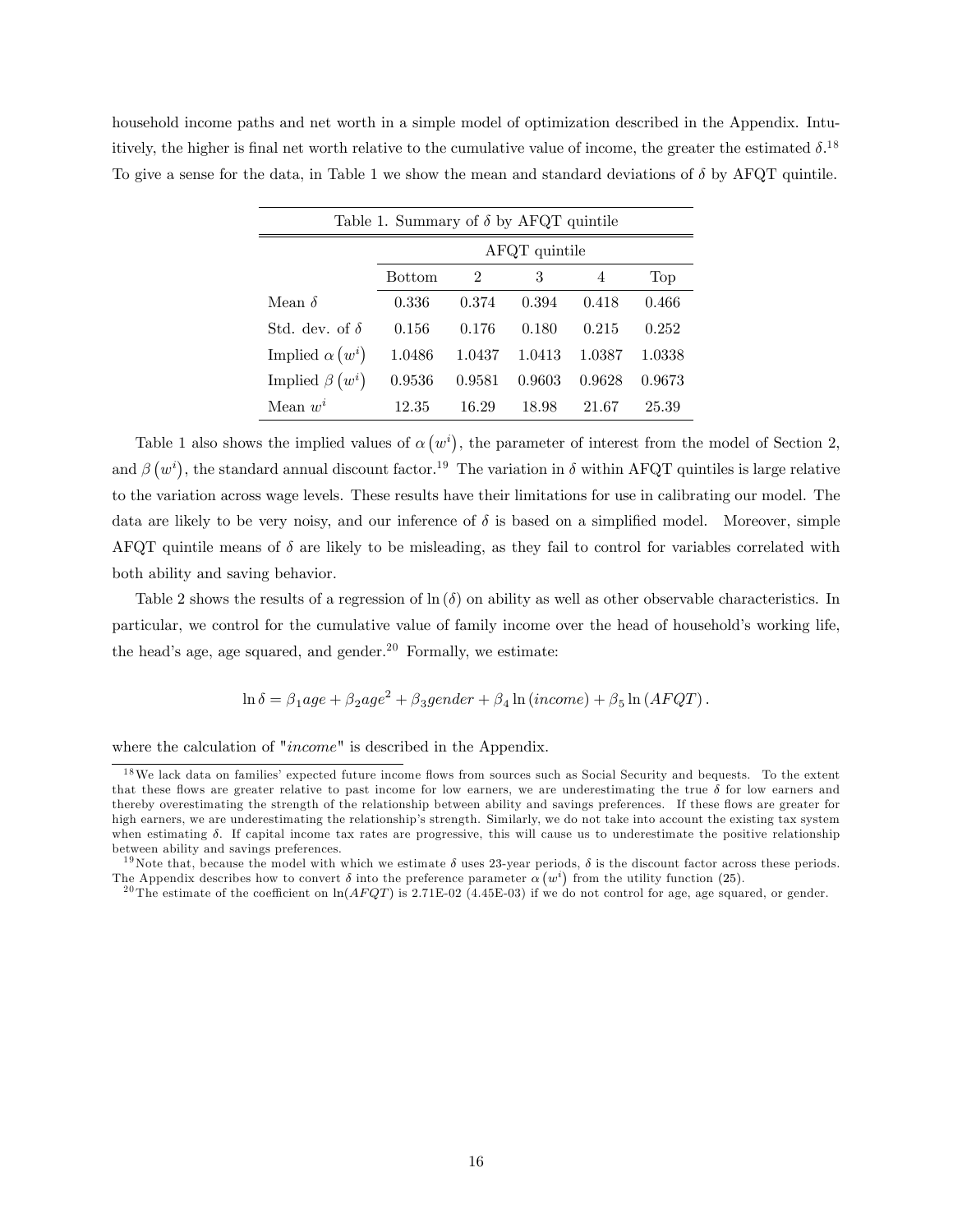| Table 2. Regression results                        |             |           |             |  |  |  |  |  |
|----------------------------------------------------|-------------|-----------|-------------|--|--|--|--|--|
| Variable                                           | Coefficient | Std. Err. | t-statistic |  |  |  |  |  |
| age                                                | $-2.62E-02$ | 2.97E-02  | $-0.88$     |  |  |  |  |  |
| $\rm{age}^2$                                       | 8.80E-04    | 8.36E-04  | 1.05        |  |  |  |  |  |
| gender                                             | 1.16E-02    | 8.15E-03  | 1.42        |  |  |  |  |  |
| $ln(income)$ **                                    | 1.69E-01    | 7.61E-03  | 22.15       |  |  |  |  |  |
| $\ln(AFQT)^{**}$                                   | 2.60E-02    | 4.46E-03  | 5.82        |  |  |  |  |  |
| Note: ** indicates significance at the $1\%$ level |             |           |             |  |  |  |  |  |
| Observations: 7008                                 |             |           |             |  |  |  |  |  |

F-statistic: 203.98

Adjusted R-squared: 0.127

This regression yields a highly significant estimate for  $\beta_5$  of 0.026 (standard error of 0.004).<sup>21,22</sup> In words, this coefficient implies an elasticity of 0.026 for the discount factor  $\delta$  with respect to ability as measured by the AFQT. For example, if ability increases by 10 percentile points from 50 to 60 (a twenty percent increase), the discount factor  $\delta$  would increase from 0.394 to 0.396 (i.e., by approximately 0.47 percent). These findings are consistent with the findings of the literature cited above that relates saving to income and with Benjamin, Brown, and Shapiro (2006), who find a "strong, statistically significant, and positive relationship between  $\text{AFQT score}$  and the propensity to have positive net assets" in the NLSY. Those authors, using a different measure of time preference, report "an additional 10 percentile points of AFQT is associated with an increase of about 1.5 percentage points in the propensity to have positive net assets."

The estimate of  $\beta_5$  allows us to derive a value of  $\delta$  for each ability level holding fixed an individual's age, gender, and cumulative income. In particular, we use

$$
\delta = 0.356 \left( AFGT \right)^{0.026},\tag{27}
$$

where the constant 0.356 is pinned down by matching the value of  $\delta$  for the middle AFQT quintile from Table 1 (0.394) with the mean AFQT score in that quintile (49.26). Expression (27) allows us to calculate, from the average AFQT score by quintile, a "regression-based  $\delta$ " for each quintile that can be compared to the simple means in Table 1. The results are shown in Table 3, along with the implied values of  $\alpha(w^i)$  and  $\beta(w^i)$ .

 $^{21}$ We also have run simulations controlling for the slope of income during the 1979-2004 period and over the past ten years for each individual. These controls reduce the coefficient on AFQT to 0.021 and 0.015, but it remains significant at the  $1\%$ level. Note that these results imply a weaker relationship between ability and preferences.

 $^{22}$ Measurement error likely affects both our estimates of ability and discounting, though bias would be introduced only by error in the former. While AFQT is an imperfect measure of ability, its retest reliability is very high. Moreover, if AFQT mismeasures ability, it is unclear whether that biases our results down or up. It may be that AFQT measures those parts of ability that are particularly highly correlated with preferences (i.e., ability to delay gratification, cognitive alacrity), and a more accurate measure of ability would show less relationship with preferences.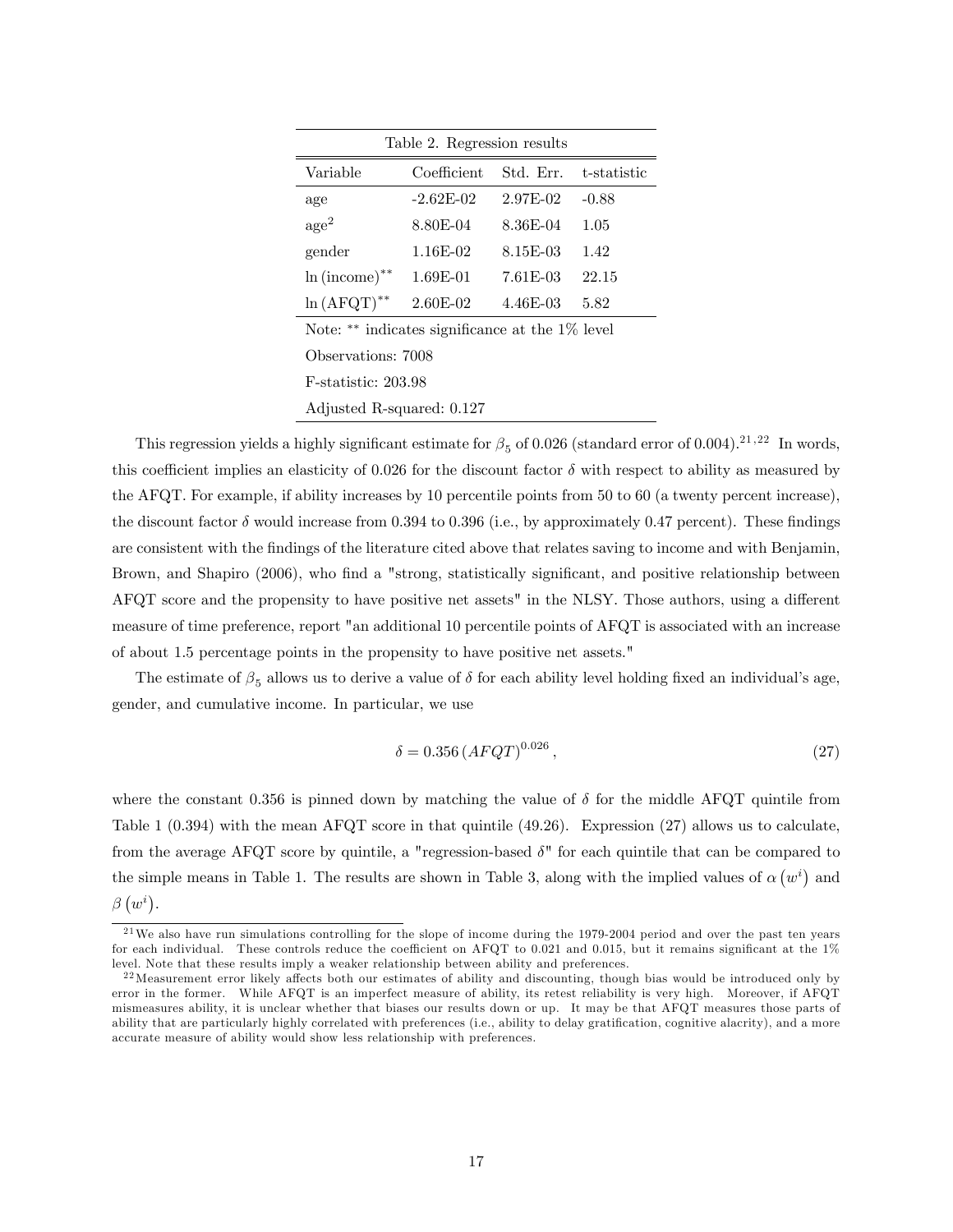| Table 3. Regression-based $\delta$ by AFQT quintile |               |                             |        |        |        |  |  |  |
|-----------------------------------------------------|---------------|-----------------------------|--------|--------|--------|--|--|--|
|                                                     | AFQT quintile |                             |        |        |        |  |  |  |
|                                                     | <b>Bottom</b> | $\mathcal{D}_{\mathcal{L}}$ | 3      | 4      | Top    |  |  |  |
| Mean $\delta$                                       | 0.378         | 0.389                       | 0.394  | 0.398  | 0.400  |  |  |  |
| Implied $\alpha(w^i)$                               | 1.0433        | 1.0419                      | 1.0413 | 1.0409 | 1.0406 |  |  |  |
| Implied $\beta(u^i)$                                | 0.9585        | 0.9598                      | 0.9603 | 0.9607 | 0.9610 |  |  |  |
| Mean $w^i$                                          | 12.35         | 16.29                       | 18.98  | 21.67  | 25.39  |  |  |  |

The final step is to relate these discount factors to wages, as wage rates are the measure of ability in the model from Section 2 that we will use to simulate optimal policy. The NLSY provides data on individuals' reported wages, and we report the average of these wages by AFQT quintile in Table  $3.^{23}$  Assuming the same functional form as in expression (27), the values of  $\alpha(w^i)$  and  $w^i$  in Table 3 imply the following relationship between discounting and wages:

$$
\alpha (w^i) = 1.0526 (w^i)^{-0.0036} \,. \tag{28}
$$

or

$$
\beta(w^{i}) = 0.9500 (w^{i})^{0.0036}.
$$
\n(29)

Expression (28) allows us to derive  $\alpha(w^i)$  and  $\beta(w^i)$  for a wide range of wages.

To simulate optimal capital income taxes using the estimated form for  $\alpha (w^i)$  in expression (28), we specify a wage  $(w<sup>i</sup>)$  distribution, calculate the implied values for  $\alpha(w<sup>i</sup>)$ , and numerically simulate the planner's problem in (9). We also simulate an augmented planner's problem that limits the planner to no capital income taxation. This enables us to calculate welfare gains from optimal capital taxation.

We use a wage distribution that starts at \$4 and increases in equally-sized discrete bins. Based on Saez (2001), we assume that the distribution of the population across these wages is lognormal up to \$62.50 and Pareto with a parameter value of 2.68 (following Golosov, Troshkin, and Tsyvinski, 2010b) for higher wages. We calibrate the lognormal distribution with the 2007 wage distribution for full-time workers in the United States as reported in the Current Population Survey.

To measure the intertemporal wedge we use the expression:

$$
\tau(\cdot) = 1 - \frac{\frac{u_{c_1}(\cdot)}{u_{c_2}(\cdot)} - 1}{r} \tag{30}
$$

where r is the annual rate of return to savings.<sup>24</sup> The variable  $\tau(\cdot)$  measures the relative distortion toward good 1 and away from good 2 at a given income level. Under the capital income tax interpretation,  $\tau(\cdot)$  is

<sup>&</sup>lt;sup>23</sup>We compute wages from the total wage and salary income divided by the total hours worked in 1992, as reported in 1993. We calculate mean wages by AFQT quintile limiting the sample to workers who reported more than 1,000 hours worked. Using all workers does not change the pattern, but all wage levels rise because some workers with low reported hours have high imputed hourly wages.

<sup>&</sup>lt;sup>24</sup>In the notation of the model of Section 3,  $p_2 = \frac{1}{1+r}$ , as we assume that savings earn a net rate of return r. We set  $1 + r = 1 - \ln \int \beta \left(w^{i}\right) f\left(w^{i}\right)$ , where we calculate the average instantaneous discount rate,  $\rho = -\ln \int \beta \left(w^{i}\right) f\left(w^{i}\right)$ , and set  $r = \rho$ . The implicit tax  $\tau$  is on net capital income, i.e., the implicit after-tax return to saving (marginal rate of transformation) is  $(1 + r(1 - \tau))$ .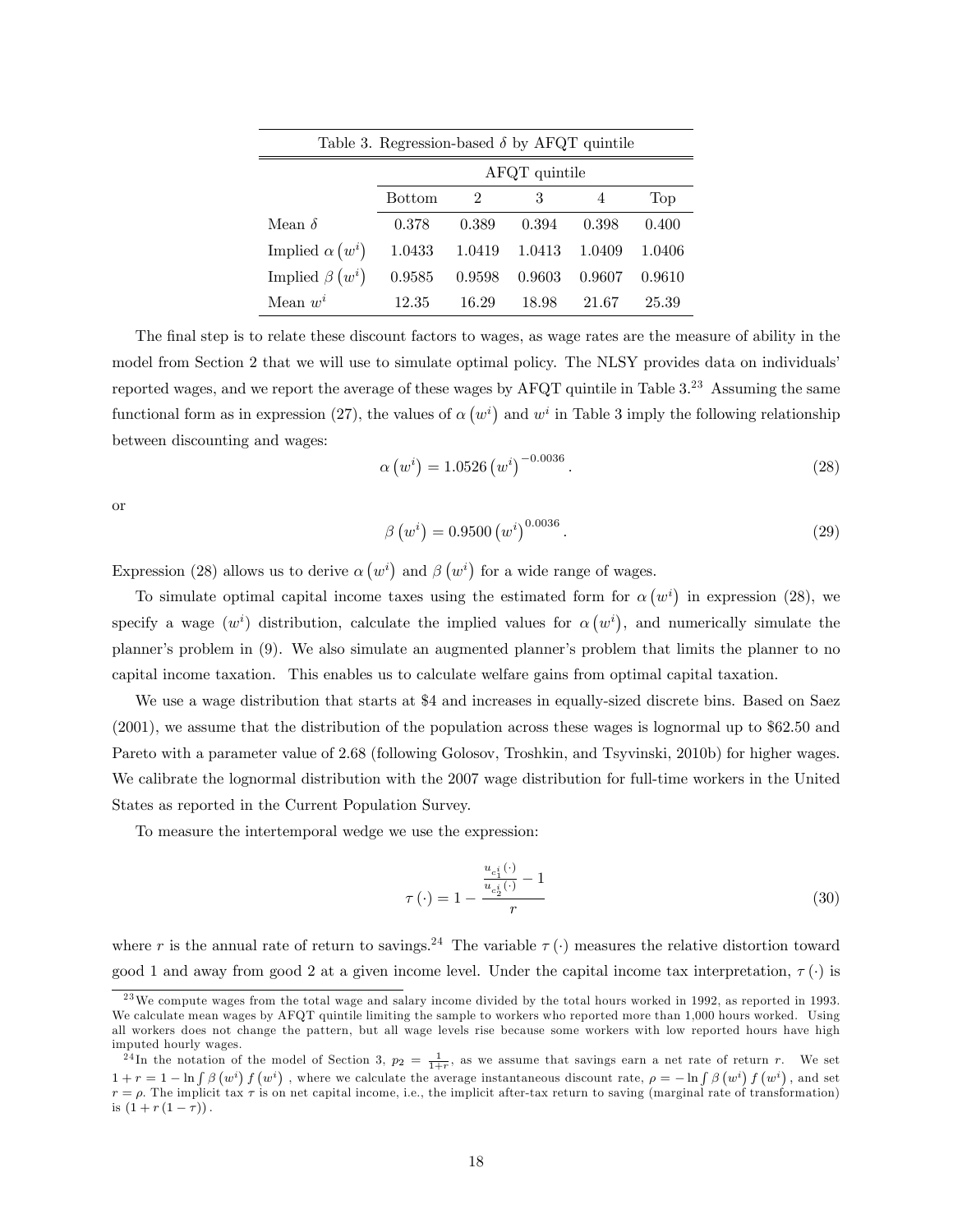the implicit tax on the interest income earned on good 2, i.e., capital. If this expression is positive, the tax policy is discouraging future consumption relative to current consumption. More informally, it is taxing the return to saving, so we will refer to it as the implied capital income tax.

#### 3.2 Optimal capital income taxes

Figure 1 shows optimal nonlinear capital income tax rates in the baseline case ( $\gamma = 1$  and  $\sigma = 3$ ).



Figure 1: Optimal capital income tax rates in the baseline model

Optimal capital income tax rates are U-shaped (as in Diamond 1998 and Saez 2001). They rise from \$100,000 in annual income, corresponding to a wage of \$40 per hour, through the point at which the Pareto tail of the wage distribution begins, at an income of around \$150,000. Above that income level optimal rates plateau at around 4.5%.

The pattern of optimal rates in Figure 1 can be better understood by examining the components of the analytical result describing optimal distortions from Section 3: expression (19): In Figure 2A and Figure 2B, we show the evolution of  $A_2(v^i) - A_1(v^i)$  and the ratio  $\frac{C(v^i)}{B(v^i)}$  $\frac{\partial(u)}{\partial(u_i)}$  under the optimal policy over the income distribution, which we split at \$300,000 to enable easier examination.



Figure 2: Components of the analytical expression for optimal distortions

These figures show that, as anticipated in Section 3, the difference between the cross-partial derivatives of the marginal utilities of consumption for each good with respect to the wage,  $A_2(w^i) - A_1(w^i)$ , falls as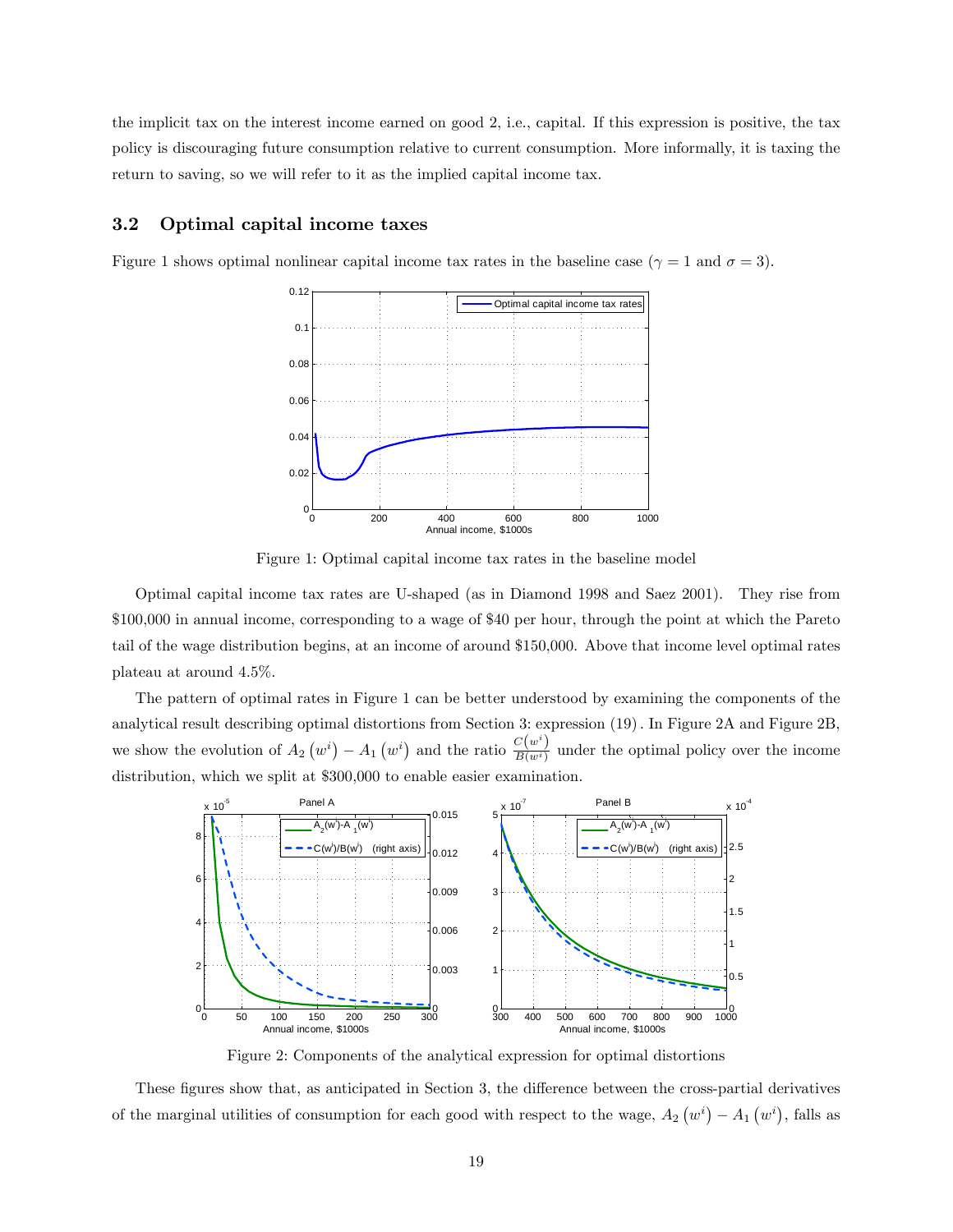wages increase. The cost-benefit ratio of the distortion, represented by  $\frac{C(w^i)}{B(w^i)}$  $\frac{\mathcal{O}(w)}{B(w^i)}$  also diminishes with income. Figure 2A shows that the U-shaped pattern of optimal distortions in Figure 1 is due to the rapid fall and then earlier stabilization of the  $A_1(w^i) - A_2(w^i)$  term, so that the optimal distortion starts out large, diminishes quickly as the high population density causes the cost-benefit ratio to be relatively larger, and then rebounds as the rate of decline in  $\frac{C(w^i)}{B(w^i)}$  $\frac{C(w^*)}{B(w^i)}$  exceeds that of  $A_2(w^i) - A_1(w^i)$  around \$100,000 of income. Figure 2B shows that these two components decline at a similar rate at higher incomes. This pattern explains why optimal distortions plateau and are essentially constant at high incomes.

The increasing size of the distortions for most of the wage distribution in Figure 1 may seem to contradict the intuition discussed above that distorting savings among lower earners will enable more efficient redistribution from higher earners. However, the equilibrium distortions shown in these figures are not the relevant distortions for an individual claiming an allocation intended for a different type (e.g., type i claiming to be type  $i-1$ ). Such an individual has a lower  $\alpha (w^i)$  than the type whose allocation he claims, and this magnifies the effective distortion to his intertemporal optimization if he chooses to mimic the lower type. What matters for individual i's incentives, then, is that the "deviator's distortion" (as defined in Section 1) he faces if he claims to be type  $i-1$  is higher than the distortion he faces if he tells the truth. Figure 3 shows the two relevant series: the "deviator's distortion  $(i'|i)$ " and the truth-telling distortion to type i.



Figure 3: Deviator's distortion in the baseline model

The deviator's distortion always exceeds the truth-telling distortion, consistent with the analytical results above. Optimal nonlinear capital income taxation thereby discourages high-skilled individuals, who value saving, from earning less and claiming a more generous tax treatment.

The welfare gain from optimal capital income taxation given the calibrated  $\alpha(w^i)$  is negligible. To measure the welfare gain, we first simulate the optimal policy when capital wedges are constrained to be zero. The planner designs bundles of total consumption and labor income, rather than of consumption in each period and labor income, among which individuals choose. Each individual is then free to allocate his chosen total consumption across periods according to his preferences, with no distortion. This allows us to calculate the factor by which consumption of all agents in both periods would have to be increased in the model without capital taxes to yield the same level of social welfare as in the model with the optimal taxes shown in Figure 1. This factor is 0.00002% of aggregate consumption. The welfare gain is concentrated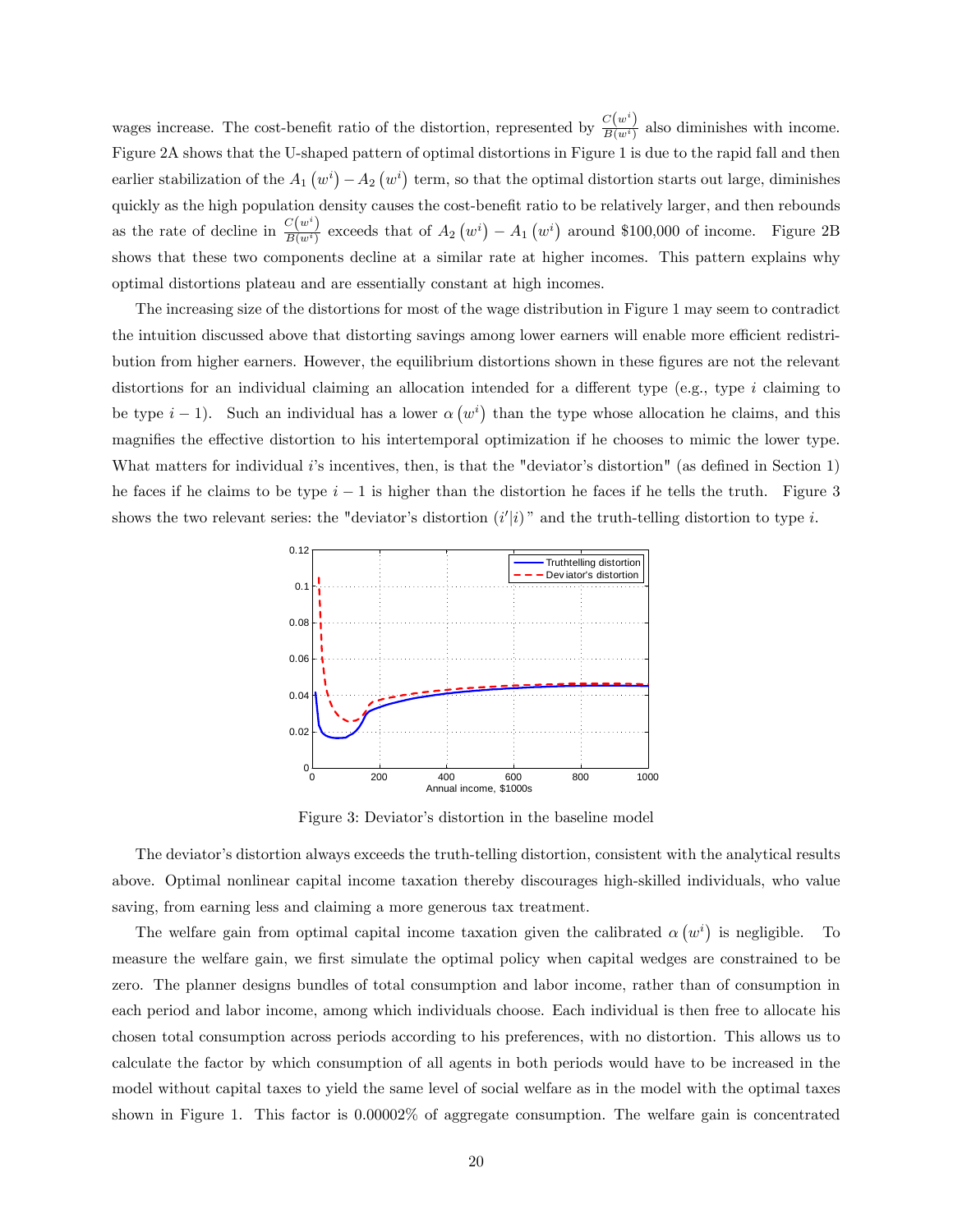among low earners.

## 4 Robustness of baseline results

In this section we extensively examine the robustness of the baseline numerical results. We start by considering social welfare functions other than the Utilitarian function assumed throughout the analysis thus far; this turns out to have little impact on our results. Next, we vary the two key parameters of the utility function: the elasticity of labor supply  $\left(\frac{1}{\sigma-1}\right)$ ) and the intertemporal elasticity of substitution  $\left(\frac{1}{\gamma}\right)$ ). We find that the former matters very little while the latter substantially affects the magnitude of optimal capital income tax rates but has little effect on the welfare gains from optimal policy. Finally, we compare the degree of preference heterogeneity we observe in the data to that needed to justify a range of average capital tax rate levels.<sup>25</sup>

#### 4.1 Alternative social welfare functions

The Utilitarian social welfare function, in which individual types are valued by the social planner according to their proportions of the total population, is a natural choice. As Vickrey (1945) and Harsanyi (1953, 1955) argued, a Utilitarian social welfare function is equivalent to the expected utility function of an individual in an ex ante state when he is uncertain over his type. It is also a key benchmark in modern optimal tax studies.

Nevertheless, we may be interested in social welfare functions that are more redistributive than the Utilitarian benchmark. Social welfare functions that are concave in individual utilities are a common variant of the Utilitarian assumption in optimal tax research. Denoting social welfare with  $W$ , we can write

$$
W = \int_{w_{\min}}^{w_{\max}} \left( U\left(w^i\right)\right)^{\rho} f\left(w^i\right) dw^i \tag{31}
$$

where  $\rho$  parameterizes the concavity of social welfare and where  $\rho = 1$  for a Utilitarian social welfare function. We consider two more concave versions of expression (31), where  $\rho = 0.5$  and  $\rho = 0.25$ .

The baseline results for optimal capital income taxes turn out to be robust to these different assumptions on social preferences. Figure 4 shows optimal rates for these three social welfare functions under our baseline parameter assumptions of  $\gamma = 1$  and  $\sigma = 3$ .

<sup>&</sup>lt;sup>25</sup>We have also checked the robustness of our results to the number of periods in the model. Numerical simulations that allow for more than two periods, with one consumption good per period, show that optimal distortions are nearly constant across time.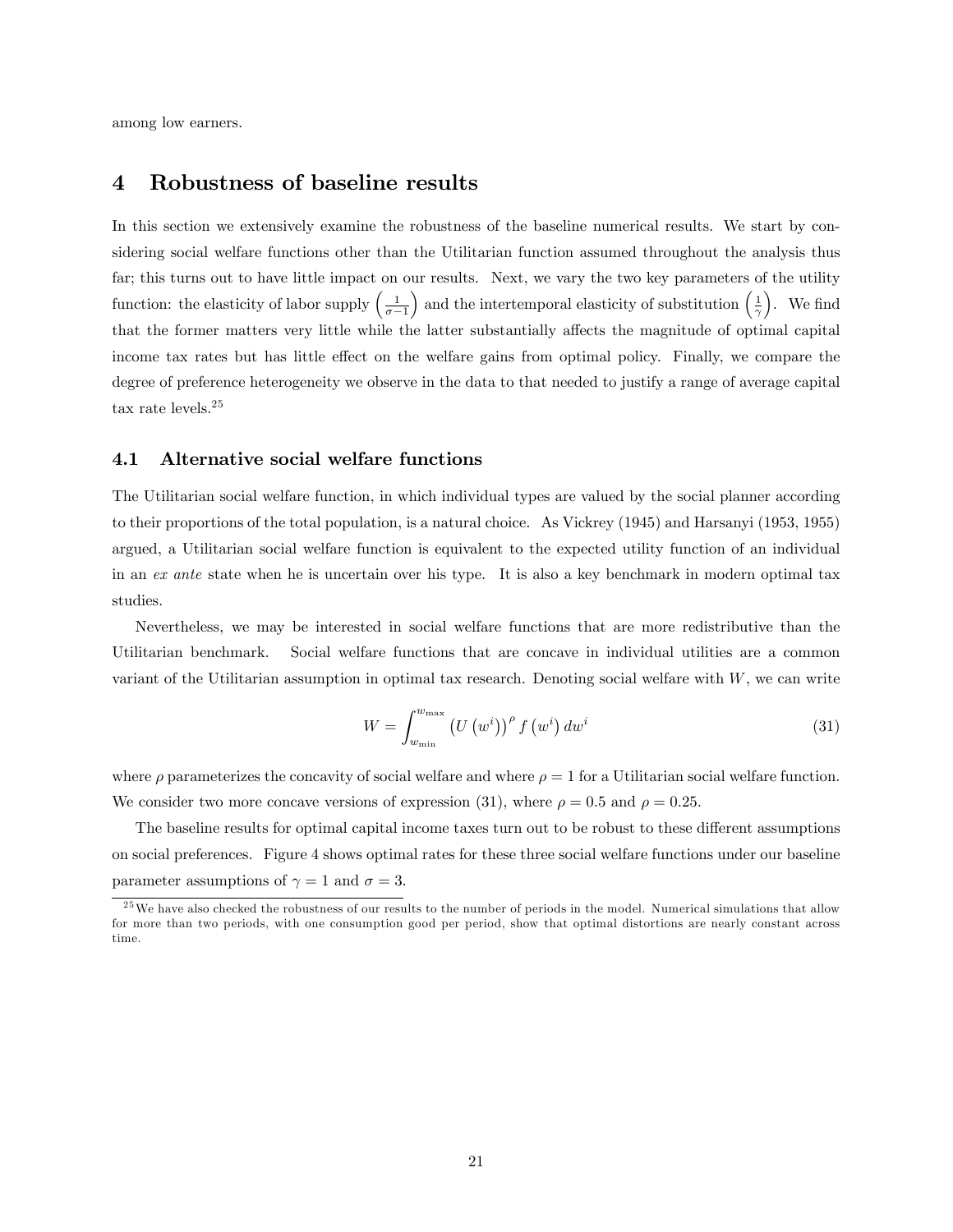

Figure 4: Robustness to varying the social welfare function

The gaps between the optimal rate schedules in Figure 4 are small over the entire income distribution. The rates for high earners plateau at  $4.6\%$ ,  $4.6\%$ , and  $4.5\%$ . The differences are slightly larger at lower wage levels, as the planner maximizing a more concave social welfare function uses larger distortions on low earners' consumption choices to enable greater incentive-compatible transfers to them.

#### 4.2 Elasticity of labor supply

The Frisch elasticity of labor supply equals  $\frac{1}{\sigma-1}$  in our model. The baseline assumption of  $\sigma = 3.0$  implies an elasticity of 0:5, consistent with the evidence in Chetty (2010). Figure 5 shows optimal capital income tax rates for this baseline value and two alternative values:  $\sigma = 1.5$  implies an elasticity of 3.0, while  $\sigma = 6.0$ implies an elasticity of only 0.2.



Figure 5: Robustness to varying the elasticity of labor supply

Despite the wide variation in labor supply elasticities covered by Figure 5, there are only minor differences in optimal capital income tax rates. At high income, the optimal rates plateau at similar rates, and there is a steep increase beginning around \$100,000 of annual income. The only sizeable difference is for the lowest skilled, who face high rates when the labor supply elasticity is high and low rates when it is low. The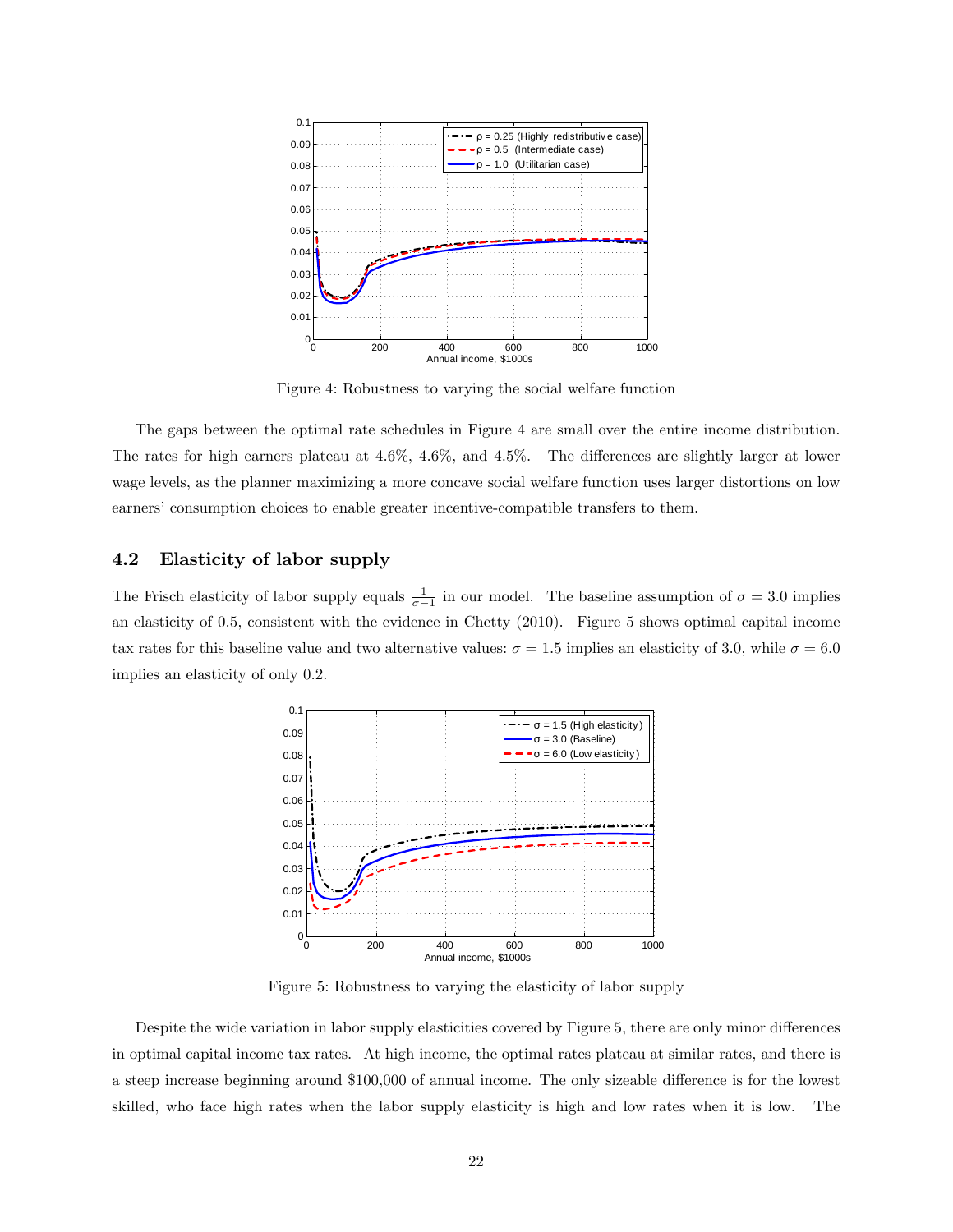explanation for this pattern lies in the planner's use of intertemporal distortions as a substitute for marginal labor income taxes. When the labor supply elasticity is low, labor income taxes are less distortionary, so the planner does not need to distort the intertemporal margin to provide incentives for the high skilled to exert effort. When the elasticity of labor supply is high, capital income taxes serve a more important role in encouraging work.

#### 4.3 Intertemporal elasticity of substitution

The intertemporal elasticity of substitution equals  $\frac{1}{\gamma}$  in our model. The baseline assumption of  $\gamma = 1$  is a standard benchmark in mainstream optimal tax and macroeconomic models. But there is substantial debate over the true value of this parameter, so we explore its effects on our baseline results by considering three alternative values:  $\gamma = 0.5$ ,  $\gamma = 2$ , and  $\gamma = 3$ . For each case, we compute the implied  $\alpha (w^i)$  following the same procedure described in Section 3.1. Figure 6 shows optimal rates under these different assumptions on  $\gamma$ .



Figure 6: Robustness to varying the intertemporal elasticity of substitution

Figure 6 shows that varying the intertemporal elasticity of substitution has substantial effects on optimal capital income tax rates. For a low intertemporal elasticity  $(\gamma = 3)$ , optimal rates rise to 23.5%, while for a high intertemporal elasticity ( $\gamma = 0.5$ ) they rise to only 1.6%. The baseline case plateaus at 4.5%.

For the planner considering the use of optimal capital taxes, a low intertemporal elasticity of substitution means that individuals' intertemporal allocations will change little in response to distortions. Moreover, the incentive effects of these distortions will be strong, as individuals are eager to avoid allocations that distort them away from their preferred allocations. These factors explain the high optimal capital income tax rates when  $\gamma = 3$ , and similar reasoning explains the low rates when  $\gamma = 0.5$ .

Though a low intertemporal elasticity can generate substantially higher optimal tax rates, the welfare gains of moving from no capital taxation to the optimum remain negligible regardless of  $\gamma$ .

Further robustness checks in which we vary the elasticity of labor supply, the intertemporal elasticity of substitution, and the social welfare function together reinforce the lesson that optimal capital income tax rates are substantially larger than in the baseline case only when the intertemporal elasticity of substitution  $\left(\frac{1}{\gamma}\right)$  is small.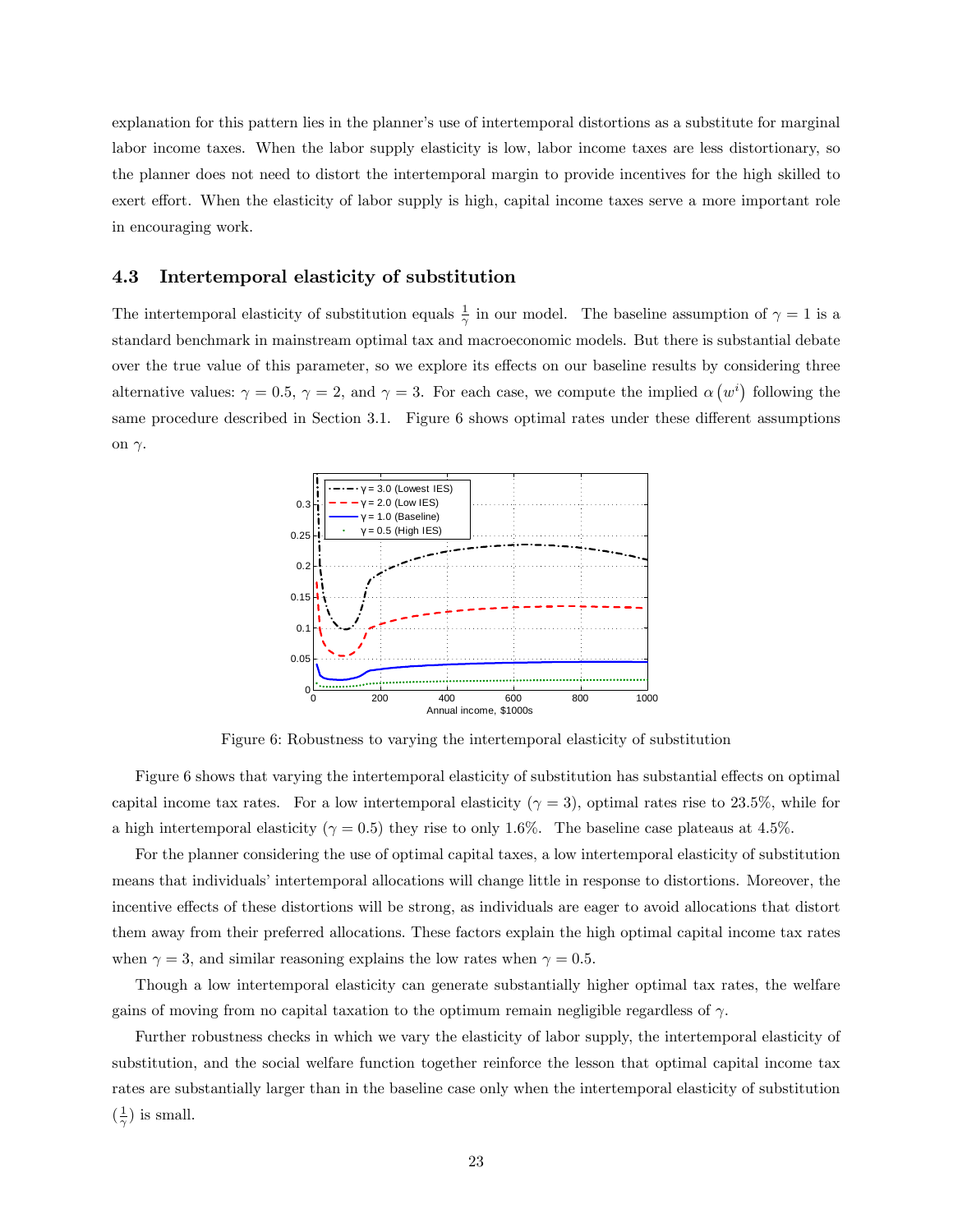#### 4.4 Comparing optimal to existing capital income taxes

Finally, we explore how sensitive our results are to the form of  $\alpha(w^i)$ . In particular, we compare our estimate of the empirical relationship between time preferences and ability to that which would be required to justify a given level of capital income taxes. This examines the robustness of our results to the strength of the relationship between preferences and ability.

We calculate the  $\alpha (w^i)$  functions that yield population-weighted average optimal intertemporal wedges corresponding to a range of capital income tax rates. To do so, we continue to model (as in expression 28) the function  $\alpha(w^i)$  as a two-parameter power function

$$
\alpha \left(w^{i}\right) = \psi \left(w^{i}\right)^{\varepsilon},\tag{32}
$$

where  $\psi$  and  $\varepsilon$  are scalars. We fix  $\alpha$   $(w^i)$  at its value for  $w^i = $28$  to ensure comparability of these preferences to our empirical estimates. Then, we use the wage  $(w<sup>i</sup>)$  distribution and utility function (25) from Section 3 with  $\gamma = 1$  and  $\sigma = 3$ , and we vary the values of  $\psi$  and  $\varepsilon$  in (32) while simulating the planner's problem in  $(9)$ ,  $(10)$ , and  $(11)$ .

Leading studies find that tax rates on capital income in developed economies today are over  $40\%$ .<sup>26</sup> Figure 7 plots the  $\alpha(w^i)$  required for the population-weighted average optimal intertemporal wedge to imply capital income tax rates of 10%, 20%, and 40% as well as the values for  $\alpha(w^i)$  from our baseline analysis of the NLSY data.



Figure 7: Preferences  $\alpha (w^i)$  required to justify average capital tax rates

To aid intuition, Figure 8 plots the conventional annual discount factor  $\beta(u^i)$  implied by these  $\alpha(u^i)$ .

<sup>&</sup>lt;sup>26</sup> The Organization for Economic Cooperation and Development (OECD 2008) reports average combined corporate and personal statutory rates on distributed corporate profits of 42.4 percent in 2007, down from 50 percent in 2000. An alternative measure is the "tax ratio" of capital income tax revenue to total capital income. Carey and Rabesona (2004) calculate the tax ratio for capital income across sixteen OECD countries in 2000 to be 46.3.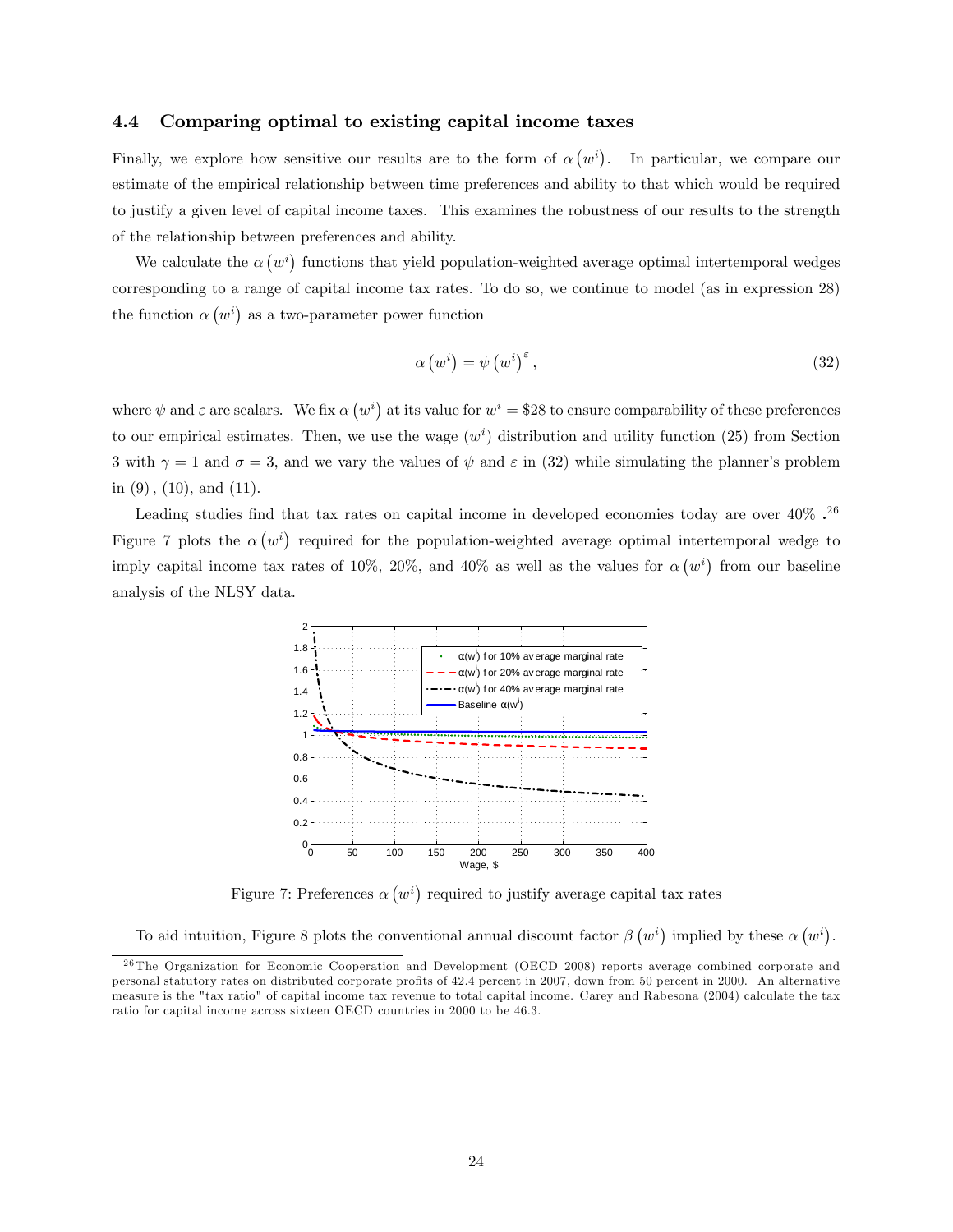

Figure 8: Preferences  $\beta\left(w^{i}\right)$  required to justify average capital tax rates

As these figures make clear, the empirical relationship between time preferences and ability is far weaker than that which would justify the capital income tax rates prevailing in developed economies today, given our baseline calibration with  $\gamma = 1$ . For example, to justify a 20% capital income tax rate, the discount rate<sup>27</sup> would need to be more than  $200\%$  larger for an individual at the twentieth percentile of the ability distribution than for an individual at the eightieth percentile. The NLSY data implies only a 12% gap between these two individuals.

# 5 Extension: Optimal Capital Taxation when Stochastic Abilities are Related to Preferences

In this section, we extend our analysis of optimal capital taxation when preferences vary with ability to a stochastic setting in a simple environment. The environment below parallels the dynamic Mirrlees model similar to, for example, Golosov, Kocherlakota, and Tsyvinski (2003), Albanesi and Sleet (2006), and Golosov, Tsyvinski and Werning (2006). While different from the model analyzed in previous sections, the model here addresses an additional aspect of how optimal taxes ought to respond to a relationship between preferences and ability.

In period  $t = 1$ , agents have a common ability level  $w = 1$ , consume a good x, and produce income y. In period  $t = 2$ , agents have abilities  $w<sup>i</sup>$  that take one of two values  $(i = \{l, h\})$  for low and high) with probability  $\pi^i : \sum_i \pi^i = 1$ , consume two goods  $c_1$  and  $c_2$ , and produce income  $y^i$ . Let  $w^h > w^l > 0$ . Abilities are private information to the agent. Importantly, agents with the high second-period ability have a relative preference for  $c_2$  over  $c_1$  measured by  $\alpha (w^i)$  where  $\alpha'(w^i) < 0$ , just as in the previous sections.

An individual's problem in this setting with no policy is, for  $i \in \{l, h\}$ :

$$
\max_{x,y,\left\{c_1^i,c_2^i,y^i\right\}_{i=1,2}} \left[ u\left(x\right)-v\left(y\right)+\sum_{i=l,h} \pi^i \beta \left[ \frac{\alpha\left(w^i\right)}{1+\alpha\left(w^i\right)} \ln c_1^i+\frac{1}{1+\alpha\left(w^i\right)} \ln c_2^i-v\left(\frac{y^i}{w_2^i}\right) \right] \right]
$$
  
<sup>27</sup>That is,  $\rho\left(w^i\right)$  where  $\rho\left(w^i\right) = -\ln\left(\beta\left(w^i\right)\right)$ .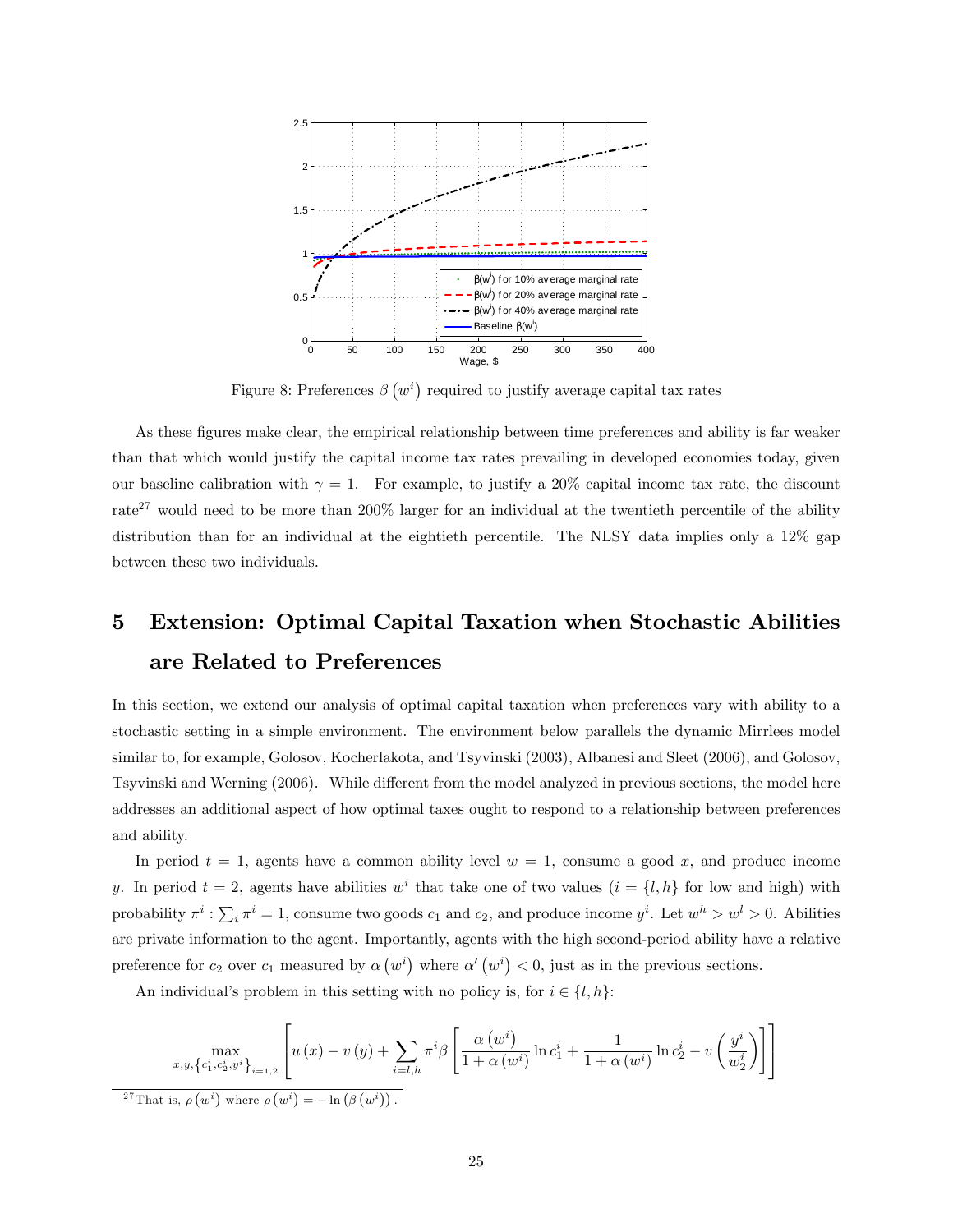subject to the budget constraint

$$
(1+r)(y-x) + (yi - c1i - c2i) \ge 0.
$$

where  $(1 + r)$  is the marginal rate of transformation of goods across periods.

The individual allocations satisfy standard stochastic Euler equations:<sup>28</sup>

$$
u'(x) = \beta (1+r) \sum \pi^{i} \frac{\alpha (w^{i})}{1 + \alpha (w^{i})} u'(c_{1}^{i}) = \beta (1+r) \sum \pi^{i} \frac{1}{1 + \alpha (w^{i})} u'(c_{2}^{i})
$$

The social planner's problem is similar to the static problem in Section 2:

#### Problem 5

$$
\max_{x,y,\left\{c_1^i,c_2^i,y^i\right\}_{i=1,2}} \left[ u\left(x\right)-v\left(y\right)+\sum_{i=l,h} \pi^i \beta \left[ \frac{\alpha\left(w^i\right)}{1+\alpha\left(w^i\right)} \ln c_1^i + \frac{1}{1+\alpha\left(w^i\right)} \ln c_2^i - v\left(\frac{y^i}{w^i}\right) \right] \right] \tag{33}
$$

subject to the feasibility constraint

$$
(1+r)(y-x) + \sum_{i=l.h} \pi^i \left( y^i - c_1^i - c_2^i \right) \ge 0,
$$
\n(34)

and incentive compatibility in period  $t = 2$ :

$$
\frac{\alpha (w^h)}{1+\alpha (w^h)}\ln c_1^h + \frac{1}{1+\alpha (w^h)}\ln c_2^h - v\left(\frac{y^h}{w^h}\right) \ge \frac{\alpha (w^h)}{1+\alpha (w^h)}\ln c_1^l + \frac{1}{1+\alpha (w^h)}\ln c_2^l - v\left(\frac{y^l}{w^h}\right),\tag{35}
$$

which says that the high-ability agents do not choose to mimic the low-ability agents in the second period  $29$ 

Let  $\mu$  denote the multiplier on the incentive compatibility constraint (35).

The first-order conditions of the planner's problem yield a condition describing optimal policy:

$$
\beta(1+r)\frac{1}{u'(x)} = \sum_{i=l,h} \pi^i \left(\frac{1}{u'(c_1^i)} + \frac{1}{u'(c_2^i)}\right).
$$
\n(36)

Result (36) is the Inverse Euler Equation, and it is the same condition that describes optimal policy when preferences do not vary across types. Thus, the planner's optimal policy toward saving is unaffected by the relationship between stochastic ability and the preference for goods when the planner is able to use nonlinear, income-dependent commodity taxes.

How does the optimal policy treat consumption choices in the second period? Define  $\theta^i$  as the distortion

<sup>2 8</sup>An equivalent expression combining the second-period commodities could be used, instead.

<sup>&</sup>lt;sup>29</sup>As in the previous Sections, we assume that only the high ability agent can pretend to be the low ability agent and not vice versa.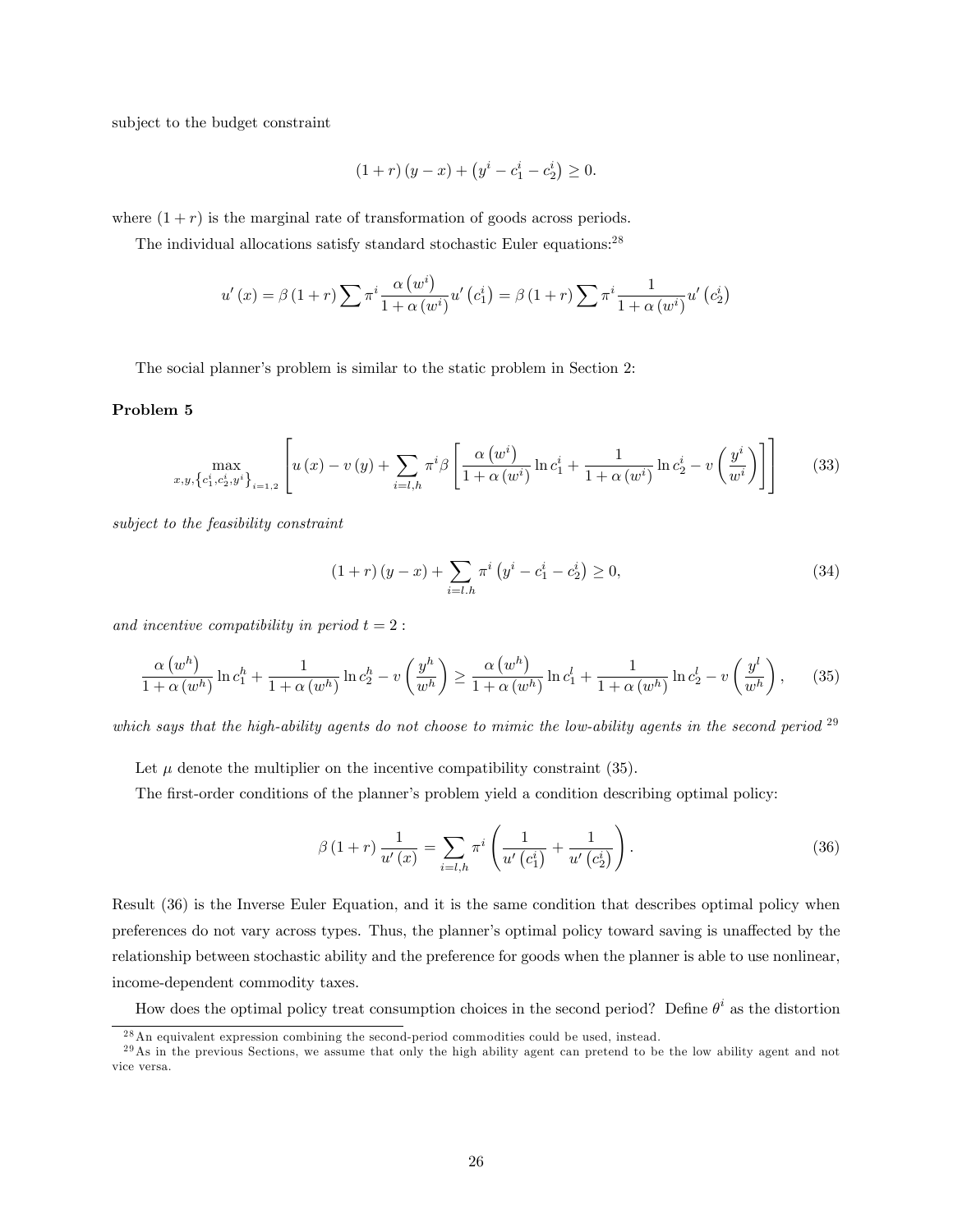to second-period consumption choices for an individual of second-period type  $i$ :

$$
\theta^{i}=\frac{\frac{\alpha \left(w^{i}\right)}{1+\alpha \left(w^{i}\right)}u'\left(c_{1}^{i}\right)}{\frac{1}{1+\alpha \left(w^{i}\right)}u'\left(c_{2}^{i}\right)},
$$

In the Appendix, we show that the optimal policy is the same as that from our analysis of optimal capital taxation in previous sections. In particular, the high type faces no distortion to its commodity choices  $(\theta^h = 1)$ , while the low type is distorted away from the good that the high-type relatively prefers  $(\theta^l > 1)$ .

## 6 Conclusion

Among others, Mirrlees (1976) and Saez (2002) have argued that goods preferred by the high-ability ought to be taxed as part of an optimal tax policy that seeks to redistribute toward the individuals with (unobservable) low ability. Recently, the logic for taxing goods preferred by those with high ability has been used to argue for positive capital income taxation, for example by Banks and Diamond (2008).

We study the case for nonlinear taxes on goods justified by a relationship between ability and preferences over them. We derive an analytical result characterizing the optimal distortion to consumption choices and decompose it into both conventional and novel factors. Then, we calibrate a model economy to micro data that allows us to estimate savings preferences and their relationship to measured ability. When we simulate optimal policy given these estimates, we find that the magnitude of optimal capital income taxes is modestonly  $2\%$  on average and  $4.5\%$  on high earner-for our baseline case with a unit intertemporal elasticity of substitution. The welfare gains from these taxes are small. These results are robust to variation in the social welfare function's concavity and the elasticity of labor supply. Substantially larger optimal capital income tax rates are implied if the intertemporal elasticity of substitution is lower, though even in that case the welfare gain from imposing optimal capital income taxes remains small.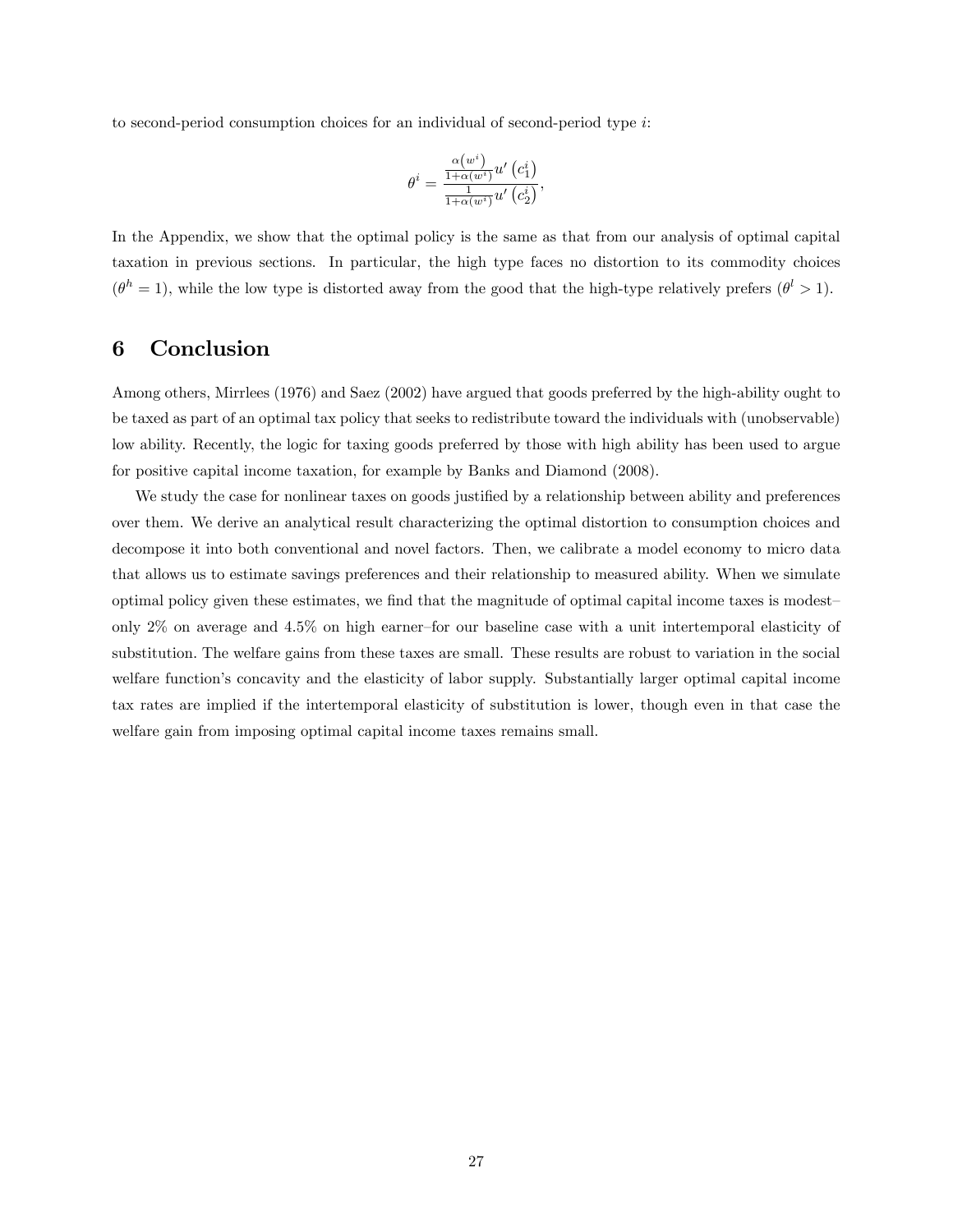## 7 Appendix

#### 7.1 The Derivation of the General Tax Ratio, expression (19)

The Hamiltonian from the main text,  $(16)$ , includes the following differential constraint:

$$
\frac{\partial U^i}{\partial w^i} = u_{w^i} \left( c_1^i, c_2^i, l^i, w^i \right) + \mu \left( l^i \left( 1 - T' \left( w^i l^i \right) - t_{y^i}^1 \left( w^i l^i, c_1^i \right) - p_2 t_{y^i}^2 \left( w^i l^i, c_2^i \right) \right) \right),\tag{37}
$$

derived using the envelope condition on the individual's utility maximization problem. Using the individual's first order condition with respect to labor  $l^i$ , we can rewrite the Hamiltonian as:

$$
H\left(w^{i}\right)=\left(U\left(w^{i}\right)+\lambda\left(w^{i}l^{i}-c_{1}^{i}-p_{2}c_{2}^{i}\right)\right)f\left(w^{i}\right)+\phi\left(u_{w^{i}}\left(\cdot\right)-\frac{l^{i}u_{l^{i}}\left(\cdot\right)}{w^{i}}\right),
$$

where subscripts denote partial derivatives and  $\left(\cdot\right)$  denotes the set of arguments of the utility function,  $\left(c_1^i, c_2^i, l^i, w^i\right)$ .

To solve for the optimal policy, choose l and  $c_1^i$  as the control variables. The first order conditions yield

$$
\frac{dc_2^i}{dc_1^i} = \frac{-\left(\lambda f\left(w^i\right) - \phi\left(u_{w^ic_1^i}\left(\cdot\right) - \frac{l^i u_{l^ic_1^i}\left(\cdot\right)}{w^i}\right)\right)}{\left(\lambda p_2 f\left(w^i\right) - \phi\left(u_{w^ic_2^i}\left(\cdot\right) - \frac{l^i u_{l^ic_2^i}\left(\cdot\right)}{w^i}\right)\right)},
$$

and

$$
\frac{dc_2^i}{dl^i} = \frac{\lambda w^i f\left(w^i\right) + \phi\left(u_{w^i l^i}\left(\cdot\right) - \frac{u_{l^i}(\cdot)}{w^i} - \frac{l^i u_{l^i l^i}(\cdot)}{w^i}\right)}{\lambda p_2 f\left(w^i\right) - \phi\left(u_{w^i c_2^i}\left(\cdot\right) - \frac{l^i u_{l^i c_2^i}(\cdot)}{w^i}\right)}.
$$

Individuals will allocate their after-tax income so that the following relationships hold:

$$
\frac{dc_2^i}{dc_1^i} = -\frac{u_{c_1^i}}{u_{c_2^i}} = -\frac{1+t_{c_1}^1(w^{i}l^i, c_1^i)}{p_2(1+t_{c_2}^2(w^{i}l^i, c_2^i))}
$$
(38)  

$$
\frac{dc_2^i}{dl^i} = -\frac{u_{l^i}}{u_{c_2^i}} = \frac{w^i\left(1-T'\left(w^i l^i\right) - \frac{\partial t^1(w^{i}l^i, c_1^i)}{\partial y^i} - p_2 \frac{\partial t^2(w^{i}l^i, c_2^i)}{\partial y^i}\right)}{p_2\left(1+t_{c_2}^2(w^{i}l^i, c_2^i)\right)}
$$

so we can write:

$$
\frac{1}{p_2} \frac{1 + t_{c_1}^1 (w^i t^i, c_1^i)}{1 + t_{c_2}^2 (w^i t^i, c_2^i)} = \frac{1}{p_2} \frac{\lambda f(w^i) - \phi(w^i) \left( u_{w^i c_1^i}(\cdot) - \frac{t^i u_{t^i c_1^i}(\cdot)}{w^i} \right)}{\lambda f(w^i) - \phi(w^i) \frac{1}{p_2} \left( u_{w^i c_2^i}(\cdot) - \frac{t^i u_{t^i c_2^i}(\cdot)}{w^i} \right)}.
$$
\n(39)

The expression (39) includes multipliers from the planner's problem. Next, we derive expressions for them in terms of the model variables. This yields the optimal tax result (19). To do so, we write the Hamiltonian in terms of only the control and state variables. The individual's budget constraint implicitly defines  $c_2$  as a function of the variables  $\{l^i, w^i, c_1^i\}$  as well as taxes, which themselves depend on these three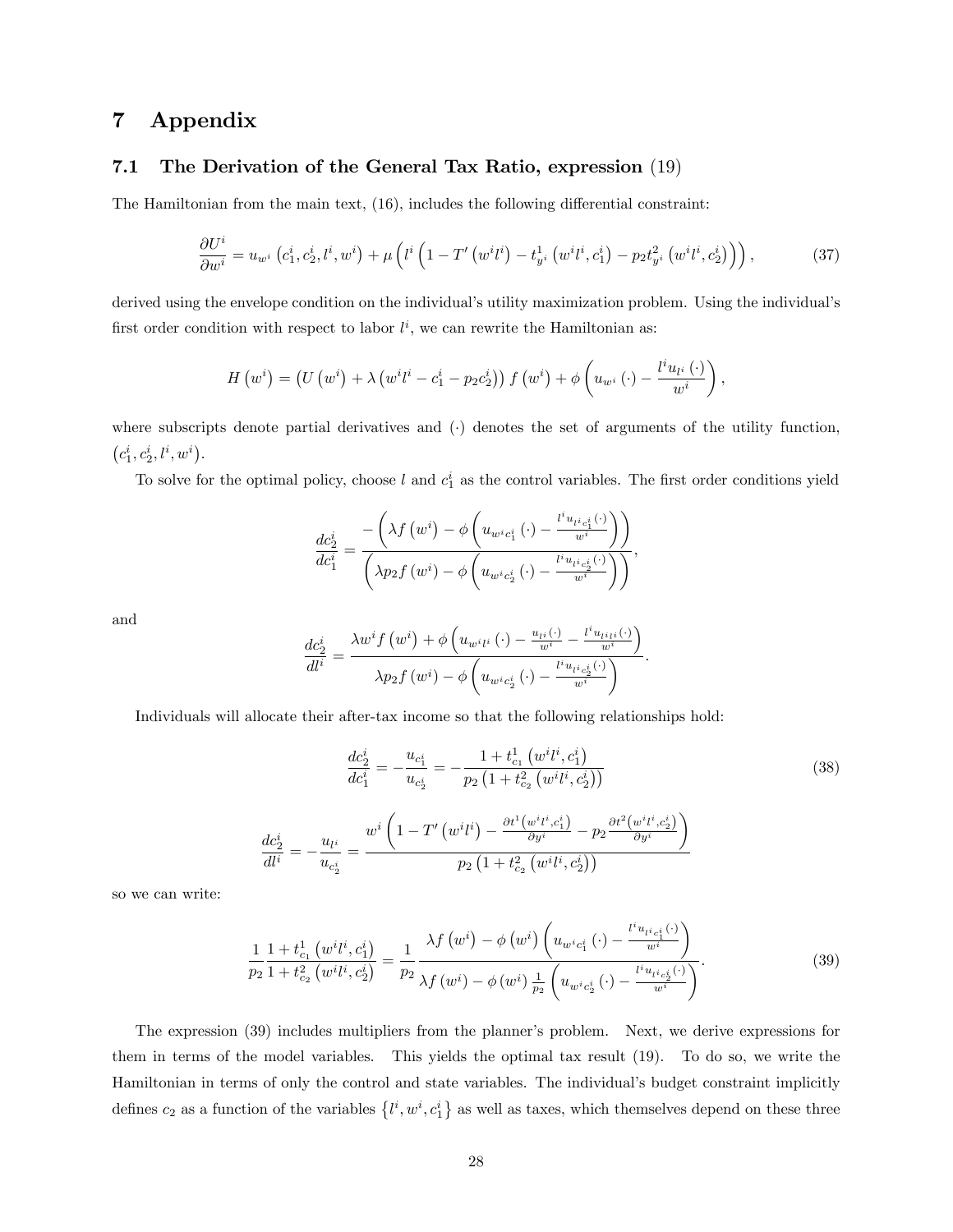variables. Therefore we can write:

$$
c_2^i = \Phi\left(c_1^i, l^i, w^i\right),
$$

and

$$
\frac{\partial U^i}{\partial w^i} = \left(u_{w^i}\left(c^i_1, l^i, w^i\right) - \frac{l^i u_{l^i}\left(c^i_1, l^i, w^i\right)}{w^i}\right).
$$

Next, we use expression  $(8)$ , the individual's utility function, from the main text:

$$
U\left(w^i\right)=u\left(c^i_1,c^i_2,l^i,w^i\right)
$$

to write the following implicit expression for  $c_2^i$ :

$$
c_2^i = \psi\left(U^i, c_1^i, l^i, w^i\right).
$$

With these substitutions, write the Hamiltonian as

$$
H\left(w^{i}\right)=\left(U\left(w^{i}\right)+\lambda\left(w^{i}l^{i}-c_{1}^{i}-p_{2}\psi\left(U^{i},c_{1}^{i},l^{i},w^{i}\right)\right)\right)f\left(w^{i}\right)+\phi\left(u_{w^{i}}\left(c_{1}^{i},l^{i},w^{i}\right)-\frac{l^{i}u_{l^{i}}\left(c_{1}^{i},l^{i},w^{i}\right)}{w^{i}}\right)
$$

Pontryagin's Maximum Principle implies

$$
\phi'\left(w^{i}\right) = -\left[f\left(w^{i}\right) - \lambda p_{2} f\left(w^{i}\right) \psi_{U^{i}}\left(U^{i}, c_{1}^{i}, l^{i}, w^{i}\right)\right].
$$

The transversality conditions yield:

$$
\lambda = \frac{1}{\int_{w^{j} = w_{\min}}^{w^{j} = w_{\min}} p_{2} \psi_{U^{j}} \left( U^{j}, c_{1}^{j}, l^{j}, w^{j} \right) f(w^{j}) dw^{j}},
$$

$$
\phi(w^{i}) = (1 - F(w^{i})) \left( 1 - \frac{\frac{1}{(1 - F(w^{i}))} \int_{w^{j} = w^{i}}^{w^{j} = w_{\max}} \psi_{U^{j}} \left( U^{j}, c_{1}^{j}, l^{j}, w^{j} \right) f(w^{j}) dw^{j}}{\frac{1}{(1 - F(0))} \int_{w^{j} = w_{\min}}^{w^{j} = w_{\min}} \psi_{U^{j}} \left( U^{j}, c_{1}^{j}, l^{j}, w^{j} \right) f(w^{j}) dw^{j}} \right).
$$

Use

$$
\psi_{U^j}\left(U^j,c_1^j,l^j,w^j\right)=\frac{\partial c_2^j}{\partial U^j}=\frac{1}{u_{c_2^j}},
$$

to derive the expressions (23) and (24)from the main text.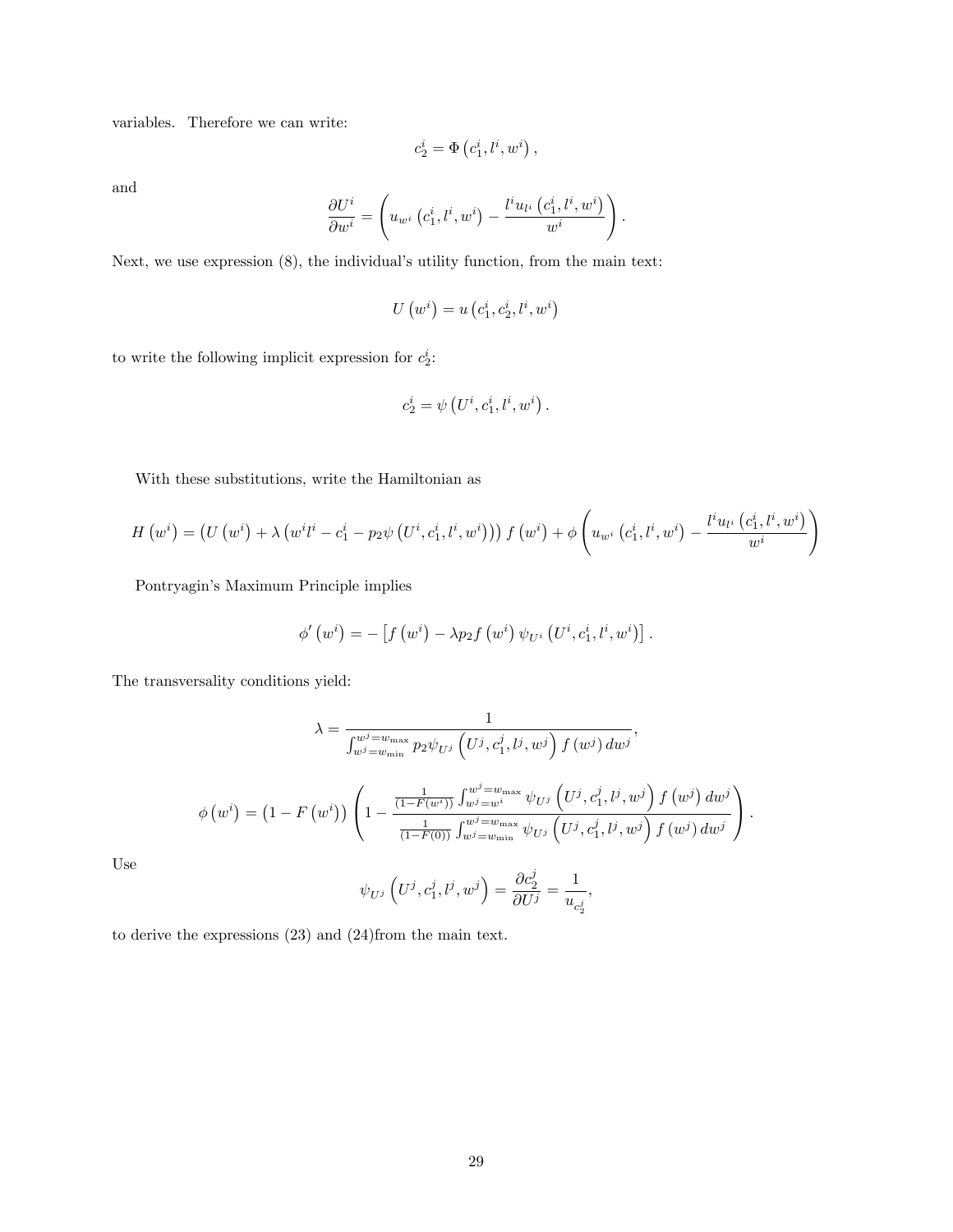#### 7.1.1 Expression for optimal marginal income taxes

For income taxes, we are interested in the extra tax an individual pays when he earns a dollar of income. This will include commodity taxes. We start by combining results from the previous section to obtain:

$$
\frac{dc_2^i}{dy^i} = \frac{\left(1 - T'\left(w^i l^i\right) - \frac{\partial t^1\left(w^i l^i, c_1^i\right)}{\partial y^i} - p_2 \frac{\partial t^2\left(w^i l^i, c_2^i\right)}{\partial y^i}\right)}{p_2 \left(1 + t_{c_2}^2\left(w^i l^i, c_2^i\right)\right)} = \frac{\lambda f\left(w^i\right) + \phi\left(u_{w^i y^i}\left(\cdot\right) - \frac{u_{y^i}(\cdot)}{w^i} - l^i u_{y^i y^i}\left(\cdot\right)\right)}{\lambda p_2 f\left(w^i\right) - \phi\left(u_{w^i c_2^i}\left(\cdot\right) - l^i u_{y^i c_2^i}\left(\cdot\right)\right)}.
$$

Denote the labor wedge relative to good 2 as  $\tau_{l,c_2}$ . Then, using the results (23) and (24), we can write:

$$
(1 - \tau_{l,c_2}) = \frac{f(w^i) - p_2 \left(u_{w^i y^i}(\cdot) - \frac{u_{y^i}(\cdot)}{w^i} - l^i u_{y^i y^i}(\cdot)\right) \left(\int_{w^j = w^{i}}^{w^j = w_{\text{max}}}\frac{1}{u_{c_2^j}} f(w^j) \, dw^j - \frac{(1 - F(w^i))}{(1 - F(w^0))} \int_{w^j = w_{\text{min}}}\frac{1}{u_{c_2^j}} f(w^j) \, dw^j\right)}{p_2 \left(f(w^i) + \left(u_{w^i c_2^i}(\cdot) - l^i u_{y^i c_2^i}(\cdot)\right) \left(\int_{w^j = w^{i}}^{w^j = w_{\text{max}}}\frac{1}{u_{c_2^j}} f(w^j) \, dw^j - \frac{(1 - F(w^i))}{(1 - F(w^0))} \int_{w^j = w_{\text{min}}}\frac{1}{u_{c_2^j}} f(w^j) \, dw^j\right)\right)}.
$$

Using expressions  $(20)$ ,  $(21)$ , and  $(22)$ , this simplifies to:

$$
(1 - \tau_{l,c_2}) = \frac{-\left(u_{w^i y^i}\left(\cdot\right) - \frac{u_{y^i}\left(\cdot\right)}{w^i} - l^i u_{y^i y^i}\left(\cdot\right)\right) + \frac{C(w^i)}{B(w^i)}}{A_2\left(w^i\right) + p_2 \frac{C(w^i)}{B(w^i)}}.
$$
\n
$$
(40)
$$

Note that if  $A_2(v^i) > 0$ , as we assumed throughout the analysis,  $(1 - \tau_{l,c_2})$  is smaller than if  $A_2(v^i) = 0$ . Applying (19) to (40) yields the parallel result for the labor wedge relative to good 1  $(\tau_{l,c_2})$ :

$$
(1 - \tau_{l,c_1}) = \frac{-\left(u_{w^i y^i}(\cdot) - \frac{u_{y^i}(\cdot)}{w^i} - l^i u_{y^i y^i}(\cdot)\right) + \frac{C(w^i)}{B(w^i)}}{A_1(w^i) + \frac{C(w^i)}{B(w^i)}}.
$$
(41)

Here, if  $A_1(w^i) < 0$ , the labor wedge is greater than if there is no relationship between preferences and ability.

#### 7.2 Estimating time preference from NLSY data

Our measure of preferences will be the discount factor implied by using NLSY data on income and net worth in a simple model of individual optimization. Suppose individuals live for three periods. In the first two periods, roughly corresponding to ages 20 through 42 and 43 through 65, they work, consume, and borrow or save. In the third period, they are retired and live for 23 years (for simplicity, as this makes all three periods of similar length). The individual solves the following utility maximization problem:

$$
\max_{c_1, c_2, c_3} \left[ \frac{(c_1)^{1-\gamma} - 1}{1 - \gamma} + \delta \frac{(c_2)^{1-\gamma} - 1}{1 - \gamma} + \delta^2 \frac{(c_3)^{1-\gamma} - 1}{1 - \gamma} - v(y_1, y_2) \right]
$$

subject to

$$
((y_1 - c_1) R^2 + (y_2 - c_2)) R - c_3 = 0.
$$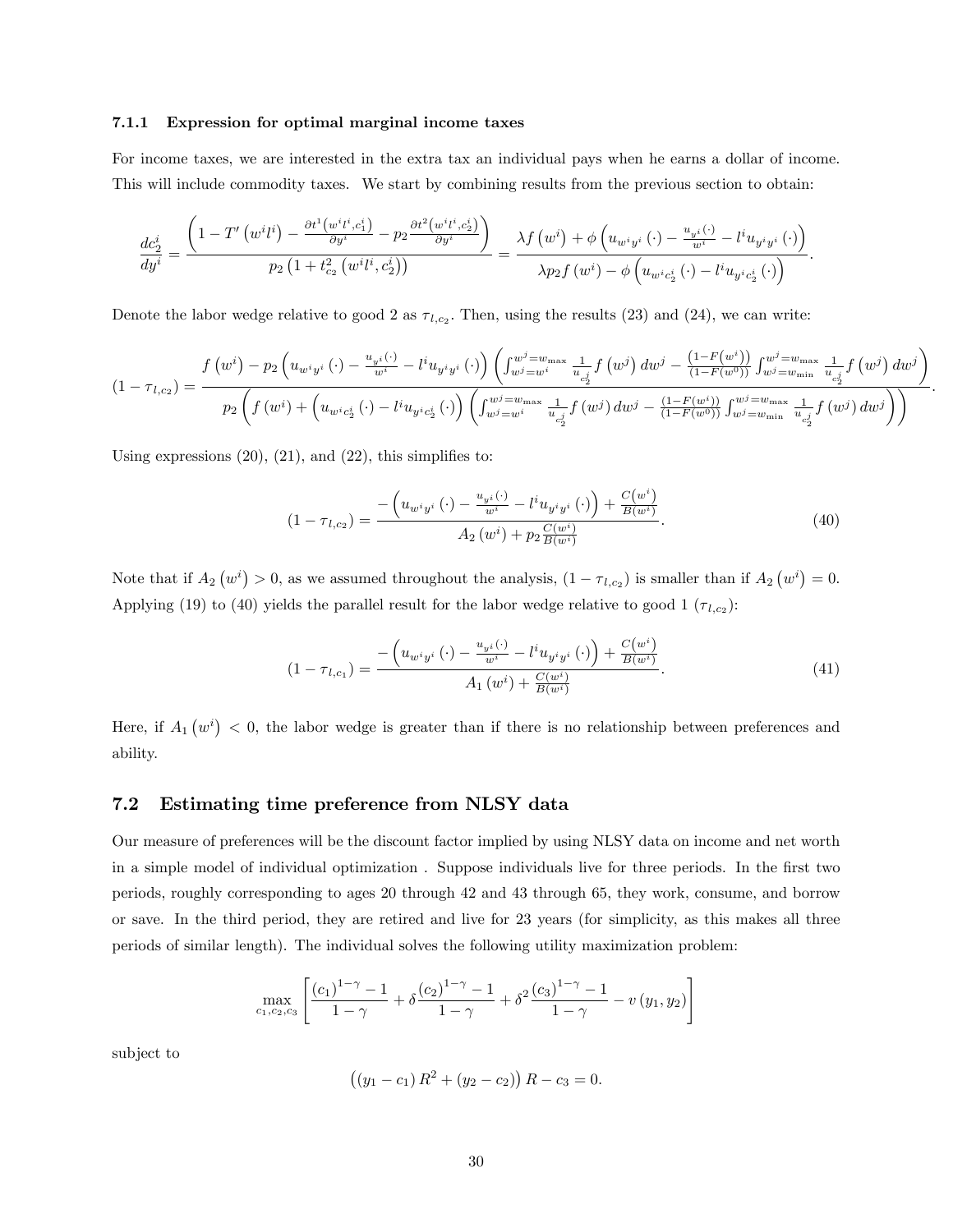where  $c_t$  and  $y_t$  are consumption and income in period t,  $\delta$  is the discount factor across 23-year periods (i.e., if the one-year-ahead discount factor is  $\beta$ , then  $\delta = \beta^{23}$ ,  $R = (1.05)^{23}$  is the average return to saving over a 23-year period, and  $v(\cdot)$  is an unspecified function for the disutility of earning income.

We make the assumption that an individual's total value of income prior to age 43 is identical to the income it will earn from age 43 until retirement. In the notation of the model, we assume  $y_1 = y_2$  for all individuals. Solving the individual's problem yields:

$$
\left(\left(\delta\right)^{\frac{1}{\gamma}}\right)^2\left(R\right)^{\frac{2-2\gamma}{\gamma}}+\left(\delta\right)^{\frac{1}{\gamma}}\left(R\right)^{\frac{1-\gamma}{\gamma}}+\left(1-\frac{y_1R+y_2}{Rc_1}\right)=0.
$$

Assuming  $y_1 = y_2$ ,

$$
\delta = \left(\frac{1}{2R^{\frac{1-\gamma}{\gamma}}}\left(\left(-3 + 4\frac{y_1}{c_1}\frac{1+R}{R}\right)^{\frac{1}{2}} - 1\right)\right)^{\gamma}.
$$

If  $\gamma = 1$ , so if the utility from consumption is logarithmic, this simplifies to:

$$
\delta = \frac{1}{2} \left( \left( -3 + 4 \frac{y_1}{c_1} \frac{1+R}{R} \right)^{\frac{1}{2}} - 1 \right)
$$

As expected, the higher is income relative to consumption, the greater the estimated  $\delta$  for an individual. We drop 37 individuals whose estimated  $\delta$  is negative or exceeds two in the  $\gamma = 1$  specification, leaving 7,008 observations.

To estimate  $\delta$ , we need values for  $y_1$  and  $c_1$  for each individual. For  $y_1$ , we use the NLSY's observations on income over time for each individual to calculate the "future value" of income earned prior to and including 2004. We do not observe income in all years for each individual. To obtain an income figure comparable to ending net worth for each individual, we calculate the future value of the observed incomes for each individual. Then, we scale that future value by the maximum number of years observable over the number of years observed for each individual. We also do not observe initial net worth. However, if we control for net worth in 1985, just six years after the survey began, the coefficient on AFQT is hardly changed.

Formally,  $y_1 =$ 2004 X  $_{t=1979}$  $R^{\frac{1}{23}(2004-t)}y_t$ . Using the full time series of income rather than simply the most recent observation of income is important for two reasons. First, it gives a better measure of the individual's likely lifetime or permanent income. Second, to calculate  $c_1$ , we assume that any income not accumulated as net worth by 2004 was consumed. Formally, we denote the NLSY variable "family net worth" NW and calculate  $c_1 = y_1 - NW$ .

Our data do not include components of individualsí expected future income, such as Social Security payments or other social transfers. To the extent that these omissions bias down the estimate of net worth, we will understate saving rates. Therefore, if these transfers are progressive, we will be overestimating the slope of discount factors versus ability. In a similar way, expected future gifts and inheritances are not taken into account in the data. To the extent that these are increasing in recipient income, we are underestimating the slope of discount factors versus ability.

Finally, a note on converting the estimates of  $\delta$  into the preferences in expression (25). The following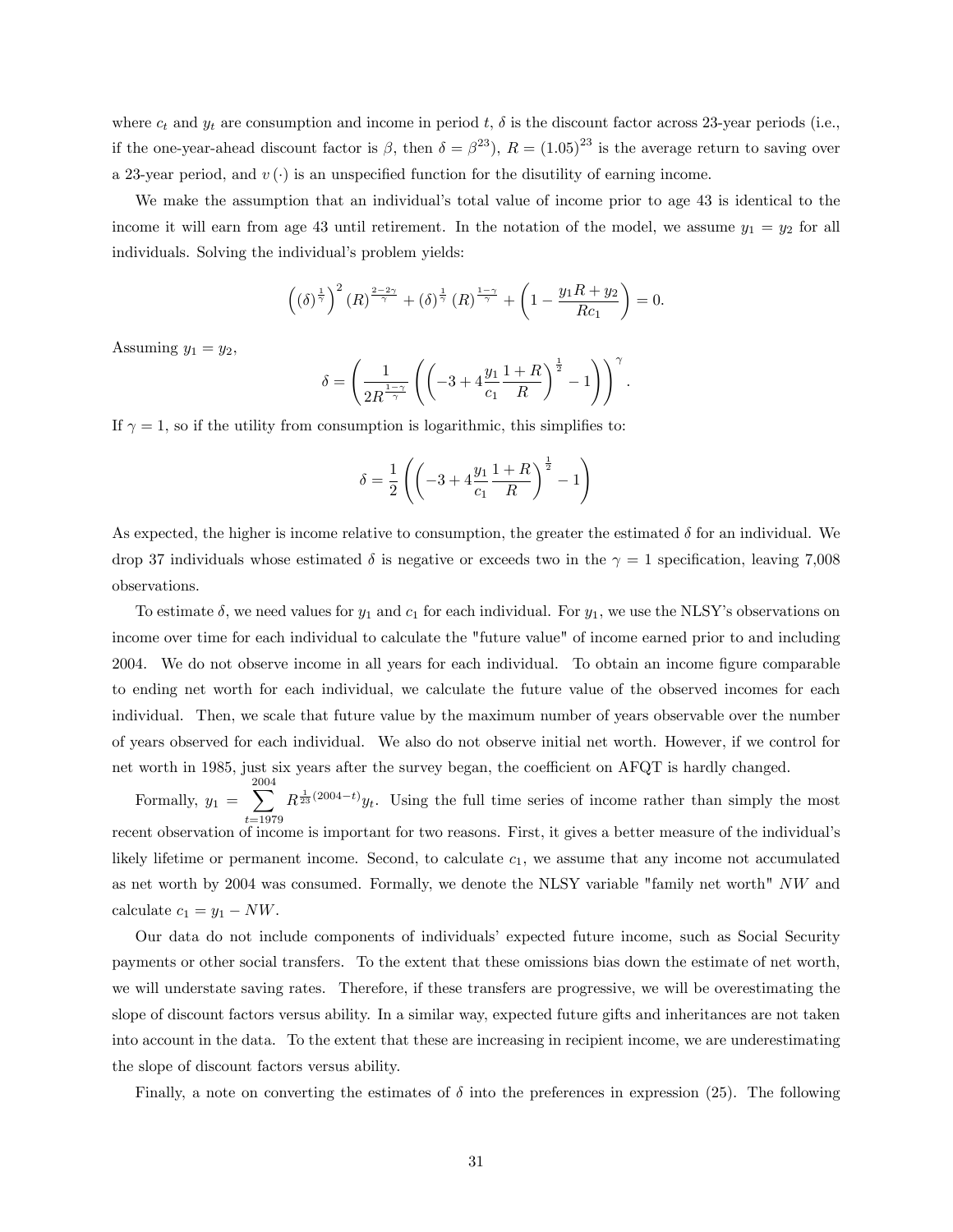equality relates the estimated  $\delta(w^i)$  of individual i between the two periods t and  $t+1$  to its annualized level,  $\hat{\beta}(w^i)$ :

$$
\left(\delta\left(w^i\right)\right)^{\frac{1}{23}}=\hat{\beta}\left(w^i\right).
$$

Next,  $\hat{\beta}(w^i)$  is related to the model's representation of preferences, denoted  $\hat{\alpha}(w^i)$ , by the following expression:

$$
\hat{\beta}(w^{i}) = (p_{2})^{1-\gamma} \left(\frac{1}{\hat{\alpha}(w^{i})}\right)^{\gamma},
$$

Simplifying, note that the price ratio is the inverse of the annual return to saving, so  $p_2 = \frac{1}{2}$  $\frac{1}{R^{\frac{1}{23}}}$  and:

$$
\hat{\beta}(w^{i}) = \left(\frac{1}{R^{\frac{1}{23}}}\right)^{1-\gamma} \frac{1}{(\hat{\alpha}(w^{i}))^{\gamma}};
$$
  

$$
\hat{\alpha}(w^{i}) = \left(\frac{1}{R^{\frac{1}{23}}}\right)^{\frac{1-\gamma}{\gamma}} \left(\frac{1}{\hat{\beta}(w^{i})}\right)^{\frac{1}{\gamma}}.
$$
\n(42)

:

We calculate R as described in the footnote to expression (30), using the estimated  $\hat{\beta}(w^i)$ . Specifically, we calculate  $R = 1 + r = 1 - \ln \left( \sum_i$  $\hat{\beta}(w^i)\pi^i$ , where  $\pi^i$  is the population proportion of type *i*. This reflects that the net rate of return r is set equal to the average discount rate  $\rho = -\ln\left(\sum_i\right)$  $\hat{\beta}(w^i)\pi^i$ in the data.

#### 7.2.1 Utility function normalization, expressions (25) and (26)

Here, we detail the normalization of preferences in the expression (25). The goal is to scale the preferences across goods so that they do not mechanically affect labor effort. For an example of such an effect, consider the case of an individual solving an intertemporal optimization problem with utility

$$
U = \sum_{t}^{T} \left( \left( \delta^{i} \right)^{t-1} \frac{\left( c_{t}^{i} \right)^{(1-\gamma)} - 1}{(1-\gamma)} - \frac{1}{\sigma} \left( \frac{y_{t}^{i}}{w_{t}^{i}} \right)^{\sigma} \right)
$$

and budget constraint

$$
\sum_{t}^{T-1} p_t (y_t^i - c_t^i) - p_T c_T^i = 0,
$$

with multiplier  $\lambda$ . Substituting the individual's first order conditions into the budget constraint yields the following value for  $\lambda$  :  $(1)$ 

$$
\lambda = \left(\frac{\sum_{t}^{T-1} p_t \left(\frac{p_t}{\left(\delta^{i}\right)^{t-1}}\right)^{\frac{-1}{\gamma}} + p_T \left(\frac{p_T}{\left(\delta^{i}\right)^{T-1}}\right)^{\frac{-1}{\gamma}}}{\sum_{t}^{T-1} p_t \left(w_t^{i}\right)^{\frac{\sigma}{\sigma-1}} (p_t)^{\frac{1}{\sigma-1}}}\right)^{\frac{\left(\sigma-1\right)\gamma}{\sigma-1+\gamma}}
$$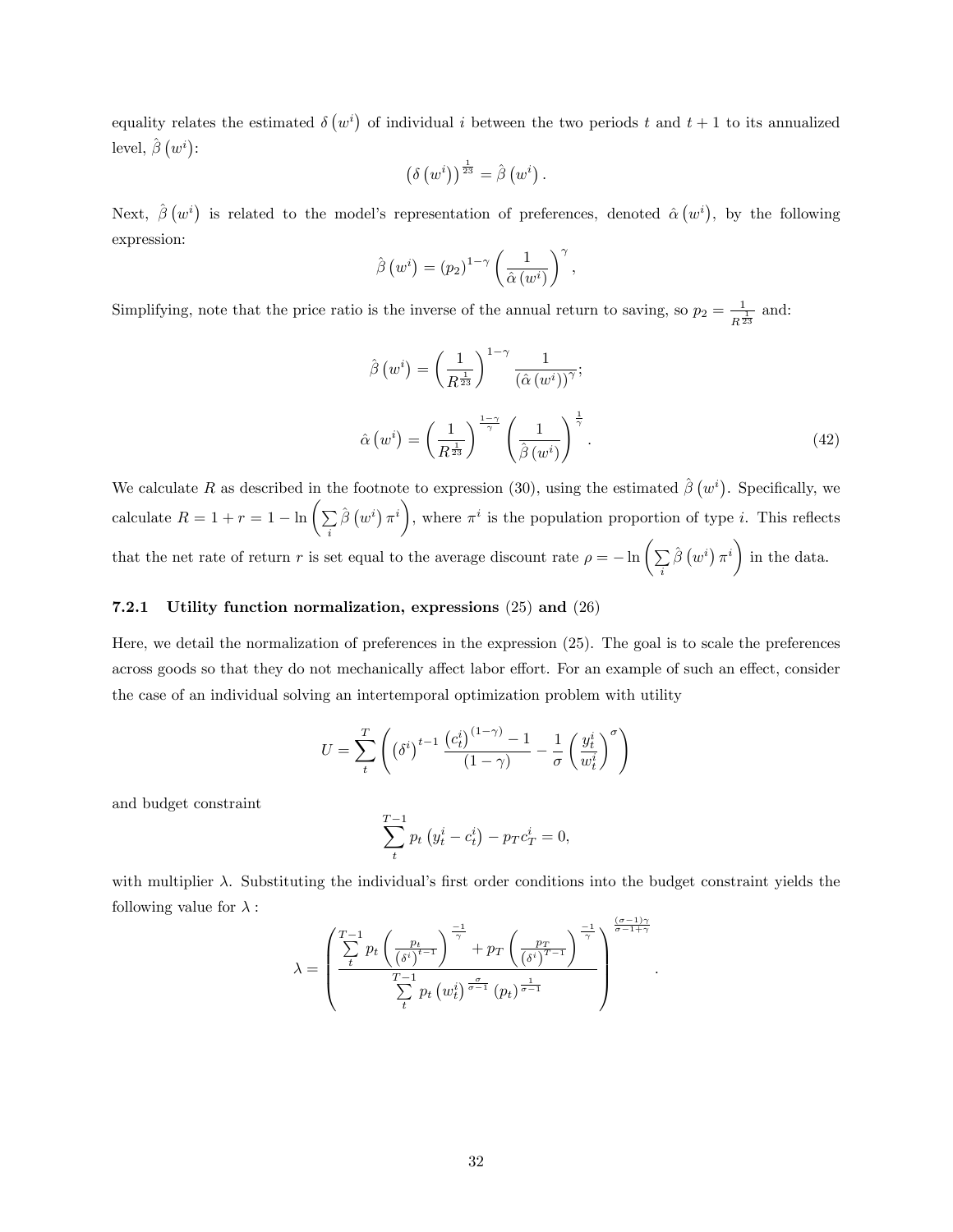This expression for  $\lambda$  implies:

$$
y_t^i = \left(w_t^i\right)^{\frac{\sigma}{\sigma-1}} (p_t)^{\frac{1}{\sigma-1}} \left(\frac{\sum\limits_t^T \left(p_t\right)^{\frac{\gamma-1}{\gamma}} \left(\left(\delta^i\right)^{t-1}\right)^{\frac{1}{\gamma}}}{\sum\limits_t^{T-1} \left(p_t\right)^{\frac{\sigma}{\sigma-1}} \left(w_t^i\right)^{\frac{\sigma}{\sigma-1}}}\right)^{\frac{\gamma}{\sigma-1+\gamma}}
$$

:

:

In this case, the chosen income level  $y_t^i$  depends on preferences.

We wish to avoid that dependence, so we specify preferences in a way that will cause each individual's labor effort to be independent of time preferences. Consider a normalized version of the previous utility function:

$$
U = \sum_{t=1}^{T} \left( \left( \frac{\alpha (w^{i})^{T-t}}{\sum_{s=1}^{T} (\alpha (w^{i}))^{s-1}} \right)^{\gamma} (p_{t})^{1-\gamma} \frac{\left(c_{t}^{i}\right)^{(1-\gamma)} - 1}{(1-\gamma)} - \frac{1}{\sigma} \left(\frac{y_{t}^{i}}{w_{t}^{i}}\right)^{\sigma} \right).
$$

This is a generalization of  $(25)$  to T rather than 2 time periods. Substituting the individual's first order conditions into the budget constraint yields the following value for  $\lambda$ :

$$
\lambda = \left(\frac{1 + \sum_{t=1}^{T-1} \alpha(w^{i})^{T-t}}{\sum_{t=1}^{T-1} (w^{i})^{\frac{\sigma}{\sigma-1}} (p_{t})^{\frac{\sigma}{\sigma-1}} \sum_{s=1}^{T} (\alpha(w^{i}))^{s-1}}\right)^{\frac{(\sigma-1)\gamma}{\sigma-1+\gamma}}
$$

This expression for  $\lambda$  implies:

$$
y_t^i = \frac{\left(w_t^i\right)^{\frac{\sigma}{\sigma-1}} (p_t)^{\frac{1}{\sigma-1}}}{\left(\sum_t^{T-1} \left(w_t^i\right)^{\frac{\sigma}{\sigma-1}} (p_t)^{\frac{\sigma}{\sigma-1}}\right)^{\frac{\gamma}{\sigma-1+\gamma}}} \left(\frac{1+\sum_t^{T-1} \alpha \left(w^i\right)^{T-t}}{\sum_{s=1}^T \left(\alpha \left(w^i\right)\right)^{s-1}}\right)^{\frac{\gamma}{\sigma-1+\gamma}}
$$

To simplify, note that

$$
\sum_{s=1}^{T} (\alpha (w^{i}))^{s-1} = 1 + \sum_{t=1}^{T-1} \alpha (w^{i})^{T-t}
$$

so that the expression for  $y_t^i$  simplifies to:

$$
y_t^i = \frac{\left(w_t^i\right)^{\frac{\sigma}{\sigma-1}} (p_t)^{\frac{1}{\sigma-1}}}{\left(\sum\limits_t^{T-1} \left(w_t^i\right)^{\frac{\sigma}{\sigma-1}} (p_t)^{\frac{\sigma}{\sigma-1}}\right)^{\frac{\gamma}{\sigma-1+\gamma}}}
$$

:

With this normalization, the choice of effort does not depend on preferences.

Note that if  $\gamma = 1$ , the normalized utility function becomes

$$
U = \sum_{t=1}^{T} \left( \frac{\alpha (w^i)^{T-t}}{\sum_{s=1}^{T} (\alpha (w^i))^{s-1}} \ln c_t^i - \frac{1}{\sigma} \left( \frac{y_t^i}{w_t^i} \right)^{\sigma} \right).
$$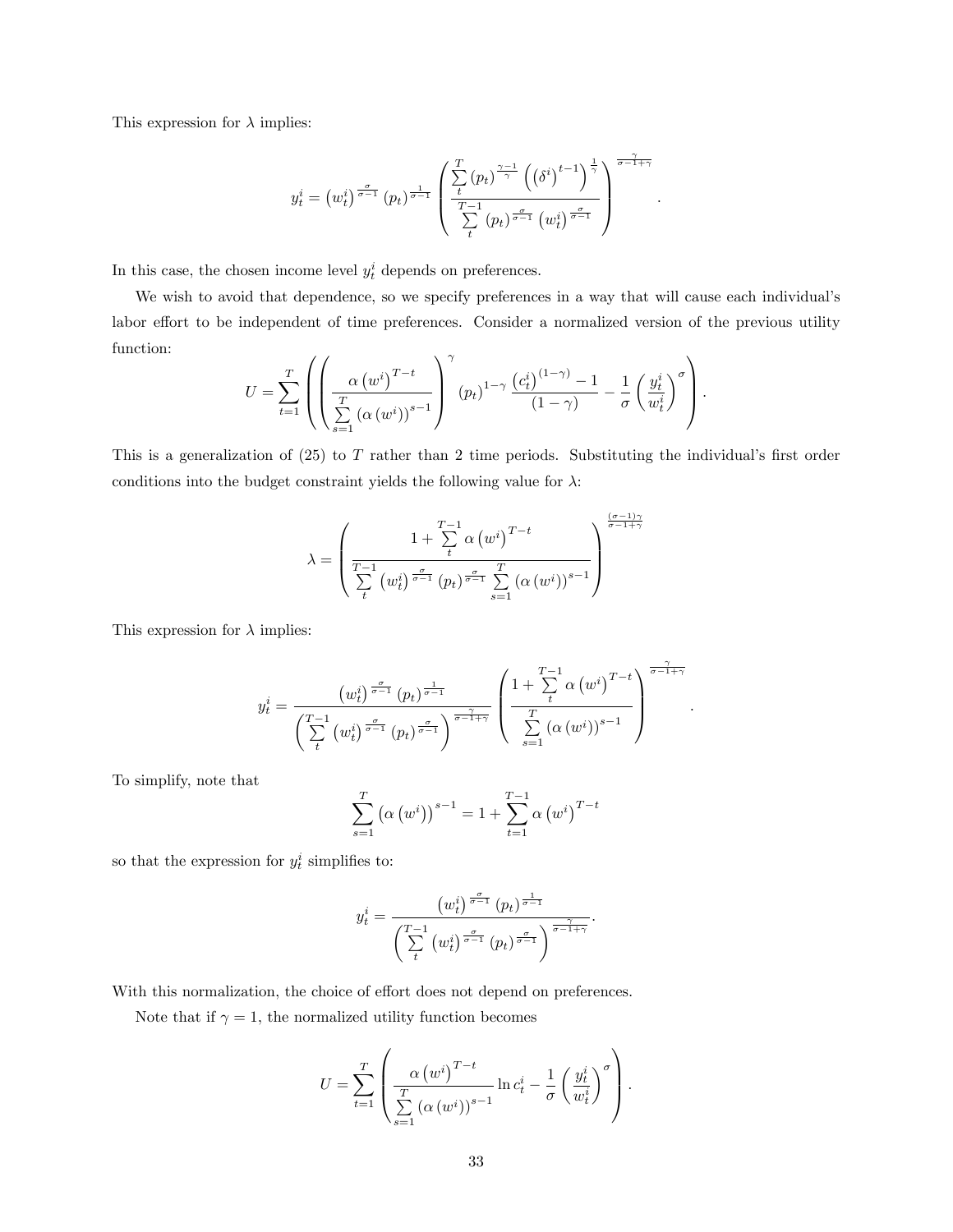These normalized utility functions are used in the main paper.

#### 7.3 Dynamic Model, result (36)

The planner's problem is stated in the main text. The first-order conditions are:

$$
u'(x) = R\lambda,
$$
  

$$
\frac{1}{1+\alpha (w^h)} u'(c_1^h) (\pi^h \beta + \mu) = \pi^h \lambda,
$$
  

$$
\frac{\alpha (w^h)}{1+\alpha (w^h)} u'(c_2^h) (\pi^h \beta + \mu) = \pi^h \lambda,
$$
  

$$
\frac{1}{1+\alpha (w^l)} u'(c_1^l) \left(\pi^l \beta - \frac{1+\alpha (w^l)}{1+\alpha (w^h)} \mu\right) = \pi^l \lambda,
$$
  

$$
\frac{\alpha (w^l)}{1+\alpha (w^l)} u'(c_2^l) \left(\pi^l \beta - \frac{\alpha (w^h)}{\alpha (w^l)} \frac{1+\alpha (w^l)}{1+\alpha (w^h)} \mu\right) = \pi^l \lambda.
$$

Together, they yield

$$
\left(\frac{\pi^h}{1+\alpha(w^h)} + \frac{\pi^l}{1+\alpha(w^l)}\right)\beta = \left(\frac{\pi^h}{u'\left(c_1^h\right)} + \frac{\pi^l}{u'\left(c_1^l\right)}\right)\lambda,
$$
\n
$$
\left(\frac{\alpha(w^h)}{1+\alpha(w^h)}\pi^h + \frac{\alpha(w^l)}{1+\alpha(w^l)}\pi^l\right)\beta = \left(\frac{\pi^h}{u'\left(c_2^h\right)} + \frac{\pi^l}{u'\left(c_2^l\right)}\right)\lambda,
$$

and thus the Inverse Euler Equation:

$$
\beta R \frac{1}{u'(x)} = \sum_{i=l,h} \pi^i \left( \frac{1}{u'\left(c_1^i\right)} + \frac{1}{u'\left(c_2^i\right)} \right).
$$

These first order equations also imply no distortion on the consumption choices in period 2 of the high type but a distortion to the choices of the low type, just as in the simple two-type model in the main text.

## References

- [1] Albanesi, Stefania and Christopher Sleet (2006). "Dynamic Optimal Taxation with Private Information," Review of Economic Studies 73, pp. 1-30.
- [2] Ales, Laurence, and Pricila Maziero (2009). "Accounting for Private Information," Working Paper.
- [3] Atkinson, Anthony and Joseph Stiglitz (1976). "The Design of Tax Structure: Direct vs. Indirect Taxation," Journal of Public Economics.
- [4] Benjamin, Daniel J., Sebastian A. Brown, and Jesse M. Shapiro (2006). "Who is 'Behavioral'? Cognitive ability and anomalous preferences." Harvard University mimeo, May.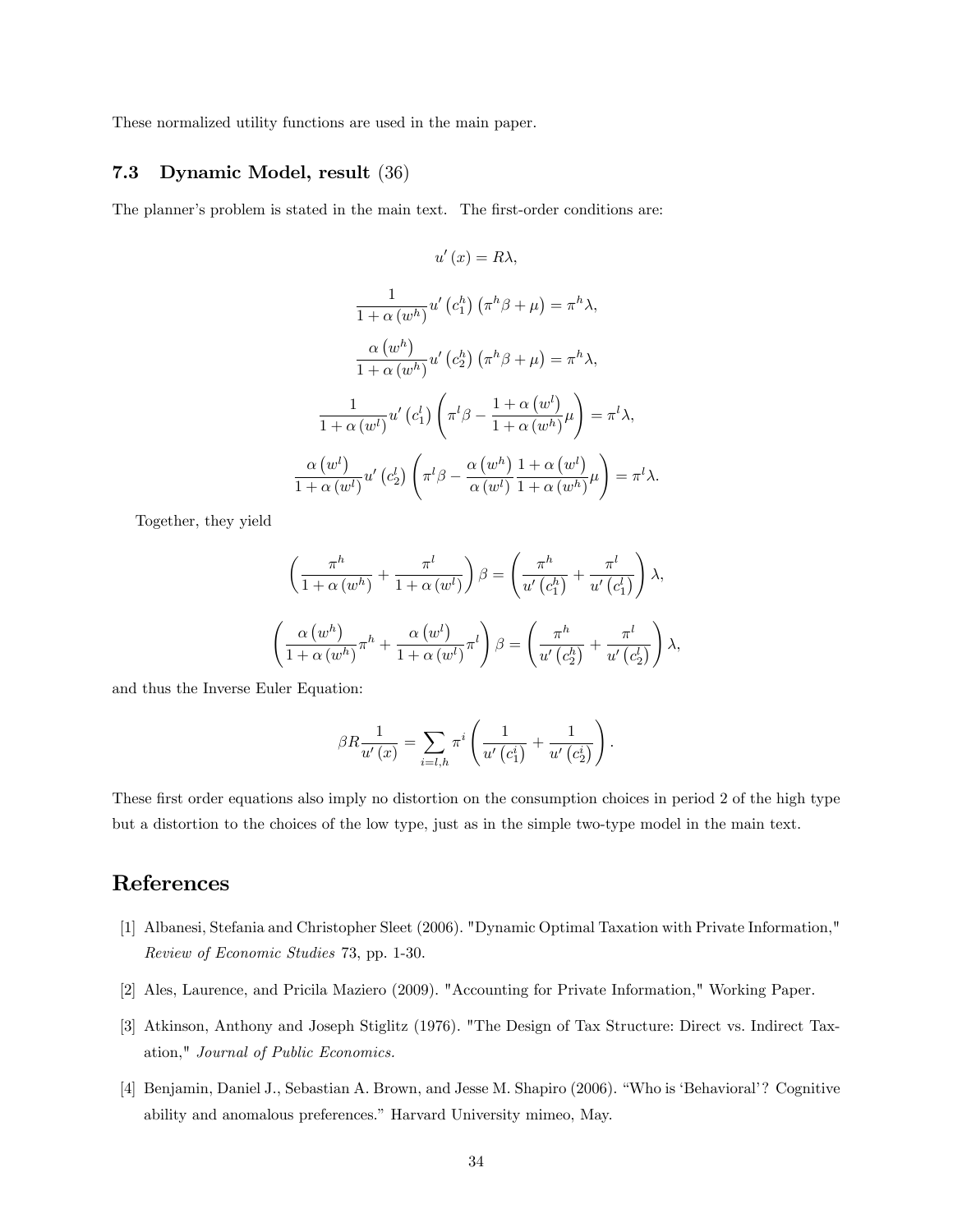- [5] Banks, James and Peter Diamond (2008). "The Base for Direct Taxation," Mirrlees Review, Institute for Fiscal Studies.
- [6] Blundell, Richard, Luigi Pistaferri, and Ian Preston (2008). "Consumption Inequality and Partial Insurance," American Economic Review 98(5).
- [7] Cagetti, Marco (2003). "Wealth Accumulation over the Life Cycle and Precautionary Saving," Journal of Business and Economic Statistics, 21(3).
- [8] Chetty, Raj (2010). "Bounds on Elasticities with Optimization Frictions: A Synthesis of Micro and Macro Evidence on Labor Supply," NBER Working Paper 15616 version December 2009. Newer version available from author's website.
- [9] Corlett, W.J. an D.C. Hague (1953). "Complementarity and the Excess Burden of Taxation," Review of Economic Studies (21), pp. 21-30.
- [10] Diamond, Peter. Discussion of "New Dynamic Public Finance: A User's Guide," in the NBER Macroannual 2006, pp. 365-379.
- [11] Diamond, Peter and Johannes Spinnewijn (2009) "Capital Income Taxes with Heterogeneous Discount Rates," MIT working paper, May 19.
- [12] Dynan, Karen E., Jonathan Skinner, and Stephen P. Zeldes (2004). "Do the Rich Save More?," Journal of Political Economy.
- [13] Dynan, Karen E. (1993)."The Rate of Time Preference and Shocks to Wealth: Evidence from Panel Data." Board of Governors of the Federal Reserve System, Economic Activity Section WP 134.
- [14] Golosov, Mikhail, Narayana Kocherlakota, and Aleh Tsyvinski (2003). "Optimal Indirect and Capital Taxation," Review of Economic Studies, 70(3).
- [15] Golosov, Mikhail and Aleh Tsyvinski (2006). "Designing Optimal Disability Insurance: A Case For Asset Testing," Journal of Political Economy.
- [16] Golosov, Mikhail, Aleh Tsyvinski, and Ivan Werning (2006). "New Dynamic Public Finance: A Userís Guide," NBER Macroannual 2006, MIT Press.
- [17] Golosov, Mikhail, Maxim Troshkin, and Aleh Tsyvinski (2010a). "Optimal Taxation: Merging Micro and Macro Approaches," forthcoming Journal of Money, Credit, and Banking.
- [18] Golosov, Mikhail, Maxim Troshkin, and Aleh Tsyvinski (2010b). "Optimal Dynamic Taxes," Working Paper.
- [19] Gordon, Roger H., and Wojciech Kopczuk (2010). "The Choice of the Personal Income Tax Base," Working paper.